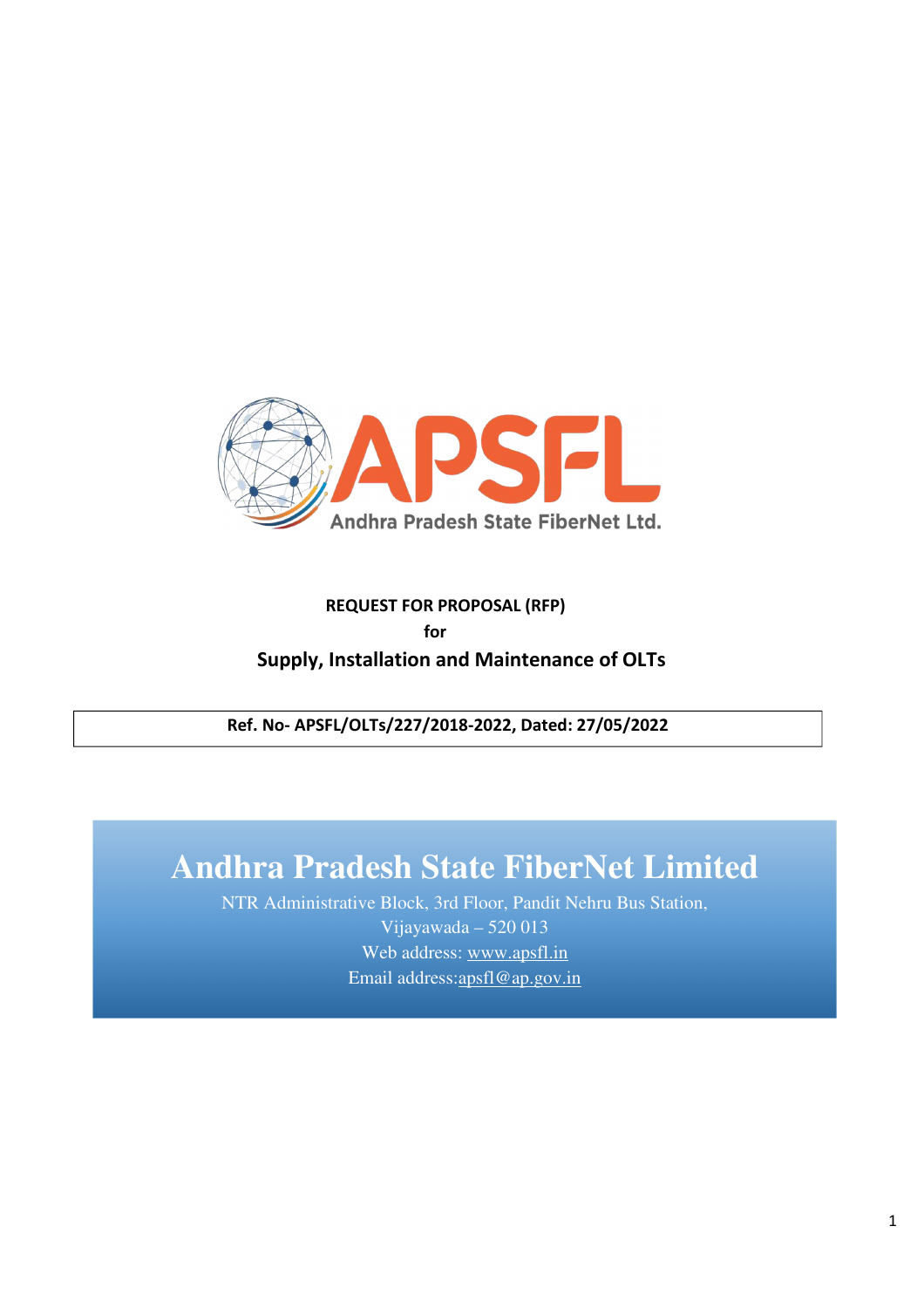**Page left blank intentionally**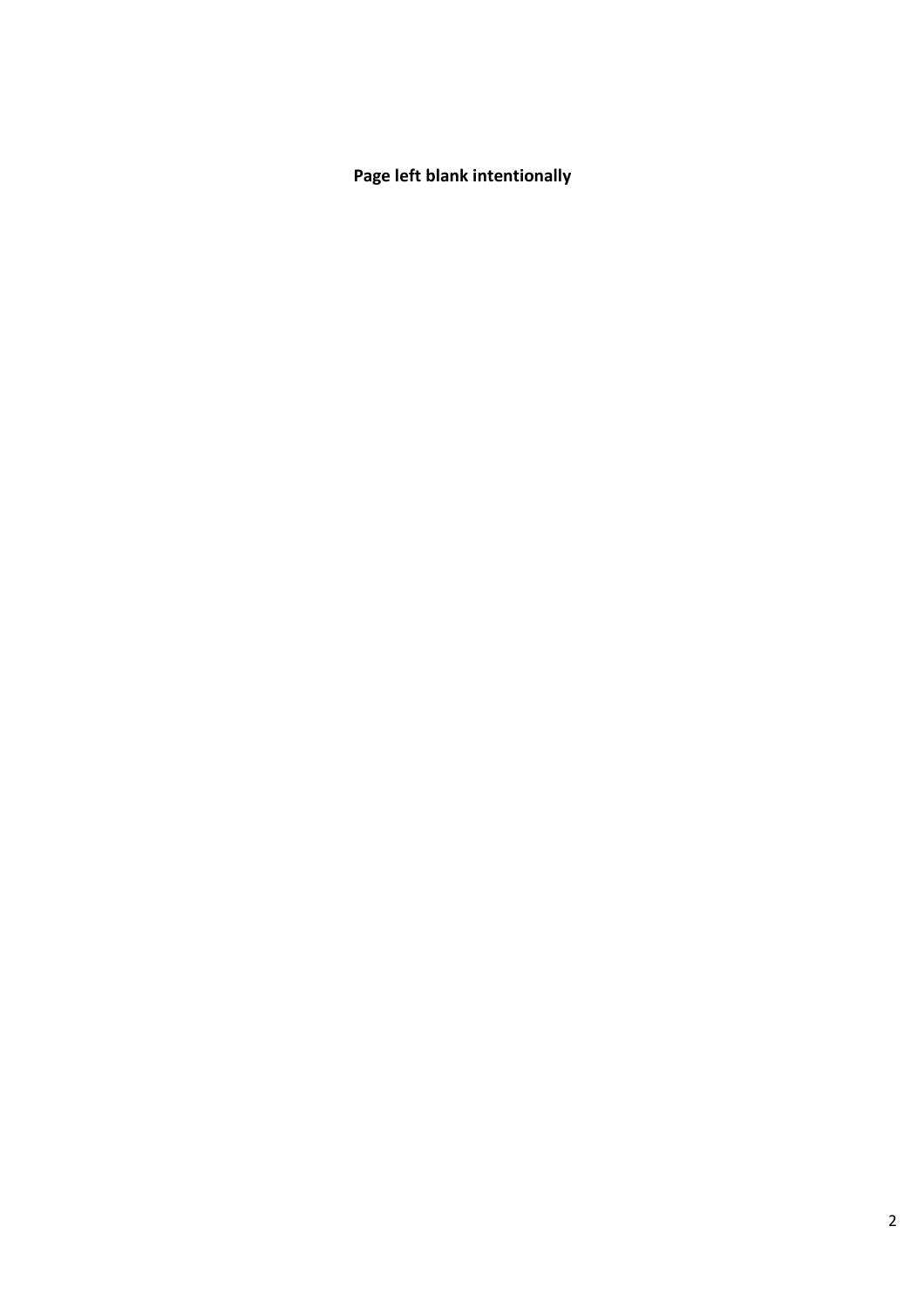#### **Disclaimer**

The information contained in this Request for Proposal document ("RFP") or subsequently provided to Applicants, whether verbally or in documentary or any other form by or on behalf of the APSFL or any of its employees or advisers, is provided to Applicants on the terms and conditions set out in this RFP and such other terms and conditions subject to which such information is provided.

This RFP is not an agreement and is neither an offer nor invitation by the APSFL to the prospective Applicants or any other person. The purpose of this RFP is to provide interested parties with information that may be useful to them in the preparation of their Proposals pursuant to this RFP. This RFP includes statements, which reflect various assumptions and assessments arrived at by APSFL. Such assumptions, assessments and statements do not purport to contain all the information that each Applicant may require. This RFP may not be appropriate for all persons, and it is not possible for APSFL, its employees or advisers to consider the objectives, technical expertise and particular needs of each party who reads or uses this RFP. The assumptions, assessments, statements and information contained in this RFP, may not be complete, accurate, adequate or correct. Each Applicant should, therefore, conduct its own investigations and analysis and should check the accuracy, adequacy, correctness, reliability and completeness of the assumptions, assessments and information contained in this RFP and obtain independent advice from appropriate sources.

Information provided in this RFP to the Applicants is on a wide range of matters, some of which depends upon interpretation of law. The information given is not an exhaustive account of statutory requirements and should not be regarded as a complete or authoritative statement of law. APSFL accepts no responsibility for the accuracy or otherwise for any interpretation of the law.

APSFL, its employees and advisers make no representation or warranty and shall have no liability to any person including any Applicant under any law, statute, rules or regulations or tort, principles of restitution or unjust enrichment or otherwise for any loss, damages, cost or expense which may arise from or be incurred or suffered on account of anything contained in this RFP or otherwise, including the accuracy, adequacy, correctness, reliability or completeness of the RFP and any assessment, assumption, statement or information contained therein or deemed to form part of this RFP or arising in any way in this Selection Process.

APSFL also accepts no liability of any nature whether resulting from negligence or otherwise, howsoever caused, arising from reliance of any Applicant upon the statements contained in this RFP. APSFL may in its absolute discretion, but without being under any obligation to do so, update, amend or supplement the information, assessment or assumption contained in this RFP.

Issuance of this RFP does not imply that the APSFL is bound to select an Applicant or to appoint the Selected Applicant, as the case may be, for the RFP, APSFL reserves the right to reject all or any of the Proposals without assigning any reasons whatsoever.

The applicant shall bear all its costs associated with or relating to the preparation and submission of its Proposal including but not limited to preparation, copying, postage, delivery fees, expenses associated with any demonstrations which may be required by the APSFL or any other costs incurred in connection with or relating to its Proposal. All such costs and expenses will remain with the Applicant and APSFL shall not be liable in any manner whatsoever for the same or for any other costs or other expenses incurred by an Applicant in preparation or submission of the Proposal, regardless of the conduct or outcome of the selection process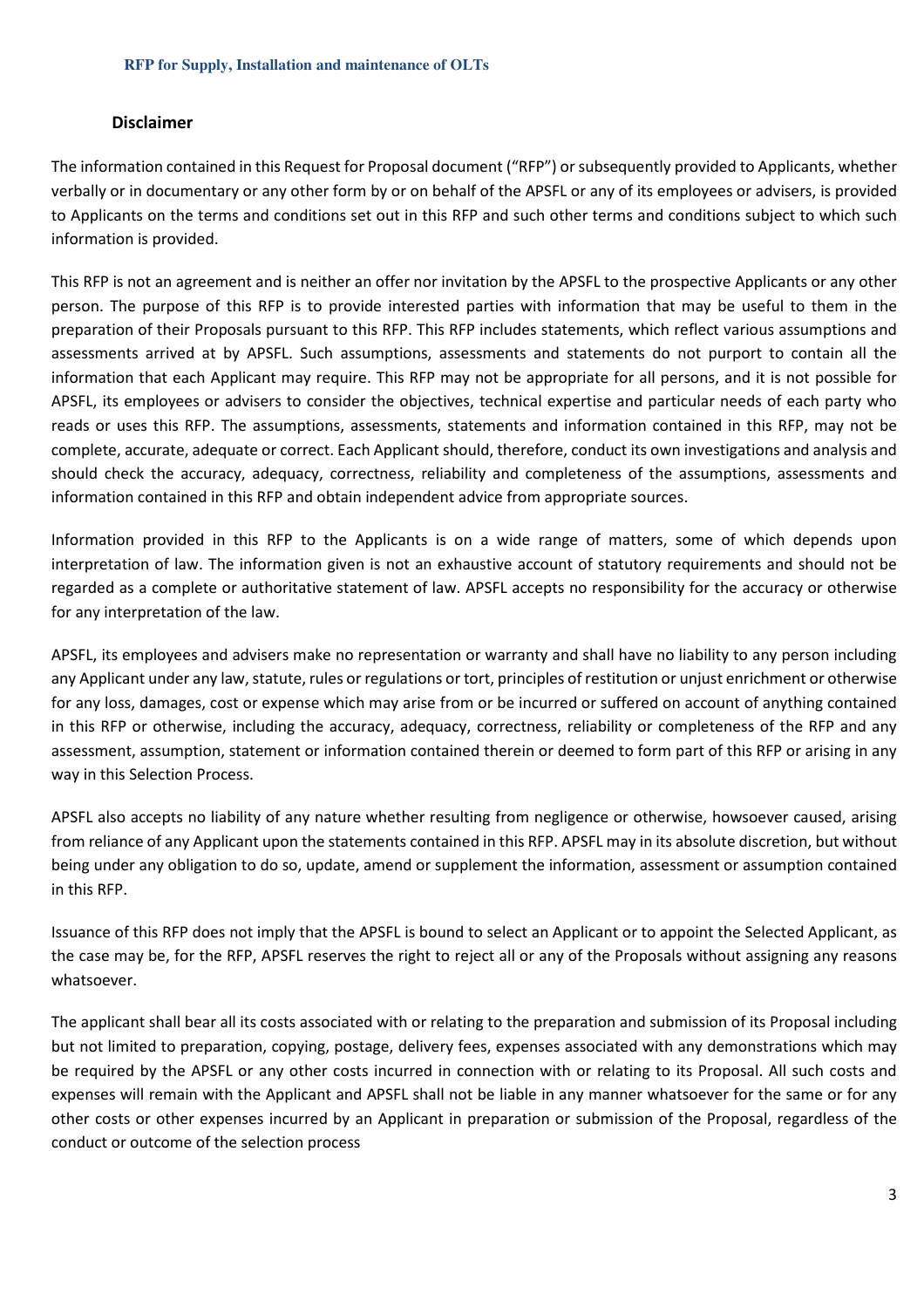# Table of Contents

# *REQUEST FOR PROPOSAL (RFP) 1 Disclaimer 3 Acronyms 7 1. Introduction 9 1.1 Invitation to Bid 9 1.2 Procedure for Bid Submission 9 1.3 Registration with e-Procurement platform 10 1.3.1 Digital Certificate Authentication 10* **1.3.2 Deactivation of Bidders** 10 *a.* Payment of Transaction Fee 11 *b. Corpus Fund 11 c. RFP Document 11* d. Bid Submission Acknowledgement 11 *1.4 Key Events &Dates 13* **2.** *General Instructions to Bidder* 18 *2.1 Earnest Money Deposit (EMD) 18 2.2 Exit Management Plan 18 2.3 RFP Amendment 19 2.4 Pre-Bid Queries 19 2.5 Cost ofBidding 19 2.6 Site Visit 20 2.7 Language 20 2.8 Bid Prices 20 2.9 Bidder Representative 20 2.10 Bid Validity 20 2.11 Documents comprising the Bids 20 2.12 Modification and Withdrawal 22 2.13 Opening of Bids 22 2.14 Evaluation of Bids 22*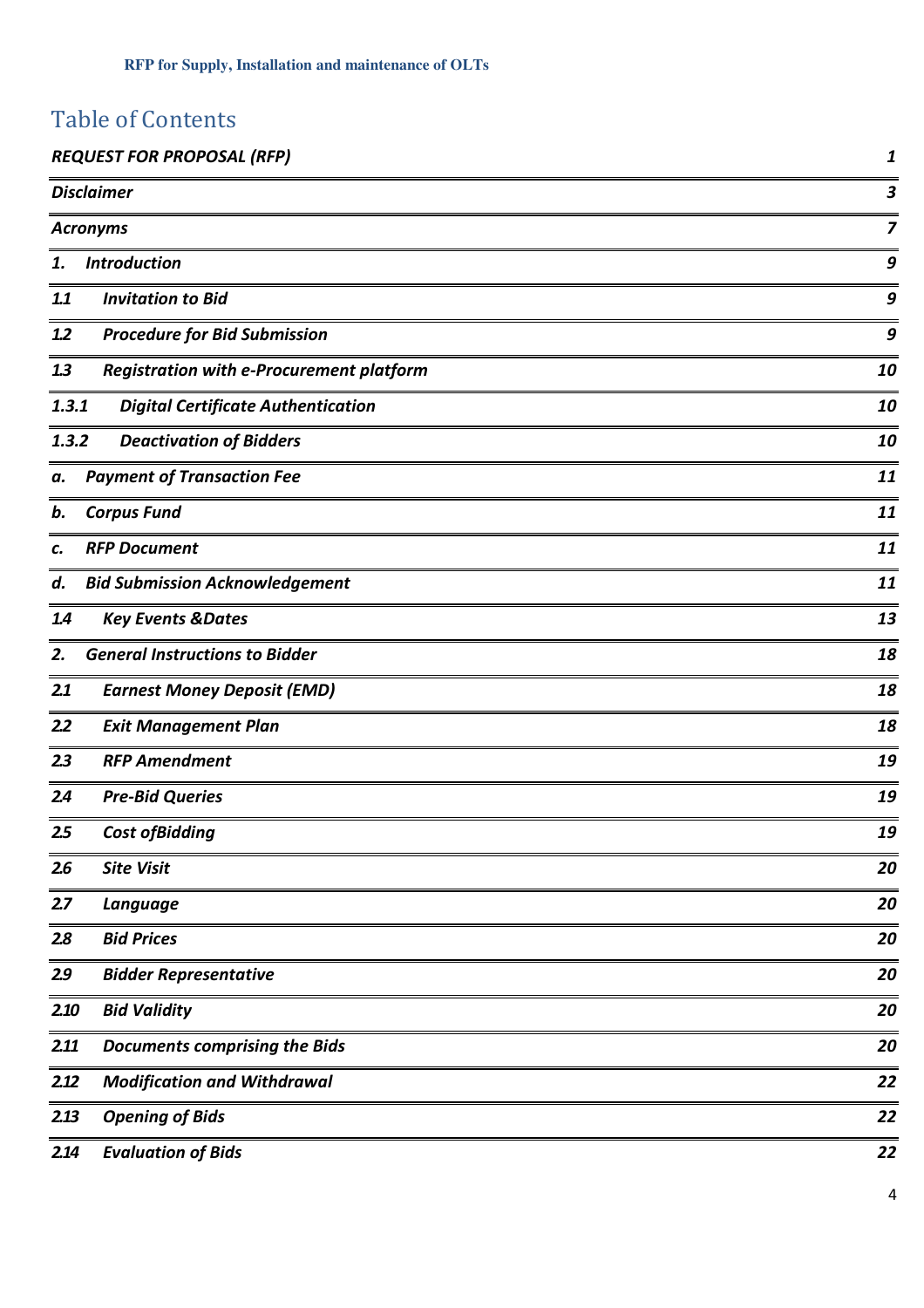| 2.15<br><b>Bids Not Considered For Evaluation</b>                        | 22 |
|--------------------------------------------------------------------------|----|
| <b>Pre-Qualification</b><br>2.16                                         | 22 |
| 2.17<br><b>Award Criteria</b>                                            | 22 |
| <b>Rectification of Errors</b><br>2.18                                   | 22 |
| 2.19<br><b>Contacting APSFL</b>                                          | 23 |
| 2.20<br>APSFL's right to vary Scope of Work                              | 23 |
| 2.21<br><b>APSFL's Right to accept / Reject</b>                          | 23 |
| 2.22<br><b>Signing of Agreement</b>                                      | 23 |
| <b>Signing of Agreement</b><br>2.22.1                                    | 23 |
| 2.22.2<br><b>Discharge of Bid Security (EMD)</b>                         | 23 |
| <b>Expenses for the Agreement</b><br>2.22.3                              | 24 |
| 2.22.4<br><b>Failure to abide by the Agreement</b>                       | 24 |
| 2.23<br><b>Performance Seucrity</b>                                      | 24 |
| 2.24<br><b>Rejection Criteria</b>                                        | 25 |
| <b>Termination of Contract</b><br>2.25                                   | 26 |
| 2.25.1<br><b>Termination for default</b>                                 | 26 |
| 2.25.2<br><b>Termination for Insolvency</b>                              | 26 |
| 2.25.3<br><b>Termination for Convenience</b>                             | 27 |
| 2.26<br><b>Execution of WorkOrder</b>                                    | 27 |
| <b>Submission of Technical Solution and Approach Methodology</b><br>2.27 | 27 |
| <b>Liquidated Damages (LD)</b><br>2.28                                   | 27 |
| <b>Force Majeure</b><br>2.29                                             | 28 |
| <b>Arbitration</b><br>2.30                                               | 28 |
| ProjectBackground<br>3.                                                  | 29 |
| 3.2<br>ProjectType                                                       | 29 |
| 3.3<br><b>Project Locations</b>                                          | 29 |
| <b>Scope of Work</b><br>4.                                               | 30 |
| 4.1. Schedule of Requirement                                             | 32 |
| <b>Technical Specifications</b><br>5.                                    | 32 |
| <b>Bid Evaluation Criteria and Process</b><br>6.                         | 41 |
|                                                                          |    |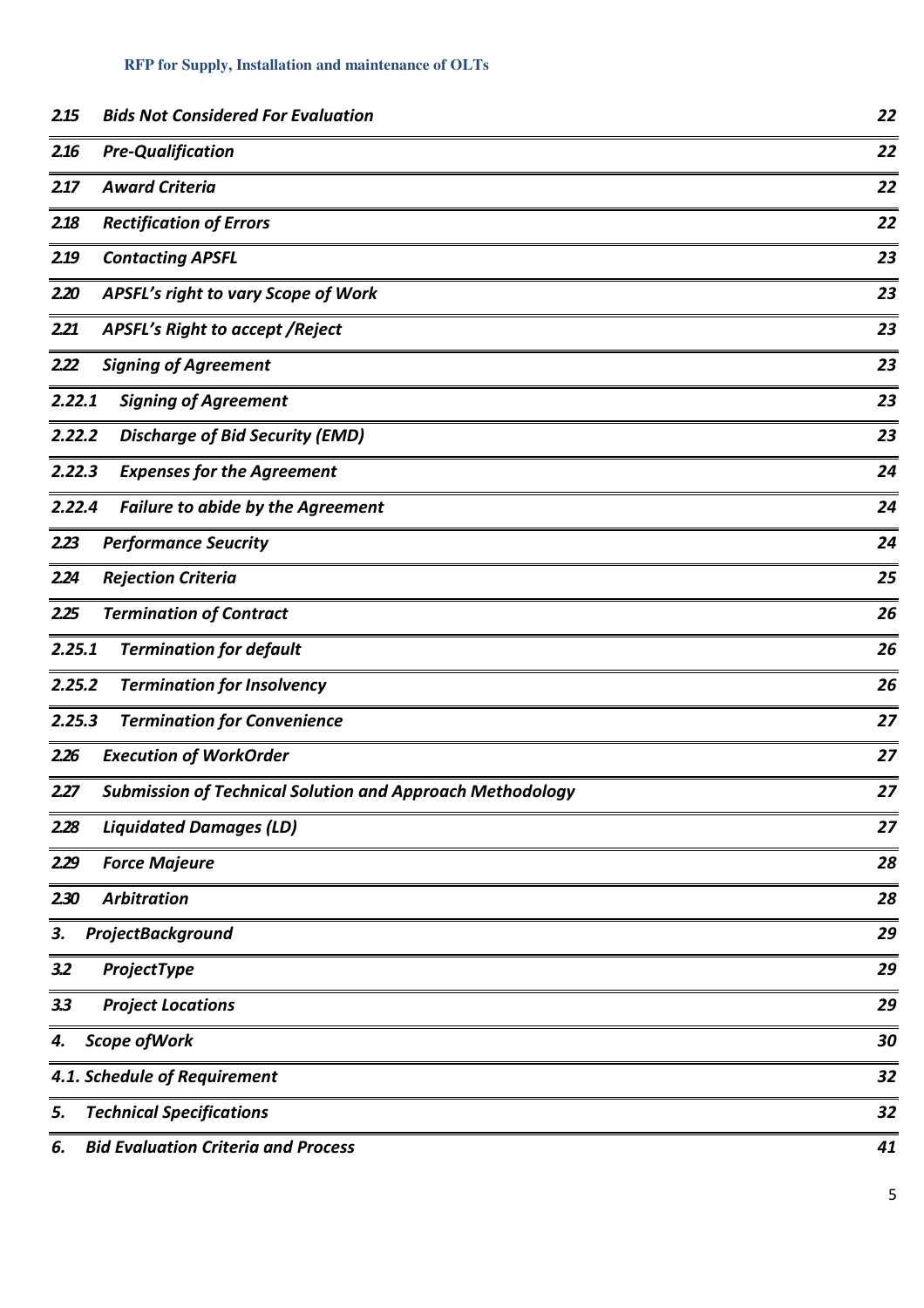| 6.1<br><b>Pre-Qualification Criteria</b>                                  | 41 |
|---------------------------------------------------------------------------|----|
| 6.2<br><b>Technical Evaluaion Criteria:</b>                               | 44 |
| 6.3<br><b>Commercial Evaluation Criteria</b>                              | 45 |
| 6.4<br><b>Reverse Auction</b>                                             | 46 |
| 6.5<br><b>Selection Process of Bidder</b>                                 | 47 |
| <b>Bid SubmissionForms</b><br>7.                                          | 47 |
| <b>Pre-Qualification EvaluationForms</b><br>7.1                           | 47 |
| <b>Annexure A - Application Form</b>                                      | 48 |
| <b>Annexure B - Profile of Bidder/ Partners</b>                           | 50 |
| Annexure C – Declaration of Acceptance of Terms and Conditions in the RFP | 51 |
| Annexure D – Undertaking on SoW Compliance and Unconditional Acceptance   | 52 |
| Annexure E - Pre-Qualification Compliance Documents                       | 53 |
| Annexure $F$ – Financial Turnover and Net worth of the Bidder             | 54 |
| Annexure G – Format for Past Experience of the Bidder                     | 55 |
| Annexure H - Declaration regarding Clean Track Record                     | 56 |
| Annexure I - Power of Attorney                                            | 57 |
| <b>Annexure J - Board Resolution</b>                                      | 59 |
| Annexure K - Document Verification Certificate                            | 60 |
| Annexure L - Earnest Money Deposit (EMD) Format                           | 62 |
| <b>Commercial Forms</b>                                                   | 63 |
| Annexure M - Commercial Proposal Submission Form                          | 63 |
| Annexure N - Commercial Bid Cost Components                               | 65 |
| Annexure $-$ O The bidder has to speicify the following:                  | 66 |
| <b>Other Forms and Formats</b><br>7.2                                     | 71 |
| Annexure P - Performance Bank Guarantee Format                            | 71 |
| Annexure Q - Draft Contract Format                                        | 72 |
| <b>Annexure R: Manufacturer Authorization Form</b>                        | 74 |
| Annexure S - Pre-Bid Queries Format                                       | 75 |
| <b>Penalties and Payment Schedule</b><br>9.                               | 76 |
| 9.1<br><b>Service Level Agreements</b>                                    | 76 |
|                                                                           |    |

6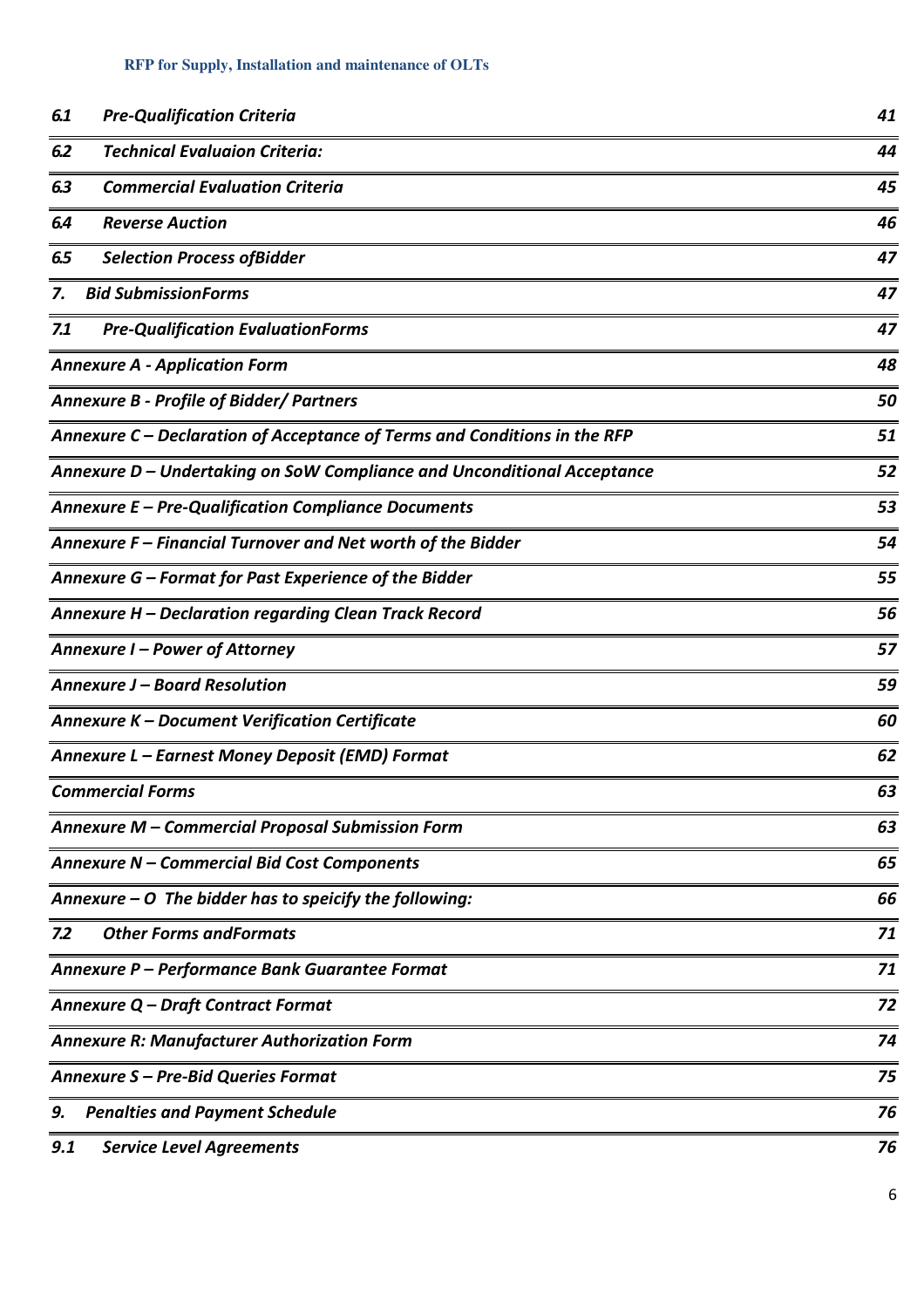| <b>Service Level Agreement (SLA)</b> |                          | 76 |
|--------------------------------------|--------------------------|----|
| 9.2                                  | <b>Project Milestone</b> | 78 |
| 9.3                                  | <b>Payment Terms</b>     | 78 |
| 9.9 Deliverables                     |                          | 79 |

# **Acronyms**

| S. No. | <b>Abbreviations</b> | <b>Full Form</b>                         |
|--------|----------------------|------------------------------------------|
| 1.     | AMC                  | <b>Annual Maintenance Contract</b>       |
| 2.     | <b>APSFL</b>         | Andhra Pradesh State FiberNet Limited    |
| 3.     | <b>CPE</b>           | <b>Customer Premise Equipment</b>        |
| 4.     | <b>CST</b>           | <b>Central Sales Tax</b>                 |
| 5.     | <b>EMD</b>           | <b>Earnest Money Deposit</b>             |
| 6.     | EMI                  | <b>Equated Monthly Installment</b>       |
| 7.     | <b>GPON</b>          | Gigabit-capable Passive Optical Networks |
| 8.     | <b>HDMI</b>          | High Definition Multimedia Interface     |
| 9.     | <b>INR</b>           | Indian Rupee                             |
| 10.    | IP TV                | <b>Internet Protocol Television</b>      |
| 11.    | <b>ISP</b>           | Internet Service Provider                |
| 12.    | LCD                  | Liquid Crystal Display                   |
| 13.    | LCO                  | Local Cable Operator                     |
| 14.    | LD                   | <b>Liquidated Damages</b>                |
| 15.    | LED                  | <b>Light Emitting Diode</b>              |
| 16.    | LoA                  | Letter of Award                          |
| 17.    | Lol                  | Letter of Intent                         |
| 18.    | <b>MSO</b>           | Multiple System Operator                 |
| 19.    | <b>NOC</b>           | <b>Network Operations Centre</b>         |
| 20.    | <b>OEM</b>           | Original Equipment Manufacturer          |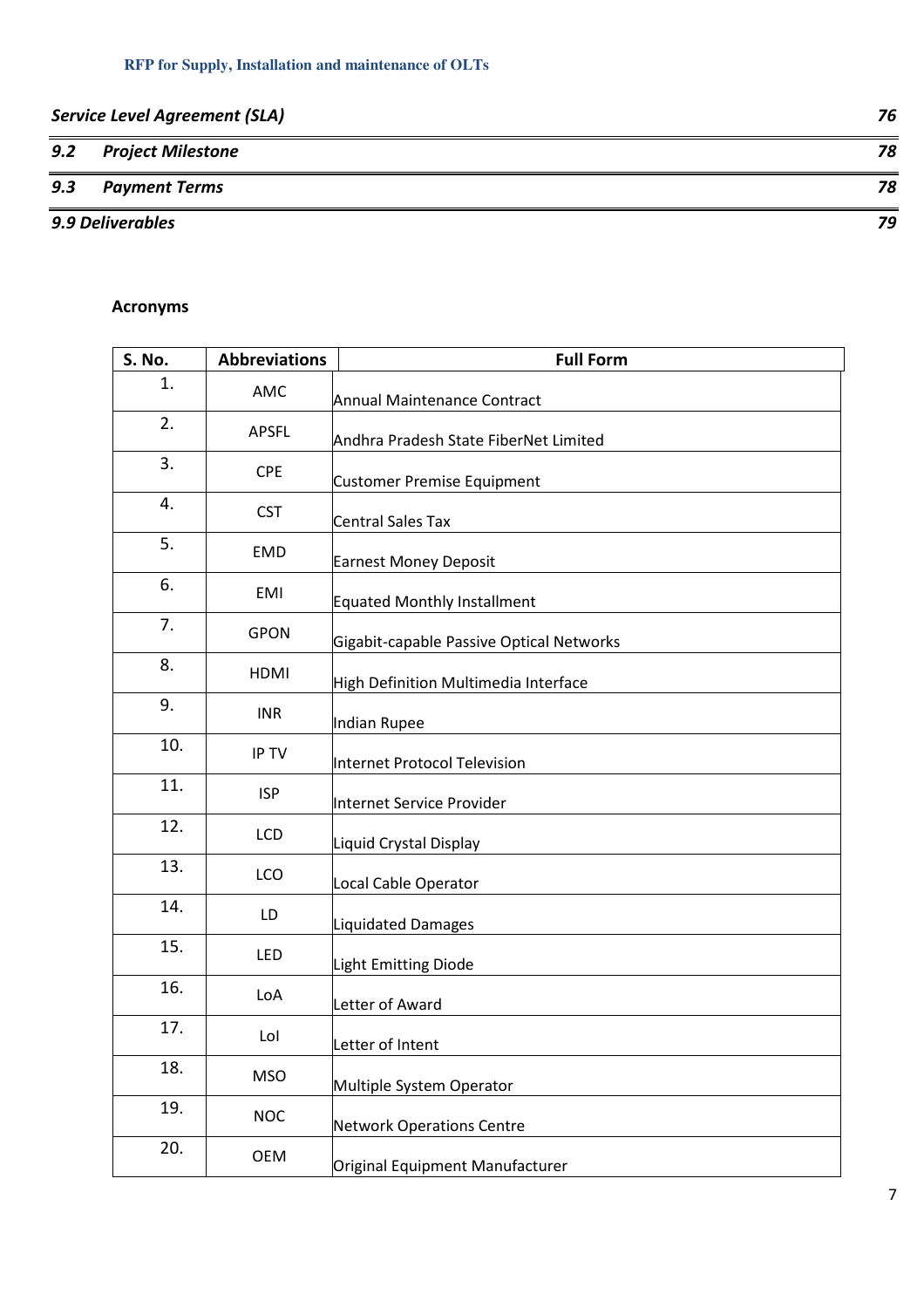| 21. | <b>OLT</b>  | <b>Optical Line Transmitter</b>    |
|-----|-------------|------------------------------------|
| 22. | <b>PHC</b>  | Primary Healthcare Centre          |
| 23. | PoP         | Point of Presence                  |
| 24. | <b>PSU</b>  | Public Sector Unit                 |
| 25. | SD          | <b>Security Deposit</b>            |
| 26. | <b>SLA</b>  | Service Level Agreement            |
| 27. | <b>SPOC</b> | Single Point of Contact            |
| 28. | <b>TPIP</b> | Triple Play Internet Protocol      |
| 29. | <b>TPRF</b> | Triple Play Radio Frequency        |
| 30. | <b>USB</b>  | <b>Universal Serial Bus</b>        |
| 31. | <b>VAT</b>  | Value Added Tax                    |
| 32. | <b>WLAN</b> | <b>Wireless Local Area Network</b> |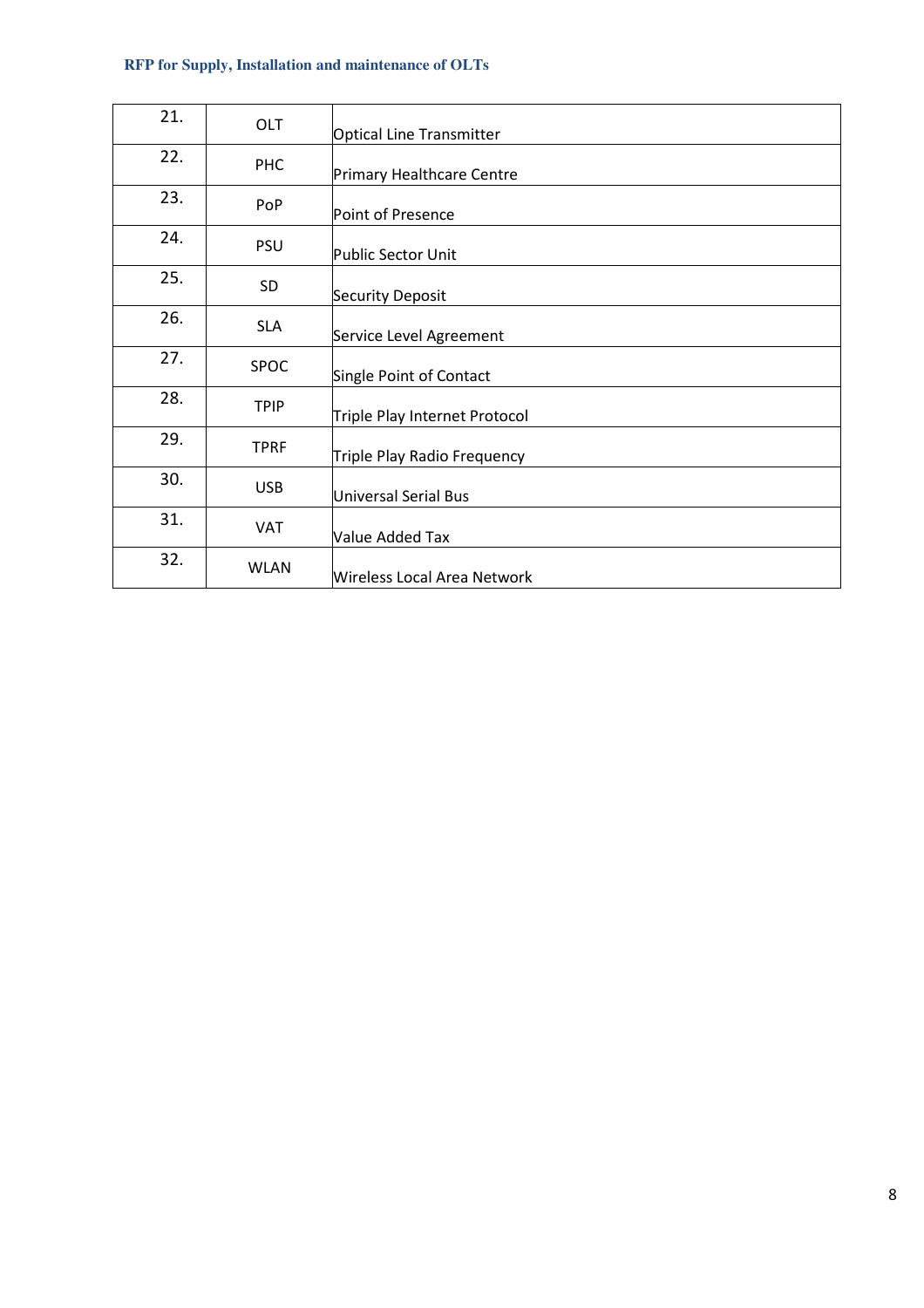# **1. Introduction**

# **1.1 Invitation to Bid**

Andhra Pradesh State FiberNet Limited (APSFL), a fully owned entity of the Govt. of Andhra Pradesh (AP), having its Registered Office at 3rd Floor, NTR Administrative Block, Pandit Nehru Bus Station, NH–65, Vijayawada–520001, Andhra Pradesh, India, invites responses ("Proposals"/ "Bids") to this Request for Proposal("RFP") for "Supply, installation and maintenance of OLTs".

The selected agency has to support APSFL in enhancing the enterprise connections viz., Offices, Schools, Departments, Government scheme etc across the state of AP, which includes delivery, testing and integration of GPON OLTs in AP Fiber Network.

Interested bidders are advised to study this RFP carefully before submitting the proposals in response to the RFP. Bidder / Agency on of a proposal in response to this RFP shall be deemed to have been done after careful study and examination of this document with full understanding of its terms, conditions andimplications

Interested bidders may download the RFP from www.apeprocurement.gov.in.Any subsequent corrigenda/clarifications shall also be made available on the same portal. Bid proposals must be received not later than time and date mentioned in the key events and dates. Bid proposals received, in part or full, after the deadline WILL NOT be considered in this procurement process.

To obtain first-hand information on the assignment, Bidders are encouraged to attend a pre-bid meeting. Attending the pre-bid meeting is optional.

# **1.2 Procedure for Bid Submission**

The Bidder shall submit their response through bid submission process on e-Procurement platform at www.apeprocurement.gov.in.

The bidders shall submit their Pre-Qualification Bid and Commercial bid online in e-Procurement portal. The bidders shall upload the scanned copies of all the relevant certificates, documentsetc.,insupport of their Pre-Qualification, and other certificates/documents with clear readability, in the e-Procurement website. The bidder should sign on all the statements, documents, certificates uploaded in the e-Procurement website, owning responsibility for theircorrectness/authenticity.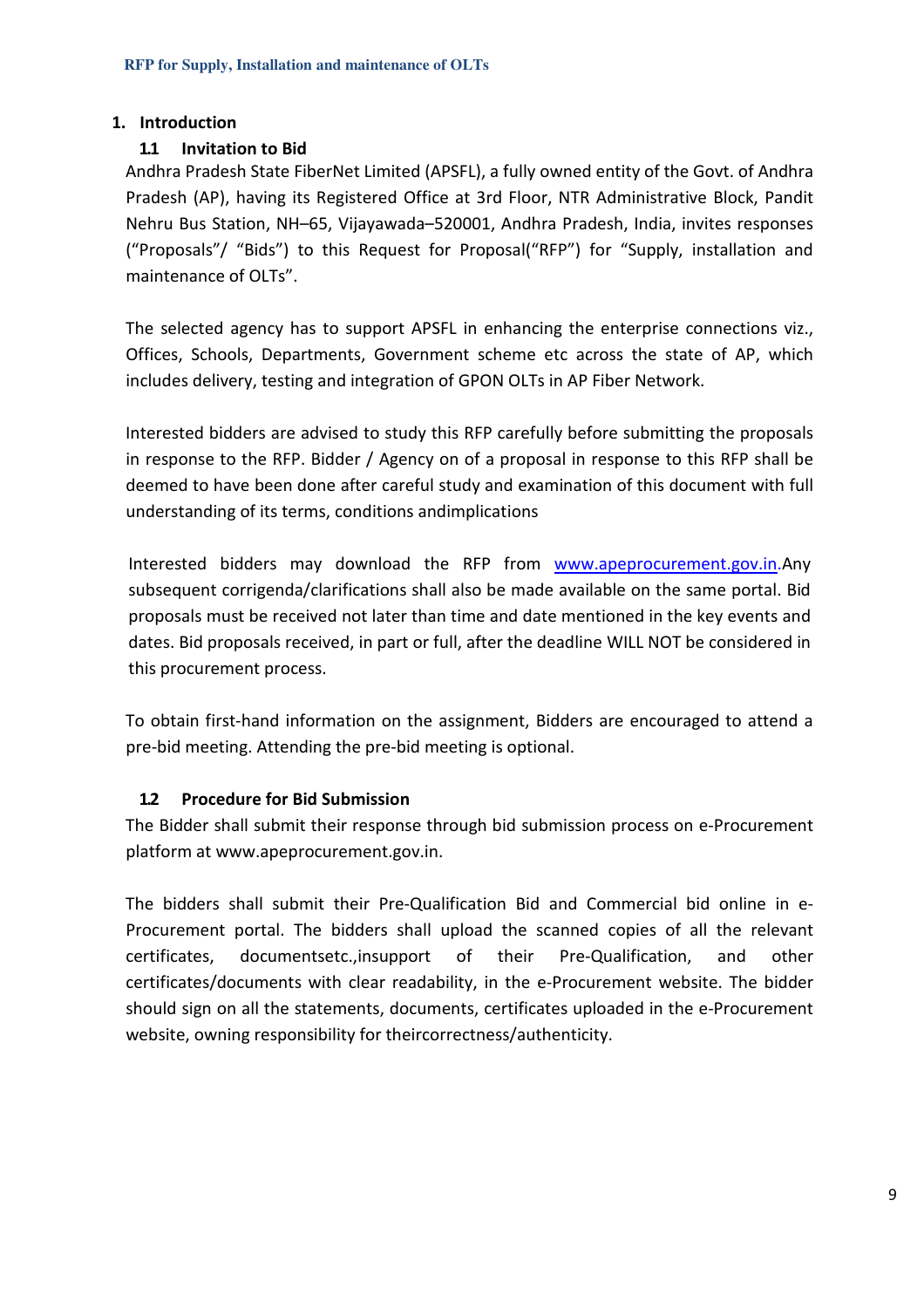# **1.3 Registration with e-Procurement platform**

For registration and online bid submission bidders may contact HELP DESK on www.apeprocurement.gov.in or https://tender.apeprocurement.gov.in .

# **1.3.1 Digital Certificate Authentication**

The bidder shall authenticate the bid with thea gency's Digital Certificate for submitting the bid electronically on e-Procurement platform and the bids that are not authenticated by digital certificate of the bidder, will not be accepted on the e-Procurementplatform.

For obtaining Digital Signature Certificate, you may please contact: Andhra Pradesh Technology Services Limited, Vijayawada www.apts.gov.in/

(OR)

You may please contact any Registration Authorities of Certifying Authorities in India. The list of CAs is available in the link provided below.

https://tender.apeprocurement.gov.in/DigitalCertificate/signature.html

# **1.3.2 Deactivation of Bidders**

Vide Ref GO Ms. No.174 – I&CAD dated 1-9-2008, if any successful bidder fails to submit the original BG towards Performance Securitywithin stipulated time or if any variation is noticed in the uploaded documents, the successful bidder will be suspended from participating in the RFPs on e-Procurement platform for a period of 3 years. The e-Procurement system would deactivate the user ID of such defaulting bidder based on the trigger/recommendation by the RFP Inviting Authority in the system. Besides this, APSFL shall invoke all processes of law including criminal prosecution of such defaulting bidder as an act of extreme deterrence to avoid delays in the RFP process for execution of the development schemes taken up by the government. Other conditions as per RFP document are applicable.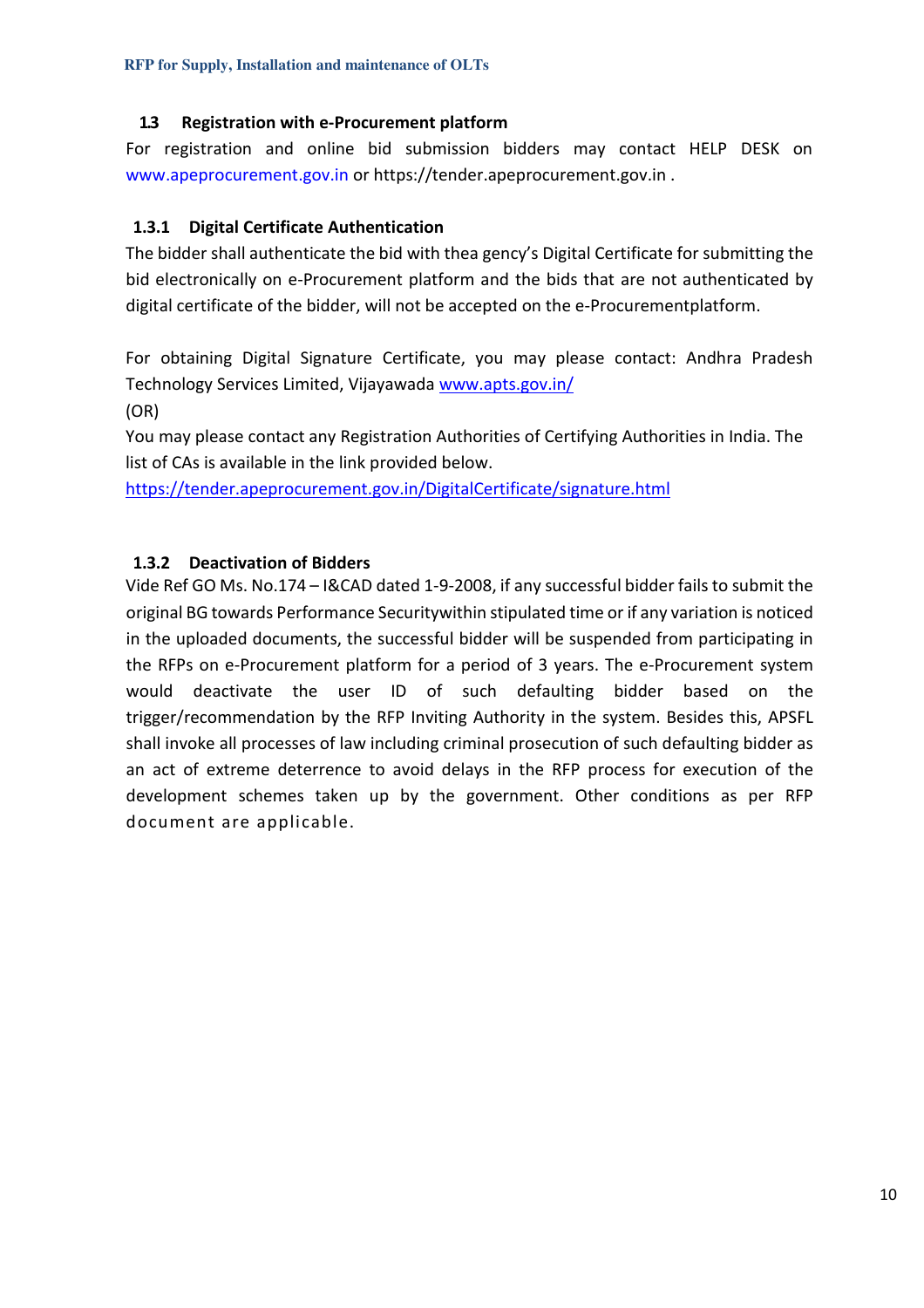#### **a. Payment of Transaction Fee**

It is mandatory for all the participant bidders from 1st January 2006 to electronically pay a prescribed non-refundable Transaction fee to M/s. APTS, the service provider through "Payment Gateway Service on E-Procurement platform". The Electronic Payment Gateway accepts all Master and Visa Credit Cards issued by any bank and Direct Debit facility/Net banking to facilitate the transaction. This is in compliance as per G.O.Ms. 13 dated 07.05.2006

# **b. Corpus Fund**

As per GO MS No.4, user departments shall collect 0.04% of ECV (Estimated Commercial Value) with a cap of Rs.10,000/- (Rupees ten thousand only) for all works with ECV up to Rs.50 Crores, and Rs.25,000/- (Rupees twenty five thousand only) for works with ECV above Rs.50 Crores, from successful bidders on e-Procurement platform before entering into agreement/issue of purchase orders, towards e-procurement fund in favour of Managing Director, APTS. There shall not be any charge towards e-Procurement fund in case of works, goods and services with ECV less than and up to Rs.10 lakhs.

# **c. RFP Document**

The bidder is requested to download the RFP document and read all the terms and conditions mentioned in the RFP Document and seek clarification if any from the RFP inviting authority. Any offline bid submission clause in the RFP document could be neglected.

The bidder has to keep track of any changes by viewing the Addendum/Corrigenda issued by the RFP inviting authority from time-to-time in the e-Procurement platform. The Department calling for RFPs shall not be responsible for any claims/issues arising out ofthis.

# **d. Bid Submission Acknowledgement**

The bidder shall complete all the processes and steps required for Bid submission. The system will generate an acknowledgement with a unique bid submission number after completing all the prescribed steps and processes by the bidder. Users may also note that the bids for which an acknowledgement is not generated by the e-procurement system are treated as invalid or not saved in the system. Such invalid bids are not made available to the RFP Inviting Authority for processing the bids. The Government of AP is not responsible for incomplete bid submission by users.

i. The bidders may contact the Helpdesk support of e-procurement portal (at www.apeprocurement.gov.in) for any further information / clarifications on e-procurement, and for all technical support required for bid submission.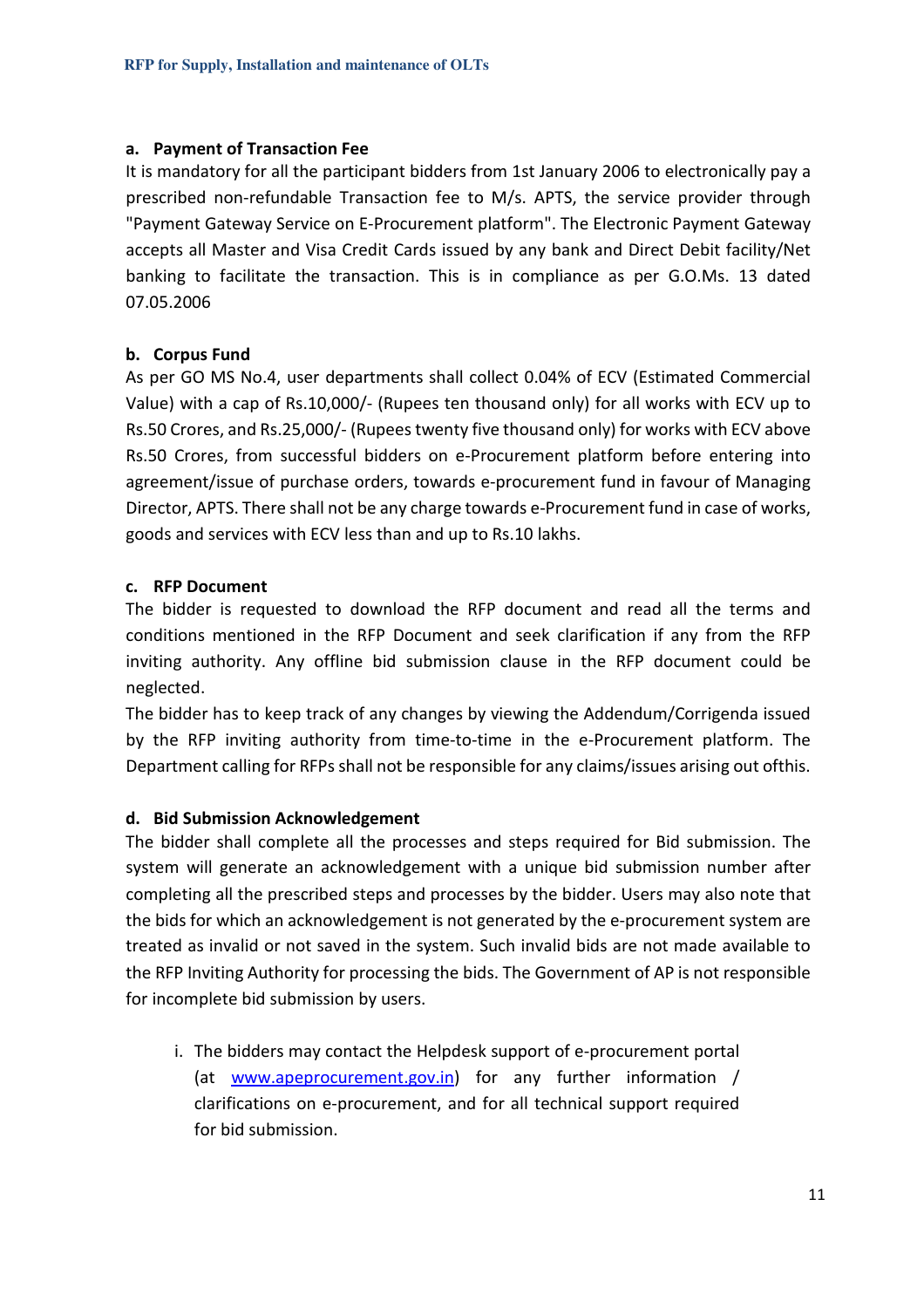- ii. The bidders need to register on the electronic procurement marketplace of Government of Andhra Pradesh i.e., http://**www.apeprocurement.gov.in**. On registration in the e-procurement marketplace they will be provided with a user ID and password using which they can submit bids online.
- iii. While registering on the e-procurement market place, the bidders need to scan and upload the required documents as per the RFP requirements on to their profile. The e-procurement marketplace provides an online self-service registration facility to all such Contractors who are already registered with respective participating departments for supply of specified goods and services.
- iv. In addition to the direct payment through any of the e-payment options in the eprocurement portal, the bidder may opt for Demand Draft (DD) towards the bid processing fee and EMD in the form of Bank Guarantee (BG). The bidder shall invariably upload the scanned copies of DD/BG in e-Procurement system and this will be the primary requirement to consider the bid as responsive. The Authority shall carry out the Technical bid evaluation solely based on the uploaded certificates/documents, DD towards EMD in the e-procurement system and open the price bids of the eligible and responsive bidders.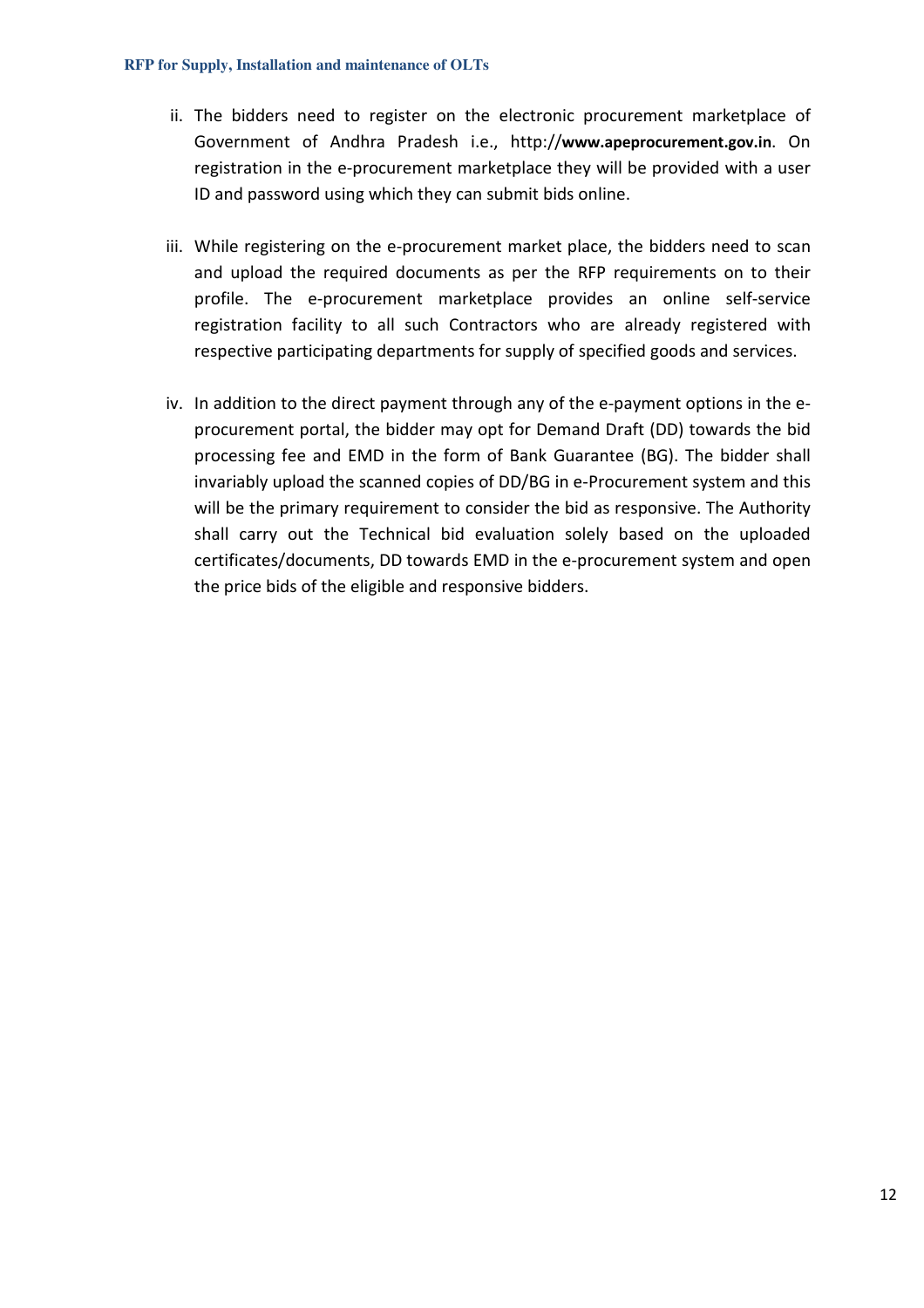# **1.4 Key Events &Dates**

| 1.  | Name of the Authority                                                                                     | <b>Managing Director</b><br>Andhra Pradesh State FiberNet Limited                                                      |
|-----|-----------------------------------------------------------------------------------------------------------|------------------------------------------------------------------------------------------------------------------------|
| 2.  | Name of the Assignment                                                                                    | Supply, installation and Maintennace of<br><b>OLTs</b>                                                                 |
| 3.  | Estimated value of the tender                                                                             | INR 8,75,00,000 (Rupees Eigth Crores<br>Seventy Five lakhs only)<br><b>Exclusive of taxes</b>                          |
| 4.  | <b>RFP Number</b>                                                                                         | APSFL// OLTs/227/2018-2022, Dated:<br>27.05.2022                                                                       |
| 5.  | Place of availability of Tender<br>Document (RFPs)                                                        | www.apeprocurement.gov.in<br>http://apsfl.in/tenders/                                                                  |
| 6.  | Place of submission of Bids                                                                               | www.apeprocurement.gov.in                                                                                              |
| 7.  | <b>Tender Document (RFP)</b>                                                                              | <b>Request for Proposal Document</b>                                                                                   |
| 8.  | <b>Tender Type</b><br>(Open/Limited/EOI/Auction/Single)                                                   | Open with Reverse Tender                                                                                               |
| 9.  | <b>Tender Category</b><br>Goods<br>(Services/Goods/works)                                                 |                                                                                                                        |
| 10. | Type/Form of Contract<br>(Work/Supply/Auction/Service/Buy<br>/Empanelment/Sell)                           | supply                                                                                                                 |
| 11. | Re-bid submission before<br>submission date/ last date of<br>submission allowed by the Bidder<br>(Yes/No) | <b>No</b>                                                                                                              |
| 12. | Is Offline Submission Allowed<br>(Yes/No)                                                                 | No                                                                                                                     |
| 13. | Withdrawal Allowed (Yes/No)                                                                               | <b>No</b>                                                                                                              |
| 14. | Is Multi Currency Allowed                                                                                 | No (Only Indian Rupees)                                                                                                |
| 15. | Last date and time for submission<br>of Proposal (Proposal Due Date)                                      | 03/06/2022 at 03:00 PM<br>The proposal is to be submitted on<br>www.apeprocurement.gov.in on e-<br>procurement portal. |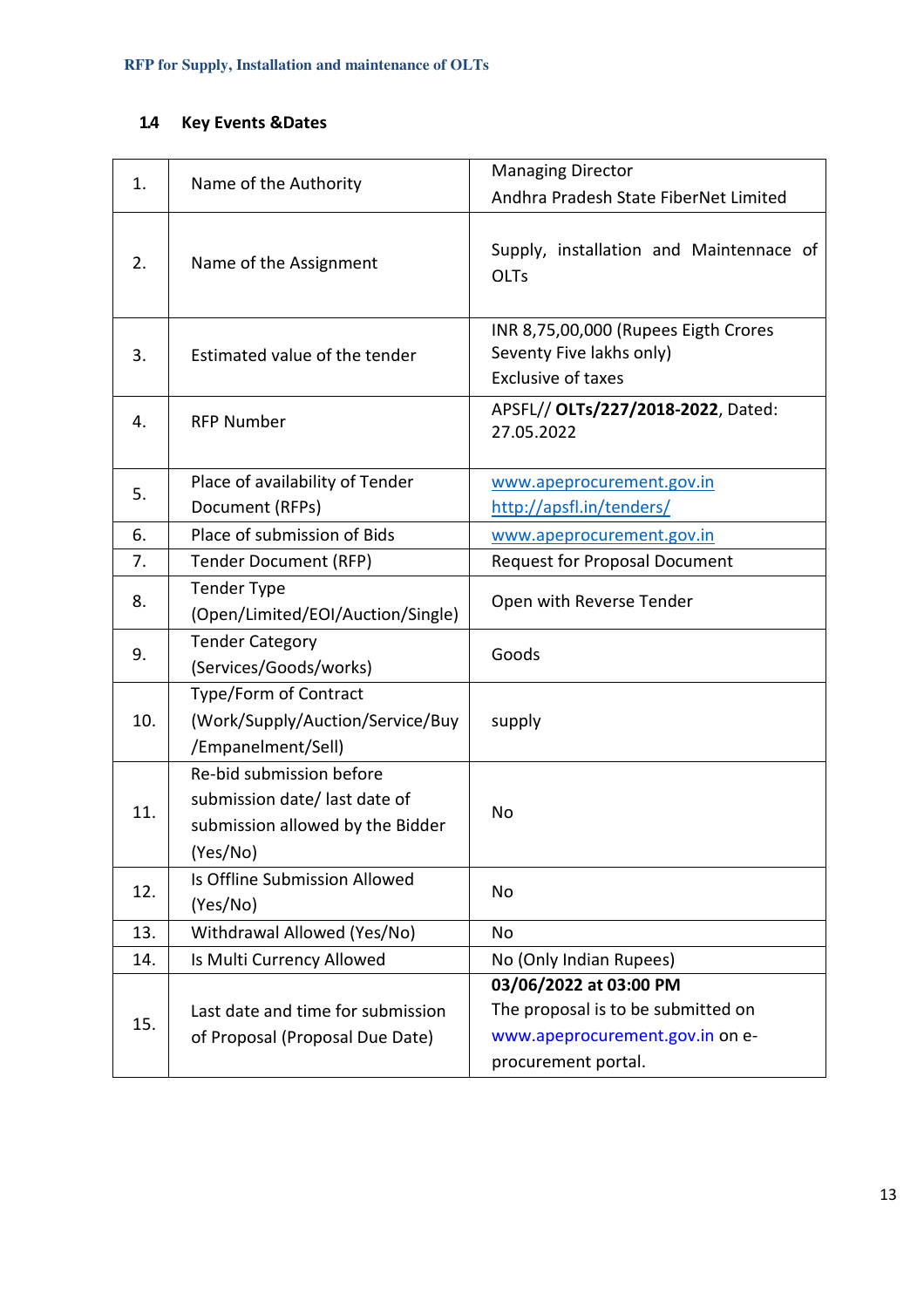|     |                                                 | 03/06/2022 at 05:00 PM                                                                                                                                                                                                                                                                                                                                                                      |
|-----|-------------------------------------------------|---------------------------------------------------------------------------------------------------------------------------------------------------------------------------------------------------------------------------------------------------------------------------------------------------------------------------------------------------------------------------------------------|
|     |                                                 | Andhra Pradesh State FiberNet Limited                                                                                                                                                                                                                                                                                                                                                       |
|     | Date and time of opening of Pre-                | NTR Administrative Block, 3rd Floor,                                                                                                                                                                                                                                                                                                                                                        |
| 16. | qualification on e-procurement                  | Pandit Nehru Bus Station, NH-65,                                                                                                                                                                                                                                                                                                                                                            |
|     | platform                                        | Vijayawada - 520001                                                                                                                                                                                                                                                                                                                                                                         |
|     |                                                 | Web address: http://www.apsfl.in                                                                                                                                                                                                                                                                                                                                                            |
|     |                                                 | Email address: apsfl@ap.gov.in                                                                                                                                                                                                                                                                                                                                                              |
| 17. | Date and time of opening of                     | To be intimated to the qualified bidder                                                                                                                                                                                                                                                                                                                                                     |
|     | reverse auction                                 | of the previous stage                                                                                                                                                                                                                                                                                                                                                                       |
|     |                                                 | <b>Bid Processing Fee (Non-refundable):</b><br>INR 2,00,000/- (Two Lakhs Only, including<br>GST)                                                                                                                                                                                                                                                                                            |
| 18. | <b>Bid Processing Fee (Non</b><br>- refundable) | The tender processing fees can be paid<br>through any of the e-payment options in<br>the portal or in the form of Demand Draft<br>issued by one of the Nationalized /<br>Scheduled Banks in India drawn in favour of<br>'Andhra Pradesh State FiberNet Limited',<br>payable at Vijayawada.<br>Original DD must be submitted in APSFL<br>office at Vijayawada before bid submission<br>date. |
|     |                                                 | For further details regarding e-payment,<br>please refer to e-Procurement portal at the<br>above mentioned website or call e-<br>procurement helpline.                                                                                                                                                                                                                                      |
|     |                                                 | Note: It will be in the interest of the bidders<br>to familiarize themselves with the e-<br>Procurement system to ensure smooth<br>preparation and submission of the tender<br>documents. Online payments of Bid<br>Processing Fee & EMD and uploading of<br>documents are sequential.                                                                                                      |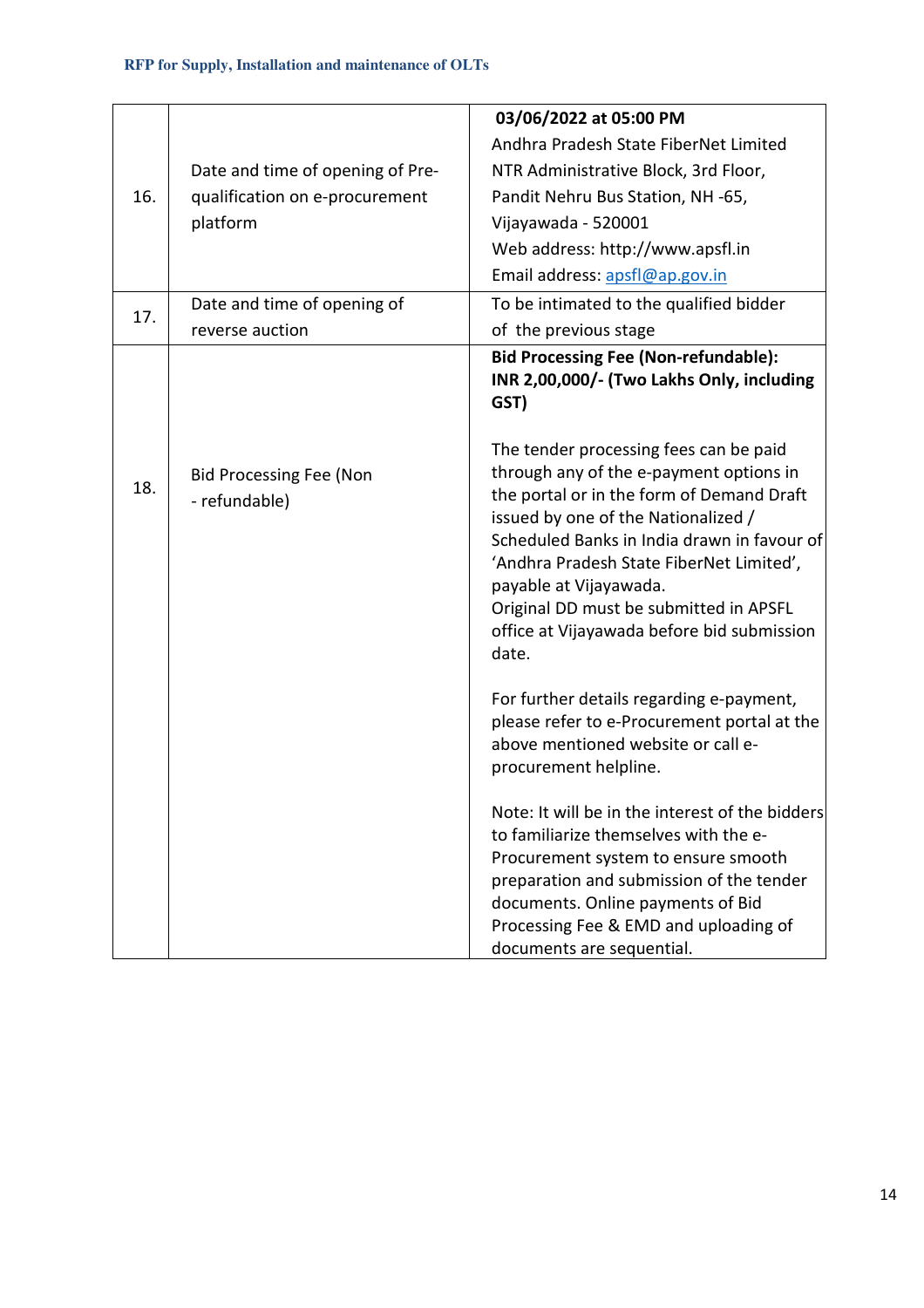|     |                                                  | Bid Security / EMD (Refundable /<br>Convertible): INR 21,87,500/- (Twenty one<br>lakhs Eighty seven thousand five hundred<br>Only)                                                                                                                                                                                                                                                                                                                                                                                                                                                                                                                                                                                                                                                                                      |
|-----|--------------------------------------------------|-------------------------------------------------------------------------------------------------------------------------------------------------------------------------------------------------------------------------------------------------------------------------------------------------------------------------------------------------------------------------------------------------------------------------------------------------------------------------------------------------------------------------------------------------------------------------------------------------------------------------------------------------------------------------------------------------------------------------------------------------------------------------------------------------------------------------|
| 19. | Bid Security / EMD (Refundable /<br>Convertible) | The EMD amount can be paid directly<br>through in the form of Bank Guarantee<br>issued by one of the Nationalized /<br>Scheduled Banks in India drawn in favour of<br>'Andhra Pradesh State FiberNet Limited',<br>payable at Vijayawada.<br>Or<br>Online on eprocurement plartform.                                                                                                                                                                                                                                                                                                                                                                                                                                                                                                                                     |
|     |                                                  | Note: e-Procurement portal will deny<br>submission of the bid without submitting<br>the EMD. For further details regarding e<br>payment, please refer to e-Procurement<br>portal at the above mentioned website.<br>Bid Security / EMD should be valid for a<br>period of 180 (one hundred and eighty)<br>days from bid submission Date. The Bid<br>Security / EMD will be refunded to<br>unsuccessful Applicant agencies within 30<br>(Thirty) days of successful Bidder furnishing<br>the performance security. Original BG must<br>be submitted in APSFL office at Vijayawada<br>before bid submission date.<br>The EMD (bid security) of the unsuccessful<br>Bidder/s will be discharged / returned as<br>promptly as possible. No interest will be<br>payable by APFSL on the amount of the<br>EMD (Bid Security). |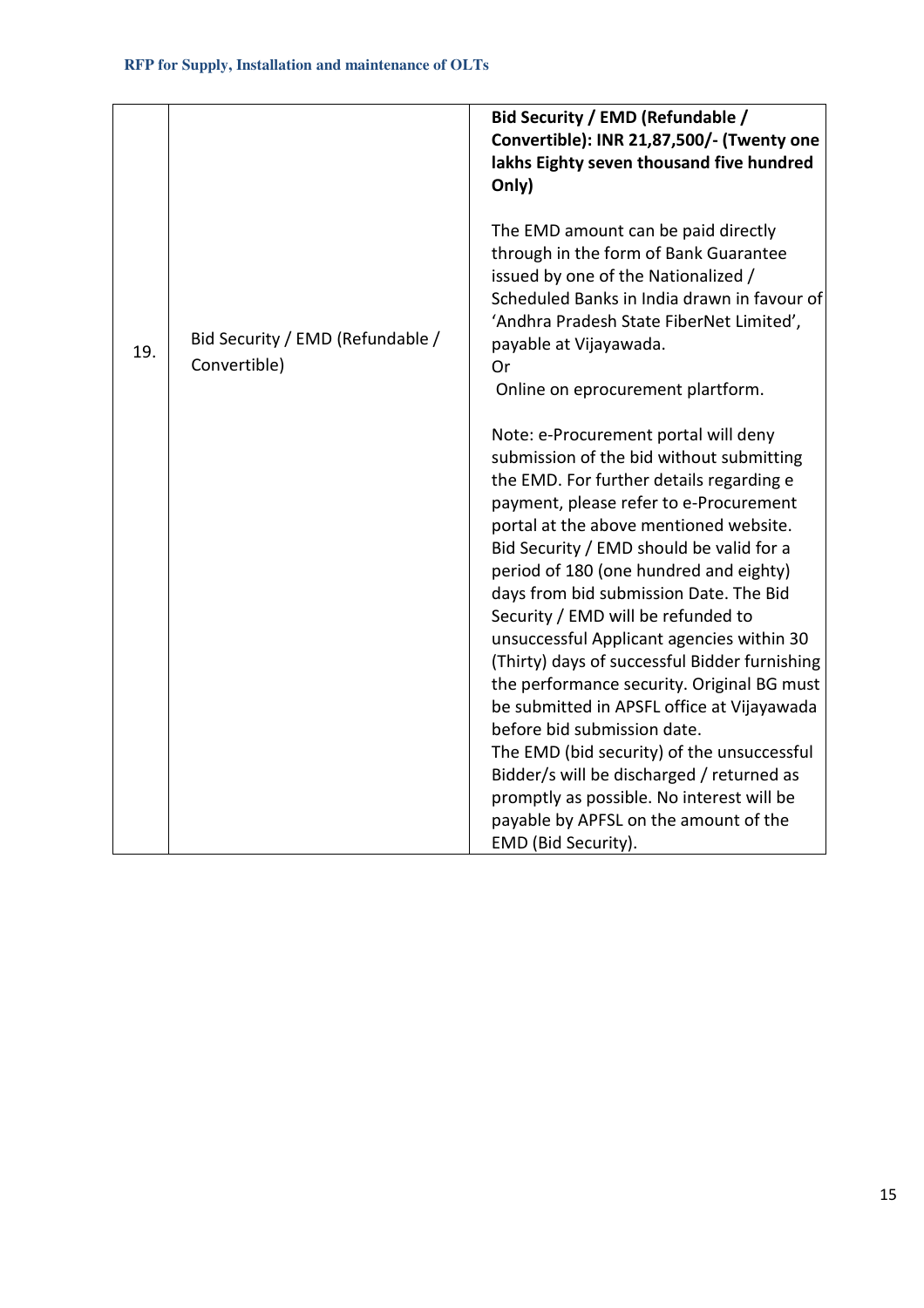| 20. | <b>Performance Security</b>                              | Performance Security of 10% of the total<br>Project cost shall be submitted and valid<br>for 60 days beyond the date of completion<br>including warranty period<br>Performance Security shall be in the form of<br>Bank Guarantee or Auto Renewal Fixed<br>Deposit Renewal (FDR), issued by one of the<br>Nationalized / Scheduled Commercial Banks<br>in India drawn in favour of Andhra Pradesh<br>State FiberNet Limited, payable at<br>Vijayawada.<br>Details of the Bank:<br>Name of the Beneficiary: ANDHRA<br>PRADESH STATE FIBERNET<br>LIMITED<br><b>Bank Name: Union Bank</b><br>Bank Account Number: 060611100003785<br>IFSC code: UBIN0806064<br>MICR Code: 520011025<br>Branch Code: 000606<br>Branch Name: Main Branch, RR Apparao<br>Street, Vijayawada, Andhra Pradesh |
|-----|----------------------------------------------------------|---------------------------------------------------------------------------------------------------------------------------------------------------------------------------------------------------------------------------------------------------------------------------------------------------------------------------------------------------------------------------------------------------------------------------------------------------------------------------------------------------------------------------------------------------------------------------------------------------------------------------------------------------------------------------------------------------------------------------------------------------------------------------------------|
| 21. | For any enquiries and clarifications,<br>please contact: | Andhra Pradesh State FiberNet Limited<br>NTR Administrative Block, 3rd Floor,<br>Pandit Nehru Bus Station, Vijayawada -<br>520001<br>Web address: http://www.apsfl.in<br>Email: apsfl@ap.gov.in;                                                                                                                                                                                                                                                                                                                                                                                                                                                                                                                                                                                      |
| 22. | Validity of the Proposal                                 | Bidder proposals shall remain valid for a<br>period of 180 days from the<br>bidsubmission date.                                                                                                                                                                                                                                                                                                                                                                                                                                                                                                                                                                                                                                                                                       |
| 23. | Nature of Bid Process                                    | Two stage<br>Stage-I: Pre-QualificationEligibility<br>a)<br>Stage - II: Technical Bid<br>b)<br>Stage- II: Commercial Bid<br>C)                                                                                                                                                                                                                                                                                                                                                                                                                                                                                                                                                                                                                                                        |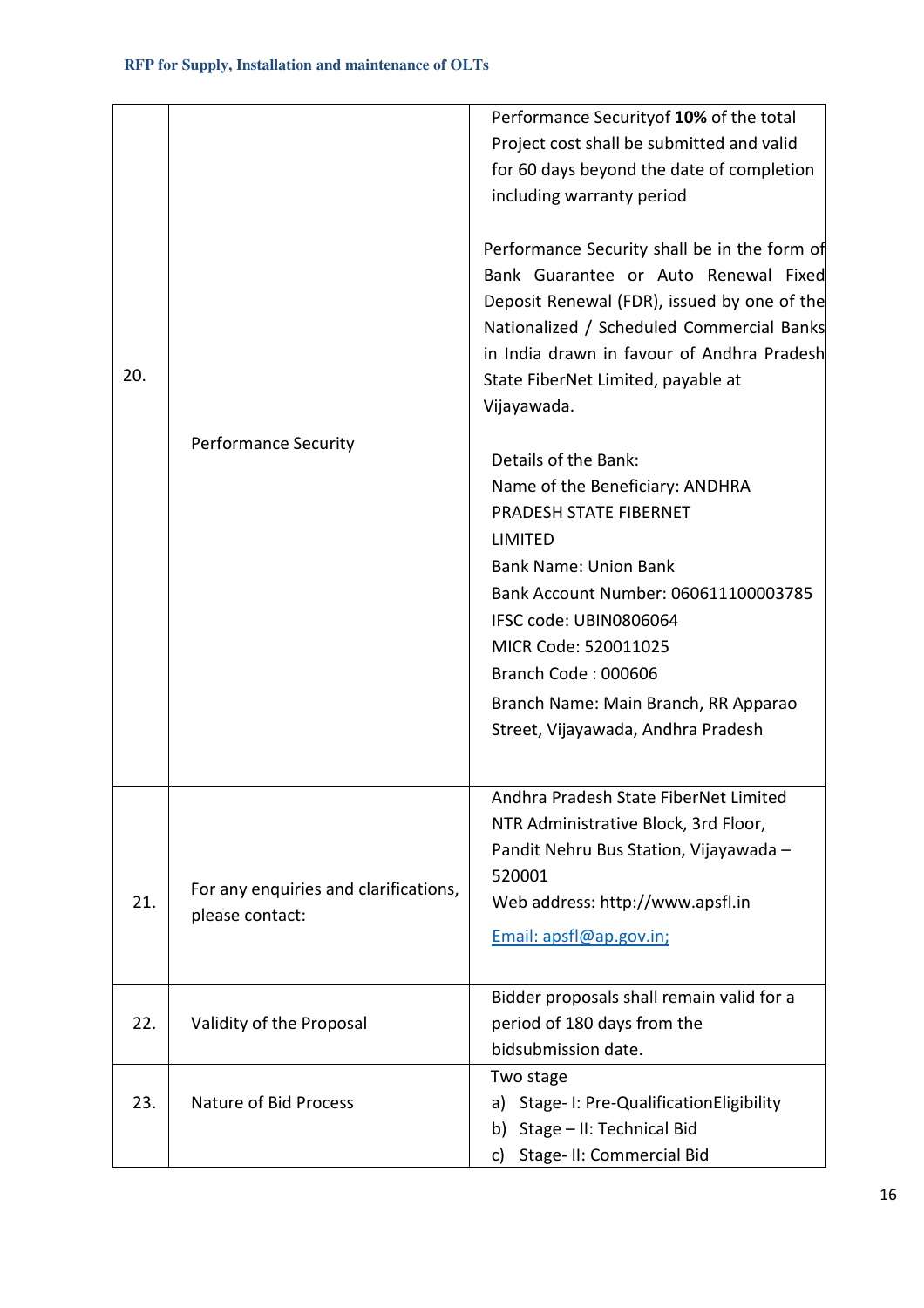|     |                     | d) Stage- III: Reverse Auction                                  |
|-----|---------------------|-----------------------------------------------------------------|
| 24. | Method of Selection | As per Section 7 of this RFP                                    |
| 25. | <b>RFP Tenure</b>   | Delivery phase: 60 days<br>a)<br>Warranty period: 5 years<br>b) |

**Note:** Proposals/Bids submitted without Bid Processing Fee and EMD shall be summarily rejected.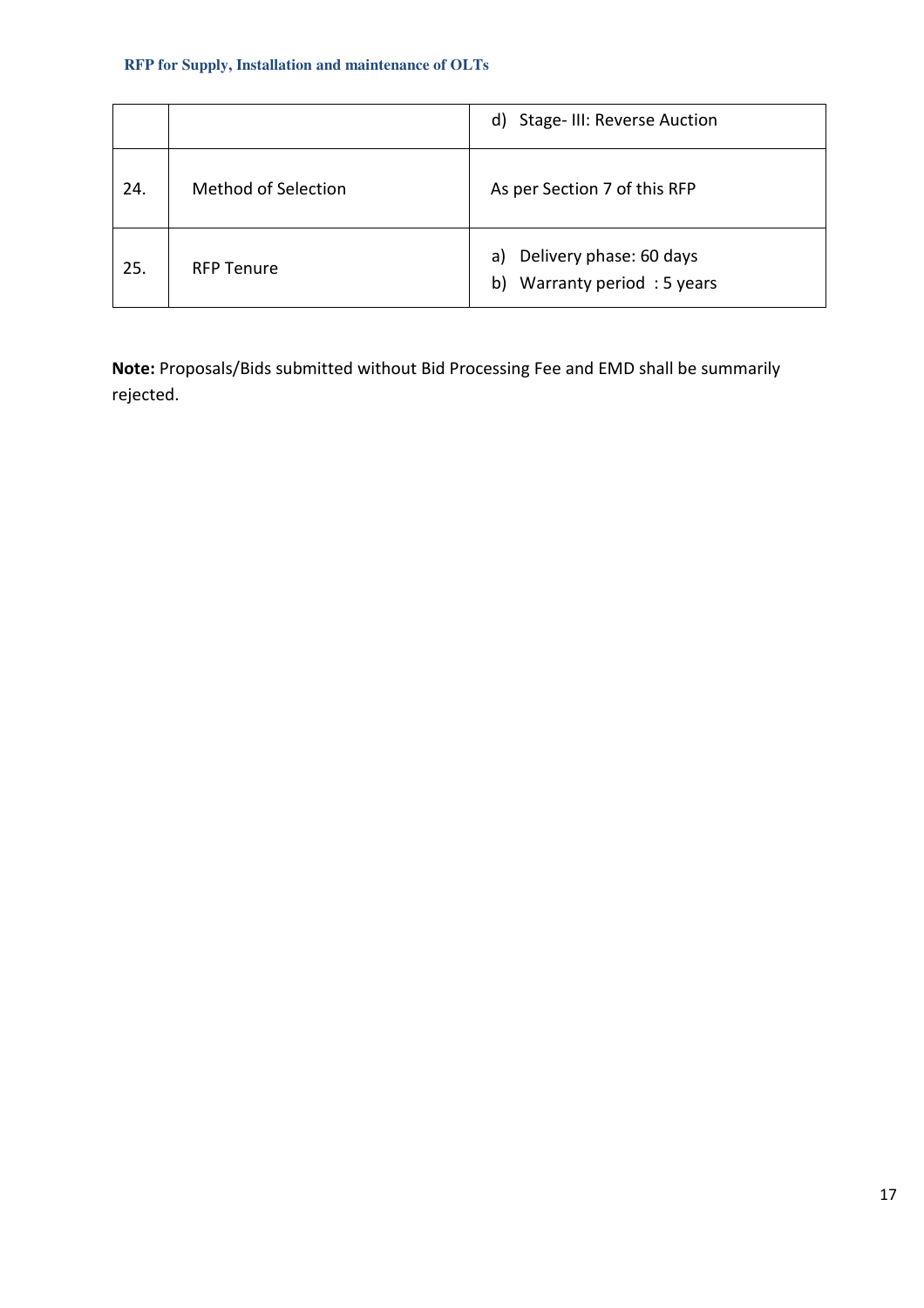# **2. General Instructions to Bidder**

# **2.1 Earnest Money Deposit (EMD)**

- a. Bidders shall submit an EMD as per the Key Events & Dates along with their Bids.
- b. The EMD amount is interest free and will be refundable to the unsuccessful bidders without any accrued interest onit.
- c. The bid / proposal submitted without EMD, mentioned above, will be summarily rejected.
- d. The EMD may beforfeited:
	- i. If a bidder withdraws its bid during the period of bidvalidity.
	- ii. If the successful bidder fails to sign the contract and submit Performance Bank Guarantee within the stipulatedperiod.
	- iii. In case, the documents submitted, or the information furnished by the bidder are found to be notgenuine/false.
	- iv. In case the bidder does not tender for the work, after submission of Tender fees orEMD.

# **2.2 Exit Management Plan**

- a. An Exit Management plan shall be furnished by bidder in writing to the Authority within 90 days from the date of signing this contract, which shall deal with at least the following aspects of exit management in relation to the contract and in relation to the project implementation and service levelmonitoring.
	- i. A detailed program of the transfer process that could be used in conjunction with a Replacement Service Provider including details of the means to be used to ensure continuing provision of the services throughout the transfer process or until the cessation of the services and of the management structure to be used during the transfer;
	- ii. Plans for provision of contingent support to Project and Replacement Service Provider for a reasonable period after transfer;
	- ii. Exit Management Plan in case of normal termination of Contract Period
	- iv. Exit Management Plan in case of any eventuality due to which Project is terminated before the Contract Period
	- v. Exit Management Plan in case of termination of Supplier
- b. Exit Management plan at the minimum adhere the following:
	- i. Three (3) Months of the support to Replacement Service Provider post termination of contract.
	- ii. Complete handover of the reports, documents and other relevant items to the Replacement ServiceProvider/Authority.
	- iii. Certificate of acceptance from authorized representative of Replacement Service Provider issued to supplier on successful completion of handover and knowledge transfer.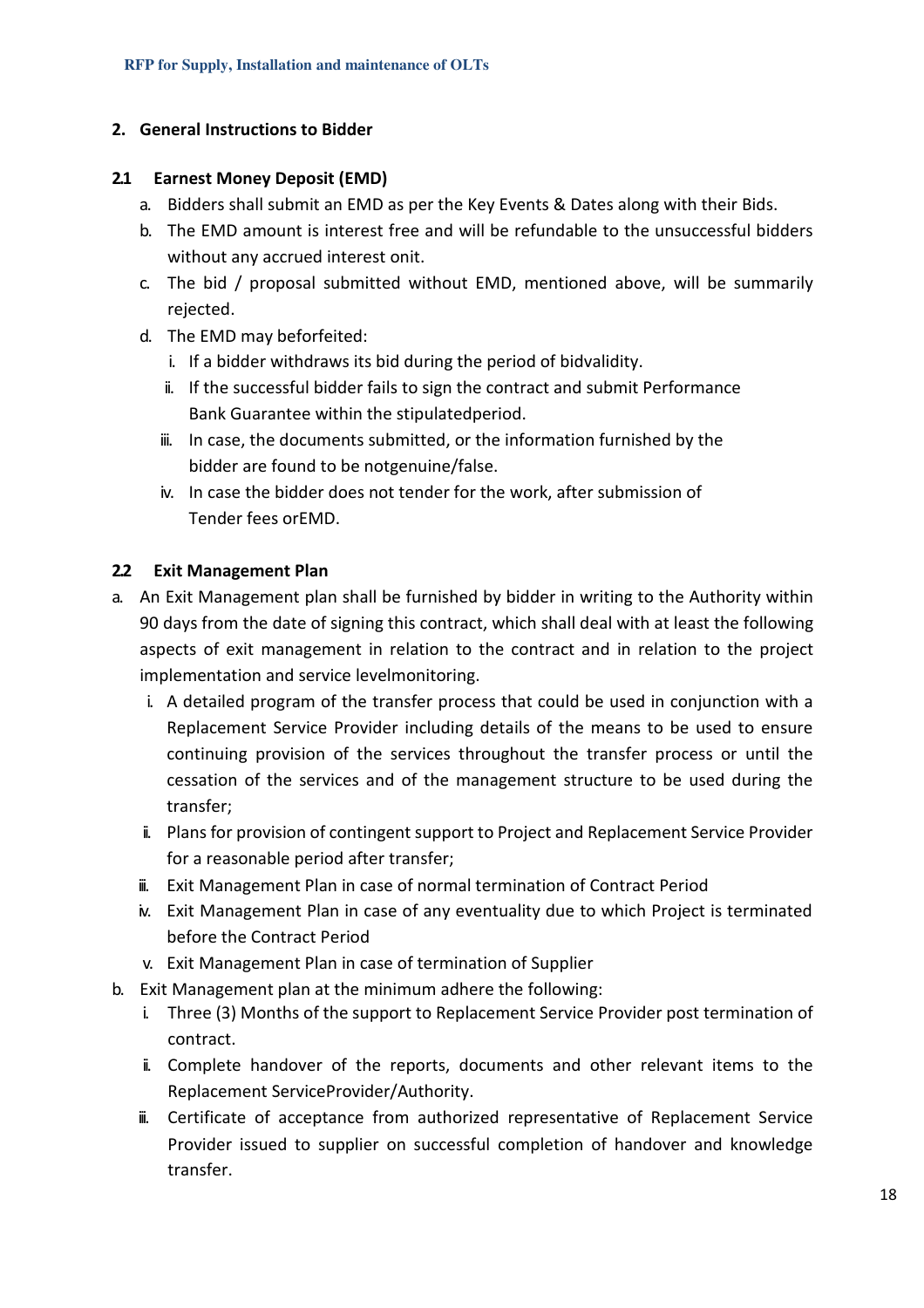- iv. Tentative exit management schedule/Matrix isannexed
- c. Each Exit Management Plan shall be presented by the Service Provider to and approved by the Managing Director, APSFL or its nominatedagencies.
- d. In the event of termination or expiry of contract,Project Implementation, or Service Level Monitoring, both PIA and Authority shall comply with the Exit Management Plan, and payment shall be made by APSFL only for the work done prior to termination notice,upon successful acceptance by Third Party Auditor (TPA)/ any agency / and personeel as appointed by APSFL.

During the exit management period, the Service Provider shall use its best efforts to deliver the services.

# **2.3 RFP Amendment**

 APSFL may, for any reason, whether at its own initiative or in response to a clarification requested by a prospective Bidder, modify the Bid Document by amendment. All the amendments made in the document would be published in the website www.apsfl.in and on the e-procurement platform. APSFL shall not be responsible if the Bidders do not get the individual intimates of such amendments. All such amendments shall be binding on all the Bidders. The Bidders are also advised to visit the aforementioned website on regular basis for checking any updates. APSFL also reserves the rights to amend the dates mentioned in this RFP for Bid process.

# **2.4 Pre-Bid Queries**

APSFL may incorporate any changes in the RFP based on acceptable suggestions received in pre-bid queries. The decision of APSFL regarding acceptability of any suggestion shall be final in this regard and shall not be called upon to question under any circumstances. It may not be possible to answer questions which are received late. The responses to the queries shall be uploaded by way of hosting amendments/clarifications on the website i.e. (www.apsfl.in) in accordance with the respective clauses of the RFP.

# **No queries in any form and for any reason shall be entertained after the last date and time for submission of queries.**

# **2.5 Cost of Bidding**

The Bidder is responsible for all costs incurred in connection with participation in this process, including, but not limited to, costs incurred in conduct of informative and other diligence activities, participation in meetings/discussions/ presentations, preparation of proposal, in providing any additional information required by APSFL to facilitate the evaluation process, and in negotiating a definitive Service Agreement and all such activities related to the Bid process. This RFP does not commit APSFL to award a Contract or to engage in negotiations. Further, no reimbursable cost may be incurred in anticipation of award of Contract for implementation of Project.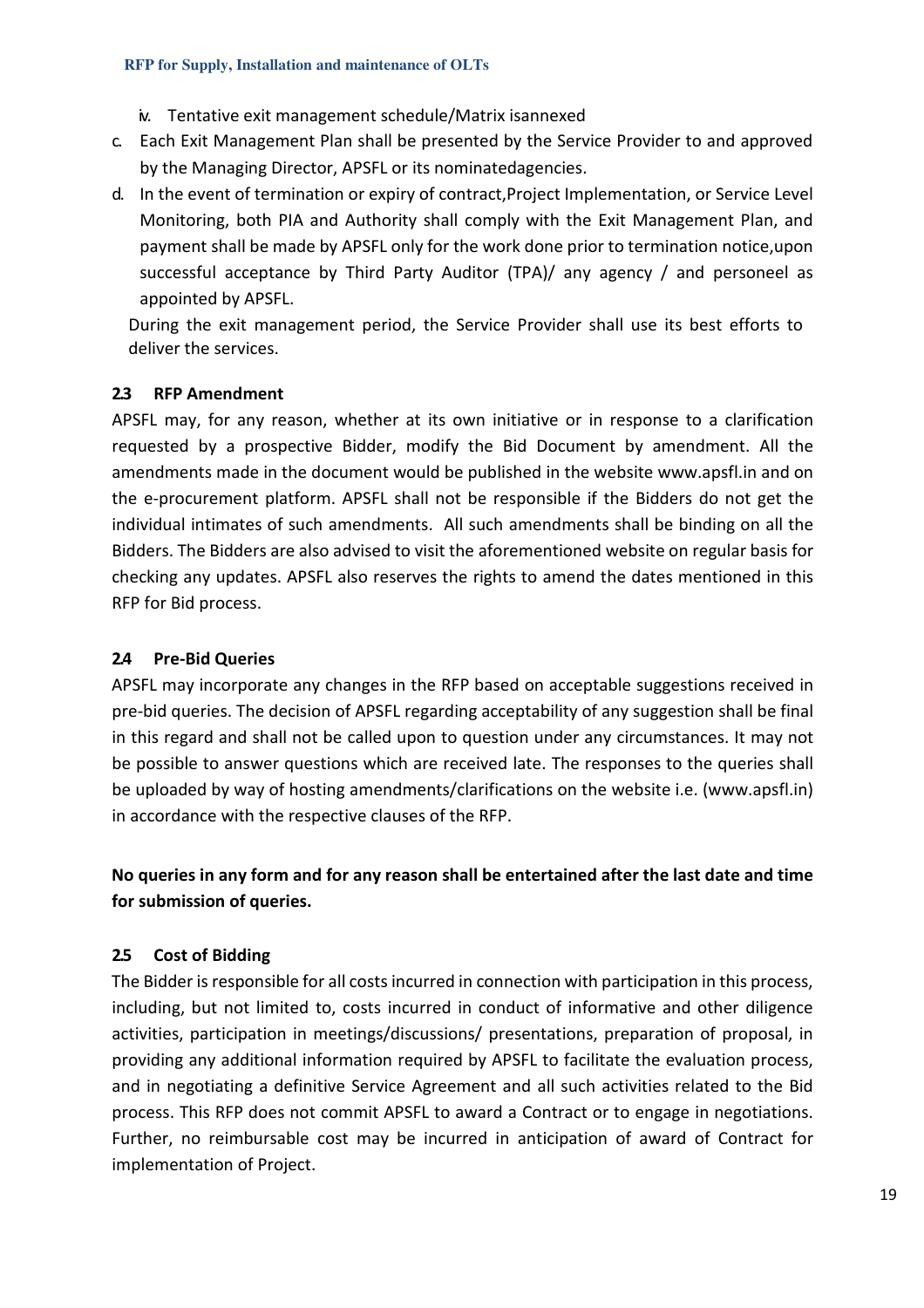#### **2.6 Site Visit**

The bidder may visit and examine sites at a time to be agreed with APSFL, and obtain all information at their own responsibility that may be necessary for preparing the Bid Document. The costs of visiting the site(s) shall be at Bidder's own expense.

#### **2.7 Language**

The proposal and all correspondence and documents shall be written in English. In case of accompanying literature or brochures etc., being in a language other than English, a certified translation should accompany the documents as a part of the RFP. All proposals and accompanying documentation will become the property of APSFL.

#### **2.8 Bid Prices**

- a. The Bidder shall indicate the price in the prescribed formatonly.
- b. The Bidder shall prepare the Bid based on details provided in the RFP. It must be clearly understood that the Scope of Work is intended to give the Bidder an idea about the order and magnitude of the work and is not in any way exhaustive and guaranteed by APSFL. The Bidder shall carry out all the tasks in accordance with the requirement of the RFP and due diligence and it shall be the responsibility of the Bidder to fully meet all requirements of RFP.
- c. Prices shall be quoted in Indian Rupees (INR), shall be exclusive of Goods and Service Tax (GST).

#### **2.9 Bidder Representative**

All documents of the bid may be signed by a nominated Competent Authority. All Certificates and documents (including any clarifications sought and any subsequent correspondences) received hereby, shall, be signed by the competent Authority.

#### **2.10 Bid Validity**

The proposals shall be valid for a period of 180 days from the date of submission of Bids. On completion of the validity period, unless the Bidder withdraws proposal in writing, it will be deemed to be valid until such time that the Bidder formally (in writing) withdraws proposal. If required, beyond 180 days, the Bidder may be asked to extend the bid validity, on its consent.

#### **2.11 Documents comprising the Bids**

The bids prepared by the Bidder shall comprise of the following documents: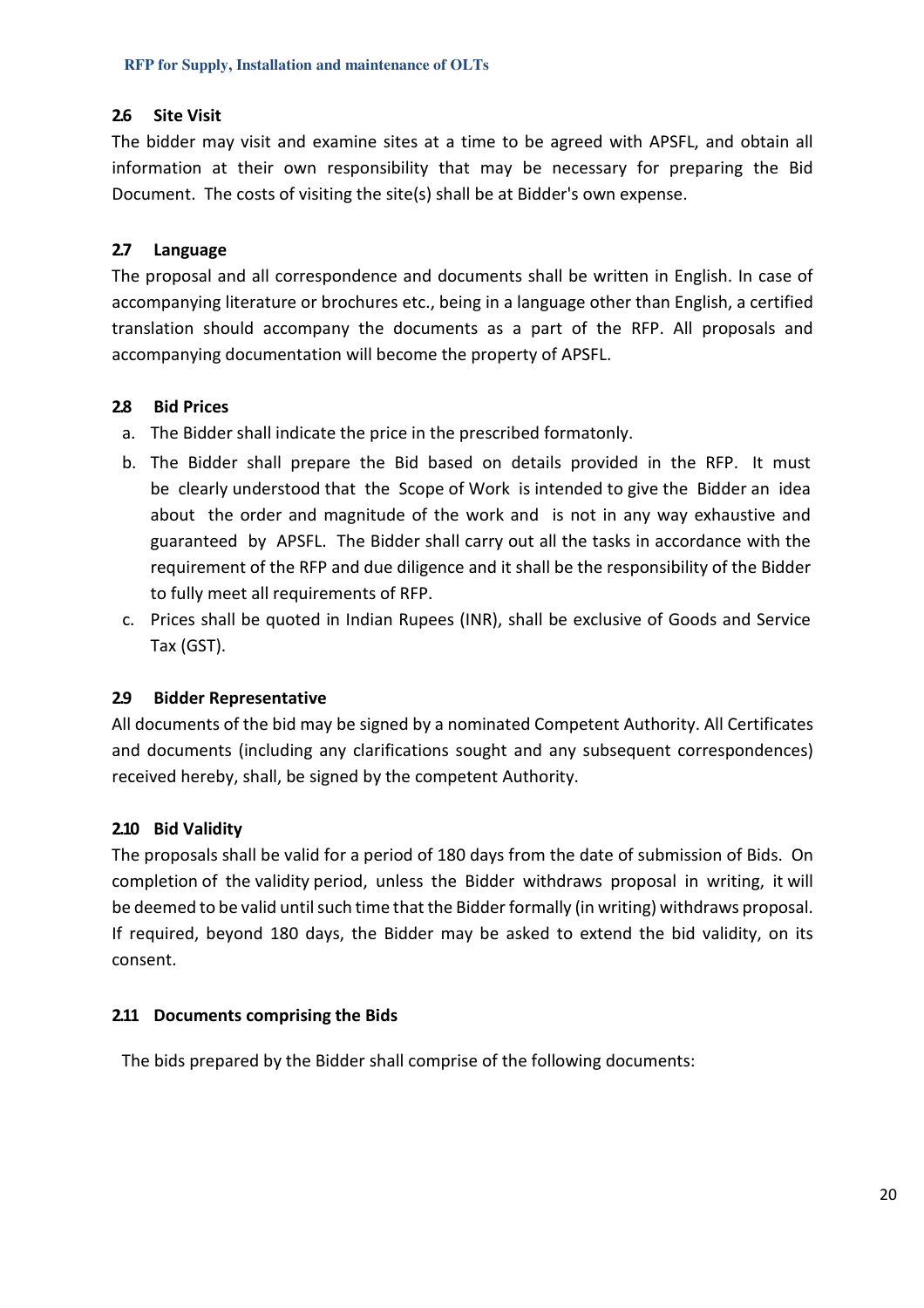# **2.11.1 Documents to be uploaded as PQ Bid ( To be uploaded only in "PQ Bid Folder" in the e-procurement platform)**

All the below mentioned documents have to uploaded in the "PQ" bid folder of the eprocurement platform. If the following documents are not found in the "PQ" bid folder, the bid shall be considered as non-responsive and may be rejected.

- 2.10.1.1 Annexure A Application Form
- 2.10.1.2 Annexure B Profile of Bidder/ Partners
- 2.10.1.3 Annexure C Declaration of Acceptance of Terms and Conditions in the RFP
- 2.10.1.4 Annexure D Undertaking on SoW Compliance and Unconditional Acceptance
- 2.10.1.5 Annexure E Pre-Qualification Compliance Documents
- 2.10.1.6 Annexure F Financial Turnover and Net worth of the Bidder
- 2.10.1.7 Annexure G Format for Past Experience of the Bidder
- 2.10.1.8 Annexure H Declaration regarding Clean Track Record
- 2.10.1.9 Annexure I Power of Attorney issued in last 3 months
- 2.10.1.10 Annexure J Board Resolution
- 2.10.1.11 Annexure K Document Verification Certificate
- 2.10.1.12 Annexure L Earnest Money Deposit (EMD) Format (only if bidder opts to submit in form of Bank Guarantee (BG), instead of direct online payment through eprocurement portal)
- 2.10.1.13 Copy of DD of Bid processing fees (only if bidder opts to pay as Demand Draft (DD), instead of direct online payment through e-procurement portal)
- 2.10.1.14 Annexure R: MAF/Self Declaraion as OEM and TEC Certificate, MTCTC Certificate

#### **2.11.2 Documents to be uploaded in TQ folder ( To be uploaded online in "TQ Bid Folder")**

**Annexure – O document have to be uploaded in the "TQ" bid folder of the eprocurement platform.** 

**Whereas in Technical stage, APSFL will conduct sample testing and Acceptance for the OLTs.** 

# **2.11.3 Documents to be uploaded as Commercial Bid ( To be uploaded only in "Commercial Bid Folder" in the e-procurement platform)**

All the below mentioned documents have to uploaded in the "Commercial" bid folder of the e-procurement platform. If the following documents are not found in the "Commercial" bid folder, the bid shall be considered as non-responsive and may be rejected.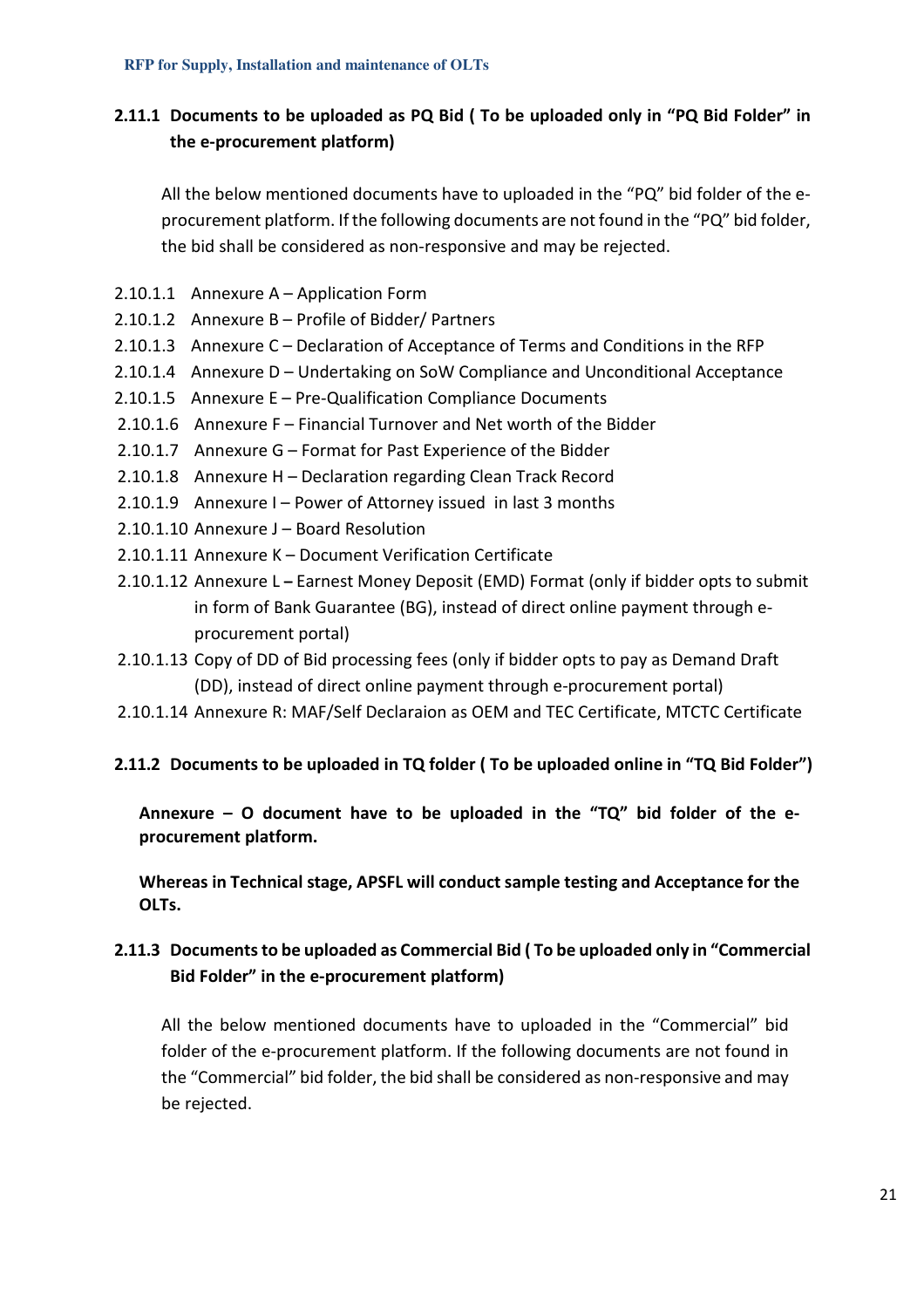2.10.2.1 Annexure M – Commercial Proposal Submission Form

2.10.2.2Annexure N – Commercial Bid Cost Components

#### **Note:**

**In case of any issue pertaining to the uploading of bid documents in e-procurement portal due to file size etc., the bidders are expected to take support from e-procurement. APSFL will not be responsible for incomplete bid submission by users.** 

#### **2.12 Modification and Withdrawal**

No proposal may be modified / withdrawn in the interval between the deadline for submission of proposals and the expiration of the validity period specified by the Bidder on the proposal form. In case the Bidder wishes to withdraw the Bid after the date of opening of the bids, the EMD of the Bidder shall beforfeited.

#### **2.13 Opening of Bids**

The Pre-Qualification Bids will be opened on the e-procurement platform on the date and time as specified in the RFP schedule.

#### **2.14 Evaluation of Bids**

- a. The Bids of only those Bidders, whose Bid Processing Fee and EMD are inorder, only, will be accepted.
- b. Bidders need to fulfill all the Pre-qualification conditions mentioned in the RFP. The technical committee will examine the Bids to determine whether they are complete, whether the Bid format conforms to the RFP requirements, whether documents have been properly signed, and whether the Bids are generally inorder.
- c. Bids of Bidders whose Pre-qualification proposal does not meet the set criteria shall be rejected forthwith.

#### **2.15 Bids Not Considered For Evaluation**

Bids shall be summarily rejected due to incomplete documentation or late receipt.

#### **2.16 Pre-Qualification**

The pre-qualification evaluation shall be done as mentioned in this RFP.

#### **2.17 Award Criteria**

The Authority will open the Price Bids of the bidders who have met the conditions as per the Pre-Qualification Criteria in this RFP. This will be further taken up for Reverse Auction (as mentioned in Section 7.3) to finalize the L1 bidder.

#### **2.18 Rectification of Errors**

Bidders are advised to exercise adequate care quoting the prices.No excuse for corrections in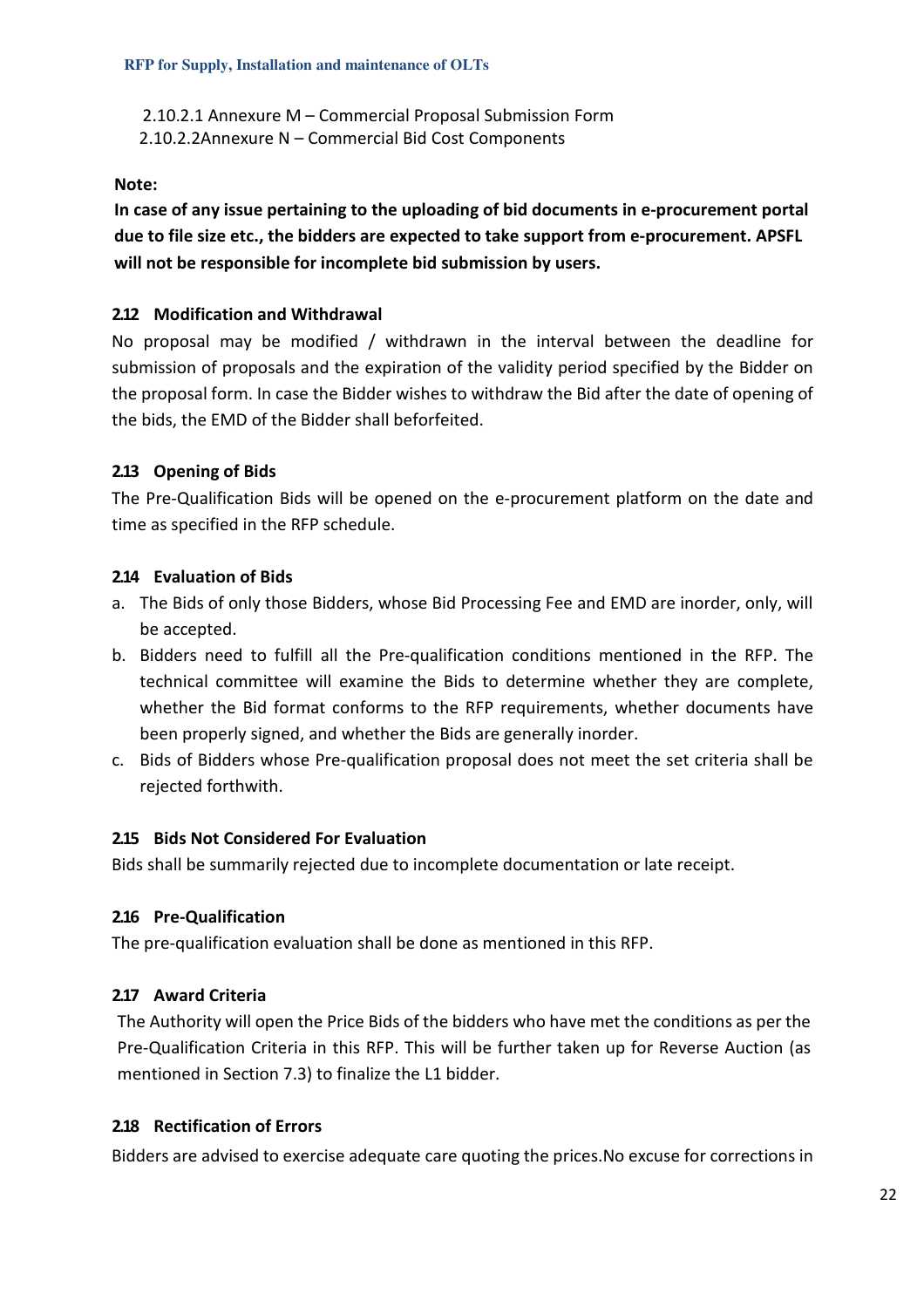the quoted price will be entertained after the proposals are opened. Errors in proposals will be corrected as per the unit rates quoted.

# **2.19 Contacting APSFL**

Any effort by a Bidder to influence the Technical Evaluation and Tender Approval Committee in its decision on Bid evaluation, Bid comparison or contract award may result in disqualification of the Bidder's Bid and also forfeiture of Bid security.

# **2.20 APSFL's right to vary Scope of Work**

APSFL may at any time, by a written order given to the Bidder, make changes to the Scope of the work.

If any such change causes an increase or decrease in the cost of or the time required for the Bidder's performance of any part of the work under the Agreement, whether changed or not changed by the order, an equitable adjustment shall be made in the Agreement Value or time schedule, or both, and the Agreement shall accordingly be amended. Any claims by the Bidder for adjustment under this Clause must beassertedwithin one (1) week from date of the Bidder's receipt of APSFL's order for change. The unitrate of each item quoted/accepted by the selected Bidder shall however not change.

# **2.21 APSFL's Right to accept /Reject**

APSFL reserves the right to accept or reject any proposal, and to annul the bid process and reject all proposals at any time prior to award of work, without thereby incurring any liability to the affected Bidder or Bidders or any obligation to inform the affected Bidder or Bidders of the grounds for APSFL's action.

# **2.22 Signing of Agreement**

The signing of agreement for the project is as follows:

# **2.22.1 Signing of Agreement**

APSFL notifies the successful Bidder that its proposal has been accepted and APSFL shall enter into an Agreement with the successful Bidder as per the Master Service Agreement prescribed in this RFP. The signing of agreement will constitute the formation of the Agreement.

# **2.22.2 Discharge of Bid Security (EMD)**

Upon the successful Bidder's furnishing of Performance Security, APSFL will promptly return the EMD to each unsuccessful Bidder EMD within 30 days. The Bid security (EMD) of successful Bidder will be released, on receipt of the Performance Bank Guarantee.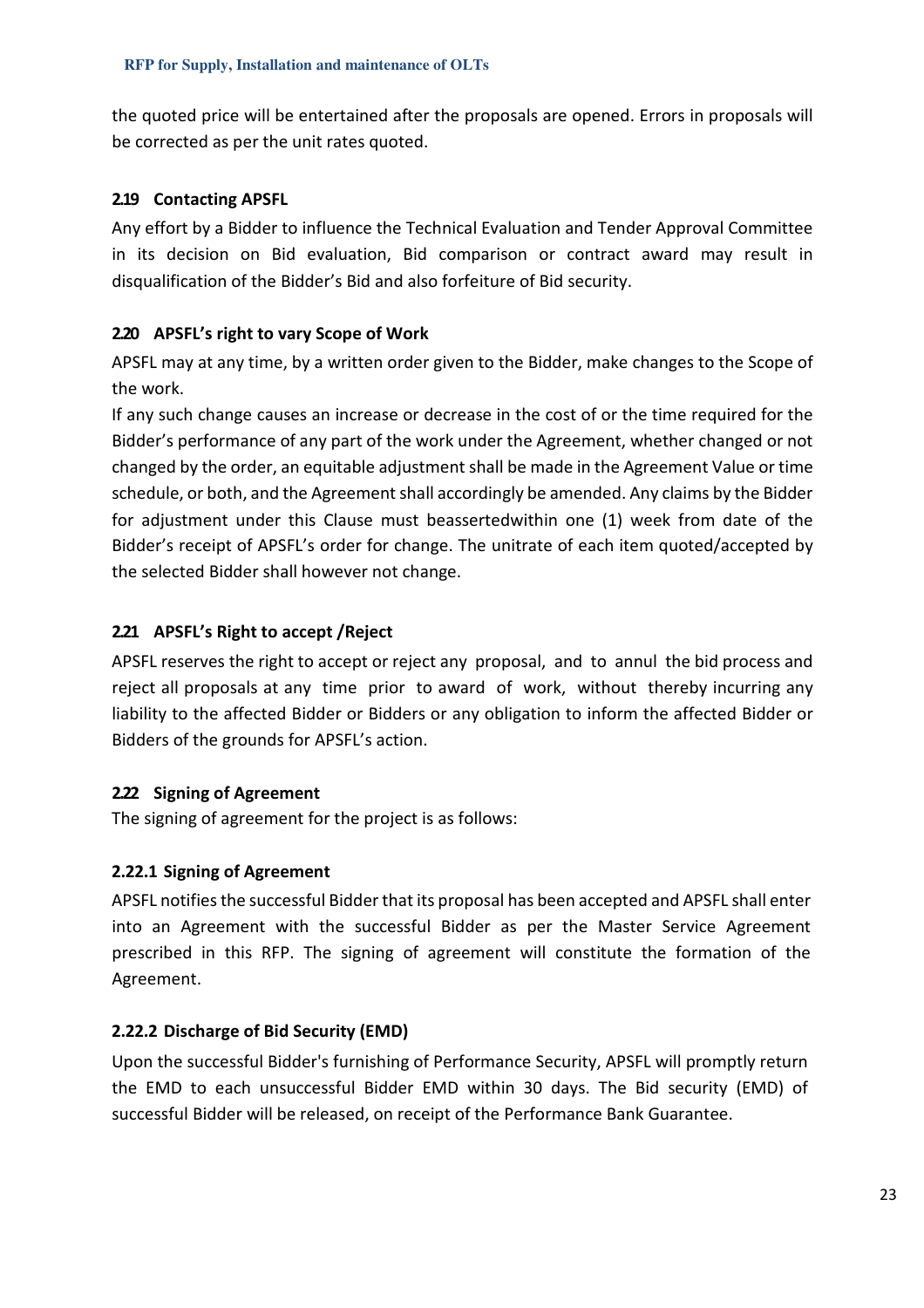#### **2.22.3 Expenses for the Agreement**

The incidental expenses of execution of Agreement shall be borne by the successful Bidder.

#### **2.22.4 Failure to abide by the Agreement**

Failure of the successful Bidder to agree with the Terms & Conditions of the RFP shall constitute sufficient grounds for the annulment of the award, in which event APSFL may forfeit the EMD/ Performance Bank Guarantee. The contract may be awarded to the next lowest bidder, or however deemed appropriate by the Authority.

#### **2.23 Performance Seucrity**

- a. The successful Bidder shall have to submit a Performance Security within 15 days from the date of issuance of Letter of Award (LoA). Extension of time for submission of beyond 15 days and up to 30 days from the date of issue of LoA may be given by APSFL, who is competent to sign the contract agreement. However, a penal interest of 15% per annum shall be charged for the delay beyond 30 days, i.e. from  $31<sup>st</sup>$  day after the date of issue of LoA. In case the Bidder fails to submit the requisite Performance Security even after 30 days from the date of issue of LoA, the contract shall be terminated duly forfeiting EMD and other dues, if any payable against the contract. The failed Bidder shall be debarred from participating in re-tender for that work.
- b. The Performance Security shall be submitted by the successful Bidder after the LoA has been issued, but before signing of the contract agreement. The agreement should normally be signed within 15 days after the issue of LoA and the Performance Security shall also be submitted within this time limit. This Performance Security shall be initially valid up to the stipulated date of completion plus 60days beyond that. In case, the time limit for completion of work gets extended, the contractor shall get the validity of Performance Security extended to cover such extended time for completion of work plus 60 days.
- c. The value of Performance Security to be submitted by the Bidder will not change for variation up to 25% (either increase or decrease). In case during the course of execution, value of the contract increases by more than 25% of the original contract value, an additional Performance Security amounting to 5% (fiver percent) for the excess value over the original contract value shall be deposited by the Bidder.
- d. The Performance Security shall be released after the physical completion of the work based on the 'completion certificate' issued by the competent authority stating that the Bidder has completed the work in all respects satisfactorily. The security deposit shall, however, be released only after the expiry of the defect liability period and after passing the final bill on 'No Claim Certificate' from the contractor.
- e. Whenever the contract is rescinded, the security deposit shall be forfeited and the Performance Security be enchased. The balance work shall be got done independently without risk and cost of the failed Bidder, the failed Bidder shall be debarred from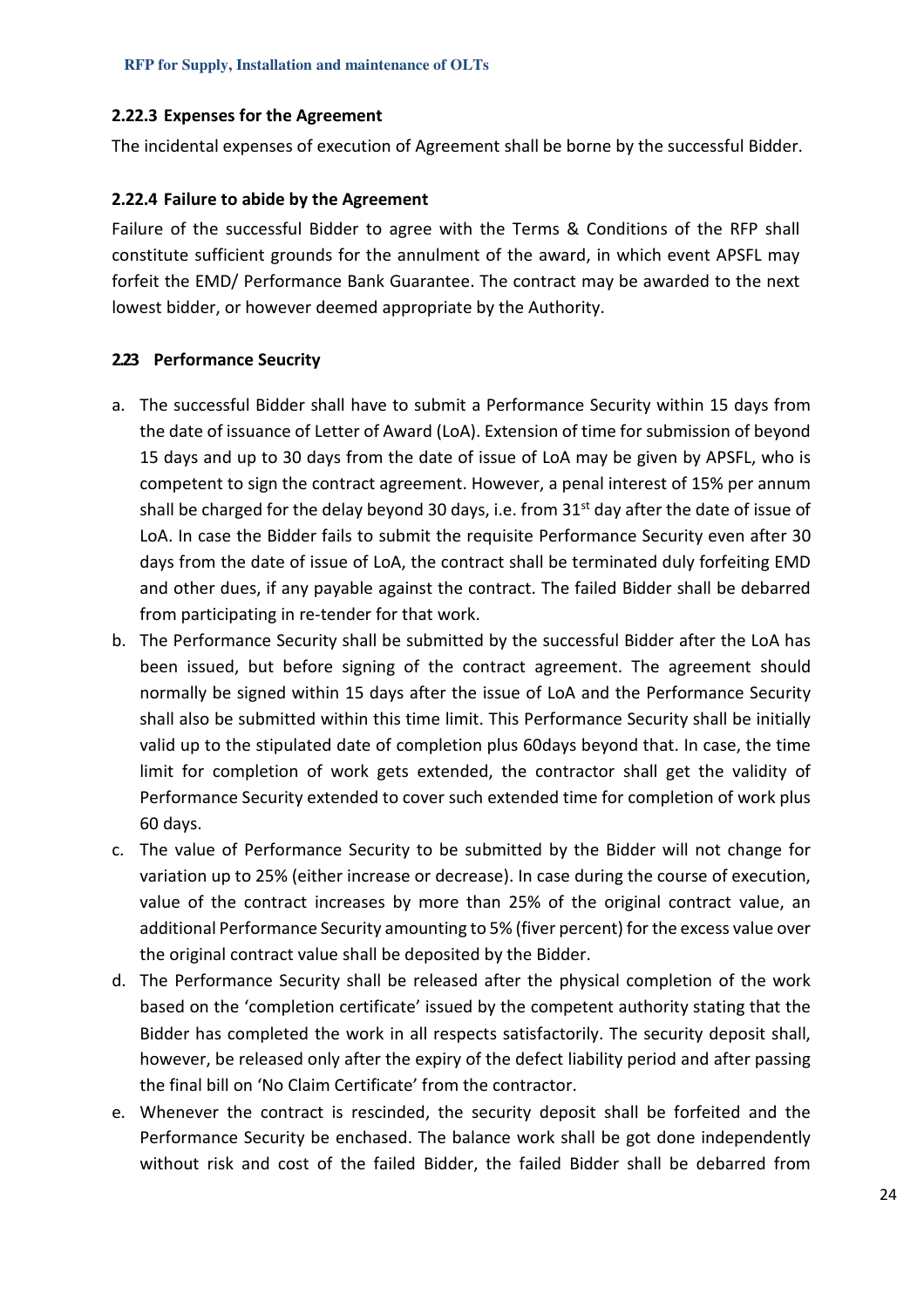participating in the tender for executing the balance work. If the failed Bidder is a JV or a partnership firm, then every member/ partner of such a firm shall be debarred from participating in the tender for the balance work in his/ her individual capacity or as a partner of any other JV/ partnership firm.

- f. The Bank Guarantee should be from a Nationalized/Scheduled Commercial Bank acceptable to APSFL, in the format prescribed in Annexure P in section of this RFP, payable on demand, for the due performance and fulfillment of the Agreement by the Bidder.
- g. All incidental charges whatsoever such as premium, commission etc., with respect to the Performance Securityshall be borne by the Bidder. The Performance Security shall be valid for 60 days post completion of the Payment terms as per RFP. However, no interest shall be payable on Performance Bank Guarantee.

# **2.24 Rejection Criteria**

- a. The proposal of a Bidder is liable to be disqualified in the following cases or incase Bidder fails to meet the bidding requirements as indicated in thisRFP:
	- i. Proposal not submitted in accordance with the procedure and formats prescribed in this document.
	- ii. During validity of proposal, or its extended period after last date and time for submission of Bids, if any, the Bidder increases the quoted prices.
	- iii. The Bidder proposing a "Conditional-Proposal".
	- iv. Proposal is received in incomplete form.
	- v. Proposal is not accompanied by all the requisite documents.
	- vi. Information submitted in Qualification proposal is found to be misrepresented, incorrect or false, accidentally, unwittingly or otherwise, at any time during the processing of the Agreement (no matter at what stage) or during the tenure of Agreement including the extension period ifany.
	- vii. Bidder tries to influence the proposal evaluation process by unlawful means at any point of time during the Bid process.
	- viii. In case any Bidder submits multiple proposals or if common interests are found in two or more Bidders, the Bids are likely to be disqualified.
	- ix. Bidder fails to deposit the Performance Security prior to signing of the Agreement or fails to enter into an Agreement within 60 days of the date of issuance of LoA or within such extended period, as may be specified by APSFL.
- b. Bidders may specifically note that while evaluating the proposals, if it comes to APSFL's knowledge expressly or implied, that some Bidders may have colluded in any manner whatsoever or otherwise joined to forman alliance resulting in delaying the processing of proposal then the Bidders so involved a reliable to be disqualified for this Contract as well as for a further period of three years from participation in any of the RFPs floated by APSFL and their EMD shall be forfeited.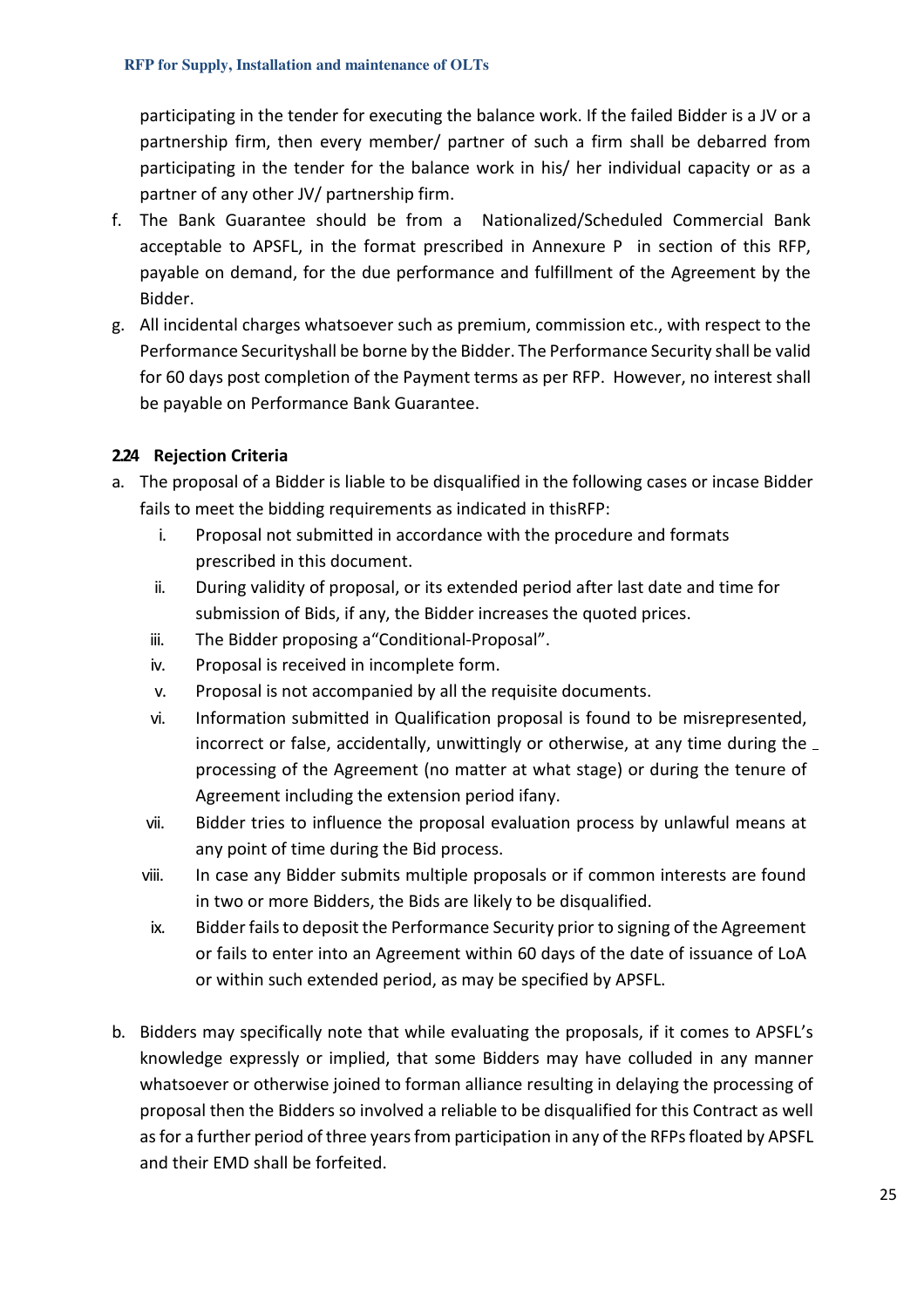- c. Prevention of Collusion of Vendor: with a view to prevent collusion or the formation into a ring by vendor / Bidder, the following are issued;
	- i. Tender Schedules shall be issued till a date prior to the last date of submission of tenders.
	- ii. Once a vendor / Bidder buys a tender schedule he shall not be permitted to return the schedule after buying a tender schedule / document, if a vendor does not tender for the work, his EMD shall be forfeited (Cash or Bank Guarantee or Both).
- d. APSFL will reject a proposal for award if it determines that the Bidder recommended for award, or any of its personnel, or its agents or, Agencies and/or their employees, has, directly or indirectly, engaged in corrupt, fraudulent, collusive, coercive, or obstructive practices in competing for the Contract.

# **2.25 Termination of Contract**

Following clauses shall be applicable, in case of termination of contract:

# **2.25.1 Termination for default**

APSFL may without prejudice to any other remedy for breach of contract, by written notice of default with a notice period of 7 days, sent to the Successful Bidder, terminate the contract in whole or part,

- i. if the Successful Bidder fails to deliver any or all of the goods within the time period(s) specified in the Contract, or fails to supply the items as per the Delivery Schedule or within any extension thereof granted by APSFL; or
- ii. if the Successful Bidder fails to perform any of the obligation(s) under the contract; or
- iii. if the Successful Bidder, in the judgement of APSFL, has engaged in fraudulent and corrupt practices in competing for or in executing the Contract.

In the event APSFL terminates the Contract in whole or in part, APSFL may procure, upon terms and in such manner as it deems appropriate, the goods and services similar to those and delivered and the successful bidder shall be liable to APSFL for any additional costs for such similar goods. However, the successful bidder shall continue the performance of the contract to the extent not terminated.

# **2.25.2 Termination for Insolvency**

APSFL may at any time terminate the Contract by giving written notice with a notice period of 30 days, sent to the successful bidder, if the successful bidder becomes bankrupt or otherwise insolvent. In this event, the termination will be without compensation to the successful bidder, provided that such termination will not prejudice or affect any right of action or remedy that has accrued or will accrue thereafter to APSFL.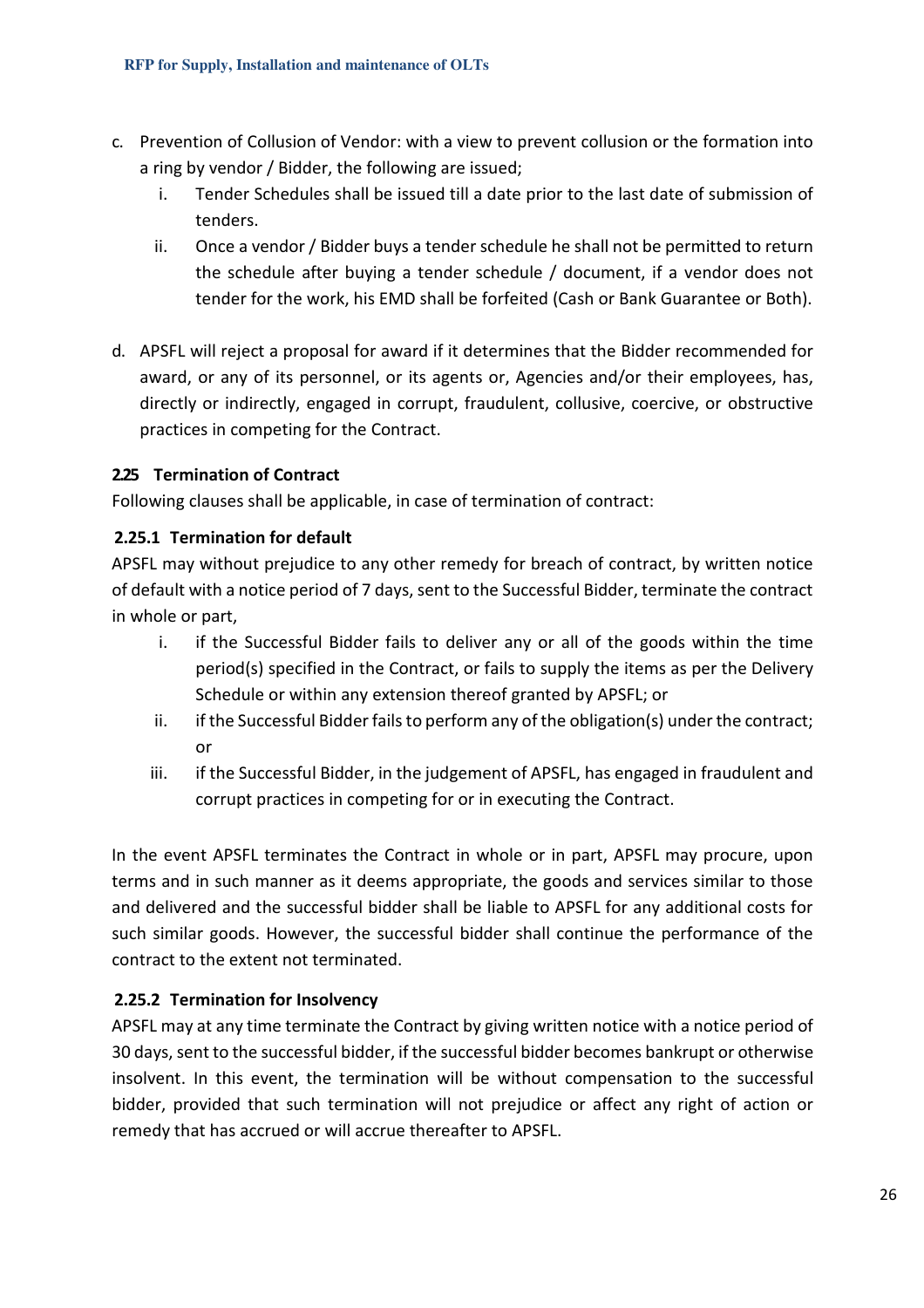#### **2.25.3 Termination for Convenience**

APSFL may, by written notice, with a notice period of 30 days sent to the successful bidder, may terminate the Contract, in completely or in part, at any time for its convenience. The notice of termination shall specify that termination is for APSFL's convenience, the extent to which performance of work under the Contract is terminated and the date upon which such termination becomes effective. On termination, the successful bidder is entitled for compensation to the extent of work done till the date of termination.

#### **2.26 Execution of WorkOrder**

The successful bidder should nominate and intimate APSFL, a Manager as Single Point of Contact (SPoC), who should be responsible for effective delivery of work complying with all the terms and conditions. The successful bidder should ensure that the Manager fully familiarizes with the RFP Conditions, Scope of Work and deliverables.

#### **2.27 Submission of Technical Solution and Approach Methodology**

The bidder shall be required to submit the detailed technical solution document entailing minimum technical specifications of material mentioned in the RFP, design/ drawing document, detailed implementation approach methodology, etc. If in case, there is increase/ decrease in the technical specifications of material, prior approval needs to be taken from APSFL. APSFL reserve rights to cancel the bid, if in case the technical solution document is not in compliance with the requirements mentioned in the RFP.

#### **2.28 Liquidated Damages (LD)**

- a. Liquidated Damages will be levied as per the penalty and payment schedule subject to a maximum of 10% of the total value of the contract for non-fulfilment of delivery schedule. Any delay due to the Force Majeure conditions or delay not due to the successful bidder will be excluded from the deliveryschedule.
- b. In the event of failure by the successful bidder to fulfil the delivery conditions, Tender Inviting Authority at its discretion may initiate any of the action(s) as givenbelow:
	- i. Extension of time may be permitted to complete thework.
	- ii. Additional resources will be requested for speeding up thework.
	- iii. Liquidated Damages will belevied.
	- iv. Contract with the successful bidder may be terminated as per the Termination clause.
	- v. Any other action as may be deemed fit by Tender Inviting Authority in the best interest of thedepartment.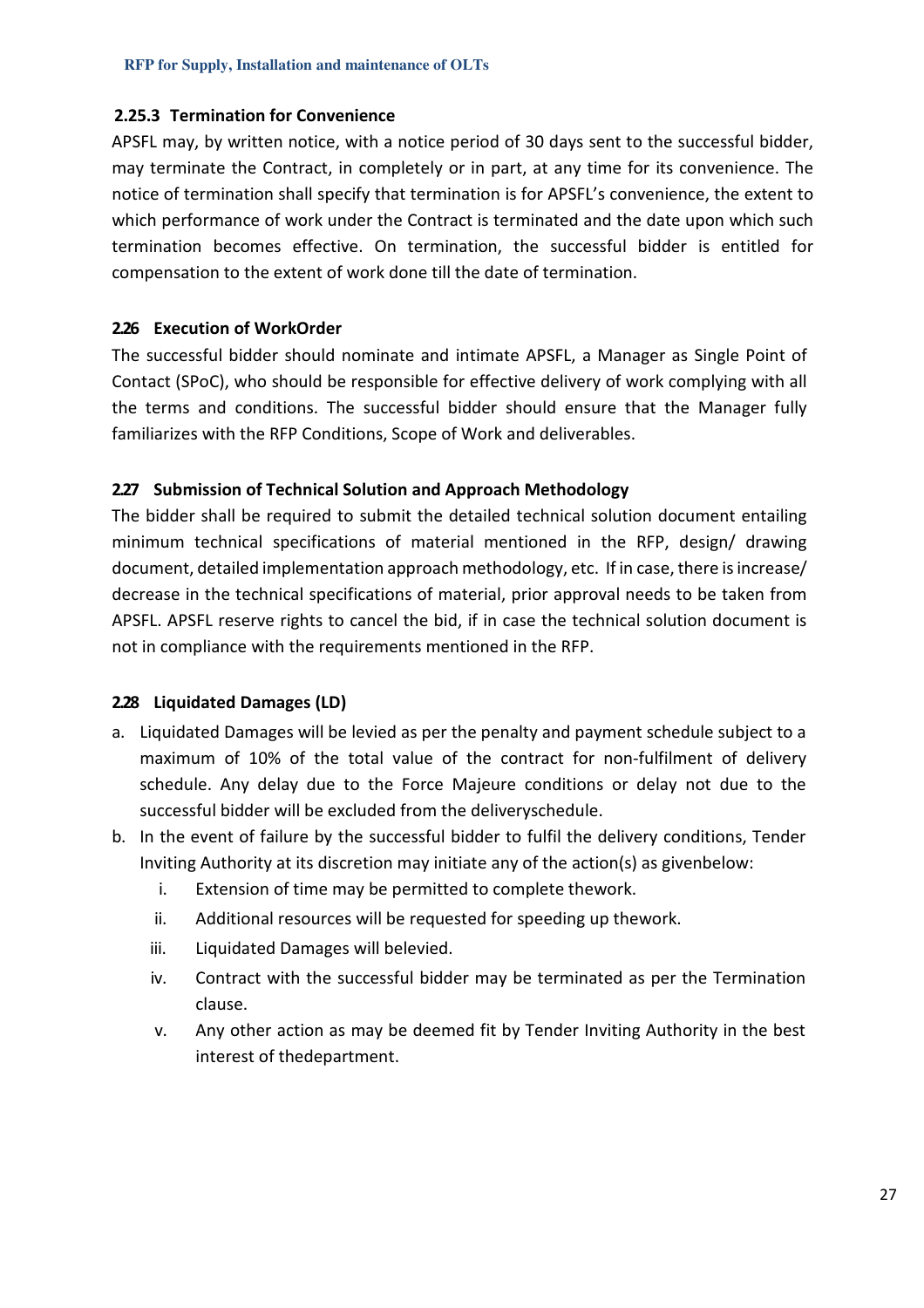#### **2.29 Force Majeure**

Neither Tender Inviting Authority nor the successful bidder shall be liable to the other for any delay or failure in the performance of their respective obligations except causes or contingencies beyond their reasonable control due to Force Majeure conditions such as:

- a. Any act of God such as lighting, earthquake, landslide, etc. or other events of natural disaster of rare severity. Meteorites or objects falling from aircraft or other aerial devices, travelling at high speeds.
- b. Fire or explosion, chemical or radioactive contamination or ionizing radiation
- c. Pandemic or Epidemic or plague. Act of war (whether declared or undeclared), threat of war, invasion, armed conflict or act of foreign enemy, unexpected call up of armed forces, blockade, embargo, revolution, riot, religious strife, bombs or civil commotion, sabotage, and terrorism.

#### **2.30 Arbitration**

In case of any dispute, the matter will be referred to a Sole Arbitrator to be appointed by APSFL in accordance with the "Arbitration and Conciliation Act 1996" and any amendments thereafter. The arbitration shall be held in Andhra Pradesh, India and in English.

# **Note: All General Conditions of Contract (GCC) and Special Conditions of Contract (SCC) as per Department of Roads and Buildings, Government of Andhra Pradesh are applicable for thisRFP**.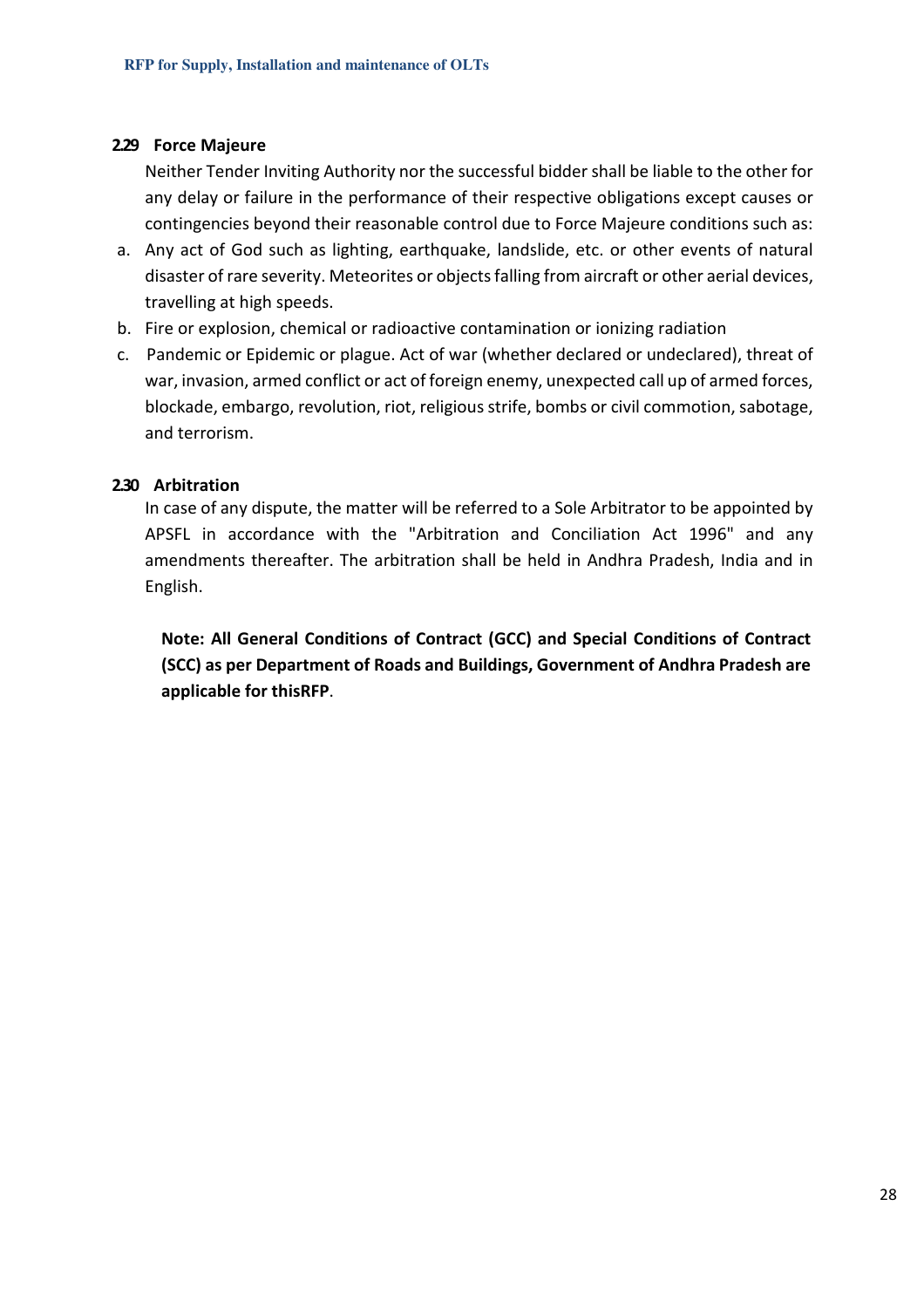#### **3. Project Background**

#### **3.1 Project Background**

Andhra Pradesh State FiberNet Limited intends to provide the services through the AP Aerial Fiber Network to the households and the government offices (Departments/schools/hospitals etc), APSFL has finalized the standards & specifications for the Optical Line Terminal (OLTs) to enable the intended services such Triple Play - internet, telephone, IPTV & Value added services. The OLTs will be procured by APSFL based on the requirement/need of Government offices from the selected agency.

Government of Andhra Pradesh enterprise, aimed at providing internet connectivity and e-governance services to Govt. Office Unit / Institutions / Organizations in the state of Andhra Pradesh.

APSFL has planned to enhance the enterprise connections viz., Internet connectivity to Village Secretariat, Ward Secretariat, RythoBharosaKendrams, PHCs, YSR ArogyaSree and AP dairy. Also, APSFL is planning to enhance the domestic connections across AP. For enhancing the connectivity OLTs are required at various places.

#### **3.2 Project Type**

The selected bidder shall supply, install and maintain **500 GPON OLTs** in AP Fiber Network.

#### **3.3 Project Locations**

The equipment shall be supplied at APSFL ware house, Tenali, Andhra Pradesh.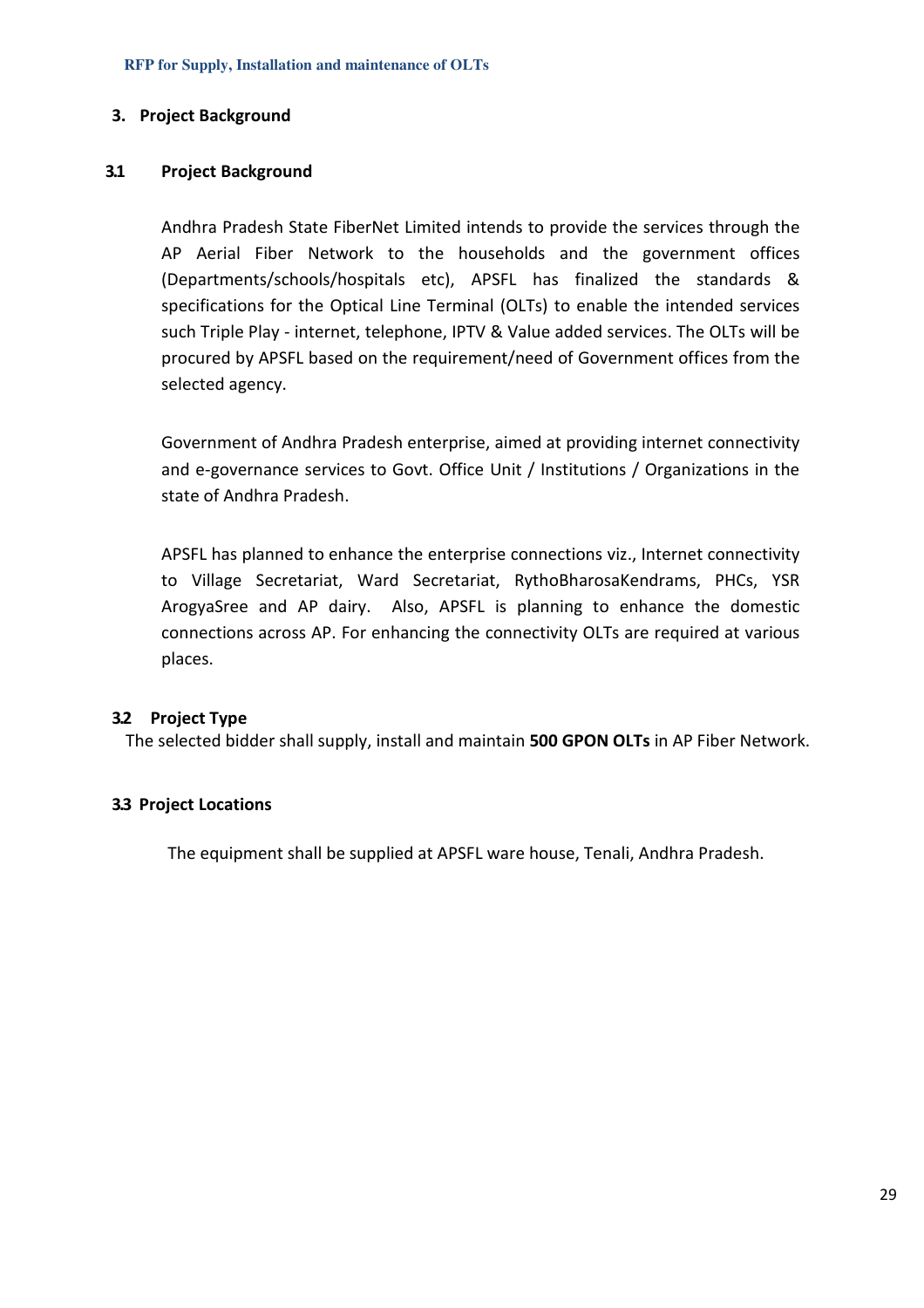# **4. Scope of Work**

The selected bidder shall supply **500Nos of** OLTs and suitable EMS to be integrated with NMS on NBI. At present, all the PoPs are provided with PT Inovação's OLT Model OLT1T0 with 8 GPON Ports capable of delivering VoIP, High Speed Internet, TV (IPTV and RF Overlay) of up to 1024 client premises (assuming a 1:128 Splitting ratio) from a single OLT chassis.

All the OLTs and ONTs supplied are managed through NMS/EMS (GUI) tool in terms of configuration, monitoring and incident management.

The OLT supplied should be capable of supporting multiple ONT's installed across various locations.The EMS proposed shall be configurable to monitor new OLTs proposed as per the requirements of APSFL. The EMS proposed should be capable of periodic SLA report generation as required by APSFL. The EMS proposed should support data porting.

The selected bidder is responsible to ensure seamless transition in case of new OLT/ PoP commissioning and ensure the proposed EMS integration with the existing NMS system. The scope of work covers three phases as follows:

- a) Proof of Concept (PoC) /Testing Phase
- b) Delivery & Commissioning Phase
- c) Maintenance Phase

# **a) PoC (Testing & Acceptance Phase)**

The qualified bidder(s) have to do proof of concept to showcase that the proposed solution (OLTs & EMS) addresses all the concerns related to interoperability and integration issues with the existing Network. The PoC shall demonstrate the following aspects:

- Showcase the capability of each OLT to support 1:128 connections per PON.
- Successful configuration and testing of two different OLTs within a given Ring & PoP
- Successful configuration and testing of proposed OLTs with different ONU/ONTs deployed
- Successful configuration and reporting of EMS
- SLA Management

The number of such installations required will be informed by APSFL at the time of calling for PoC. Testing will be done at APSFL lab as well as at the field as per requirement. The selected bidder(s) should complete PoC within 15 days from the date of submission of samples.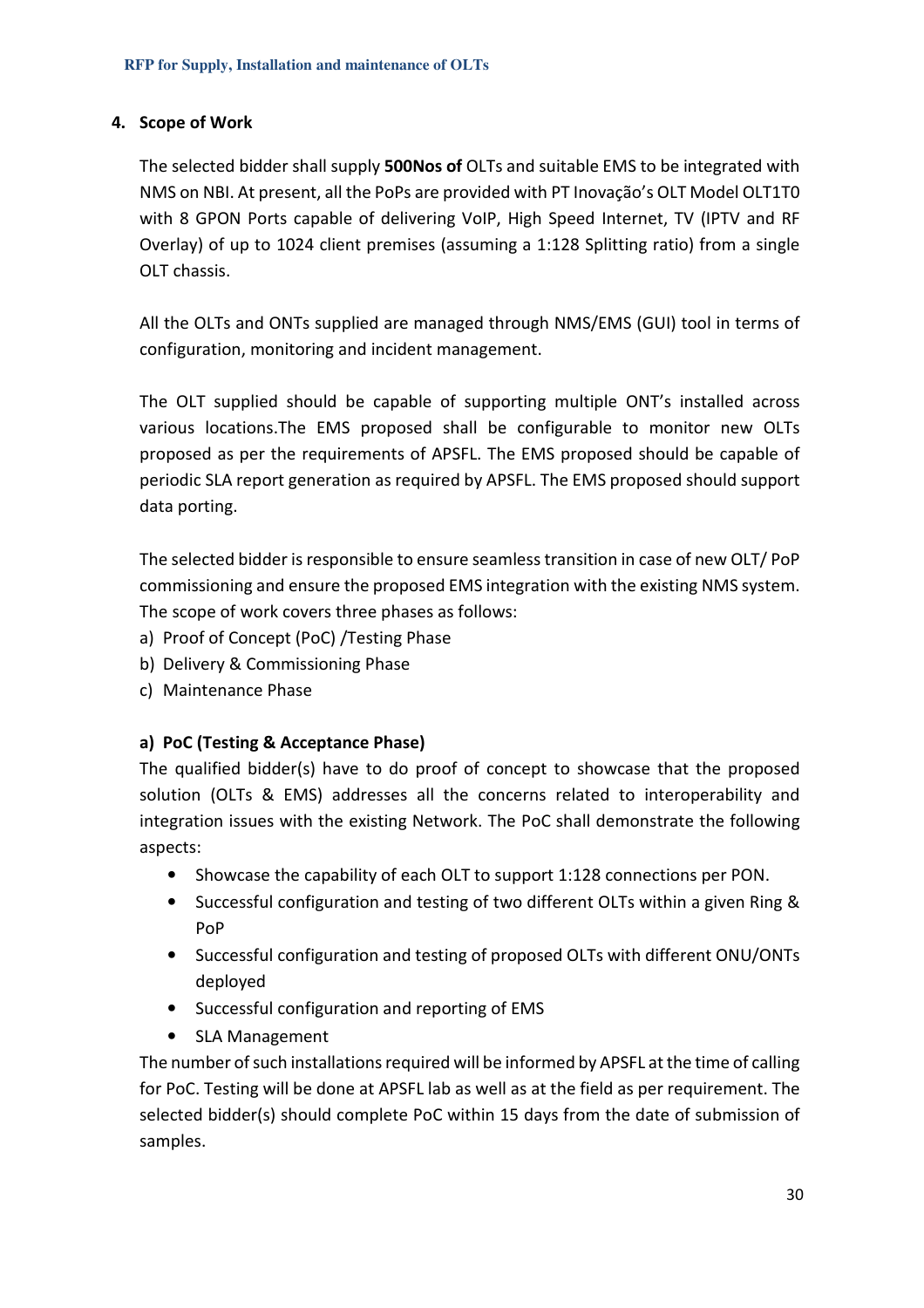Interoperability and acceptance test certificate have to be submitted with duly signed by authorized APSFL representative. Format for the testing and acceptance certificate is as per the Annexure O.

# **b) Delivery & Commissioning Phase**

The scope of work in this phase includes supply, installation and commissioning of required no. of OLTs against the work order issued on periodical basis by APSFL. It is the responsibility of the selected vendor to deliver at the designated locations. APSFL shall provide necessary infrastructure (rack. UPS, Earthing, Power etc) for successful installation and commissioning of the OLT. Necessary coordination & support including training to be provided to the APSFL team including current service providers.

As part of commissioning, it is the responsibility of the selected bidder to migrate existing connections onto the new OLTs and ensure seamless transition.

Bidder has to provide interoperable EMS tools to configure and monitor new OLTs supplied.

Selected bidder should undertake the following activities towards successful execution.

- i. Provide necessary training to APSFL staff and service providers regarding the technology, operations, trouble shooting and other aspects of the solution proposed.
- ii. Submit standard operating procedures (SOPs) w.r.t operations and troubleshooting mechanisms
- iii. Submit technical literature, data sheets, manuals and other documentation pertaining to OLTs.
- iv. SLA management

#### **Installation & Commissioning of PoP:**

- i. At present around 2445 PoPs are established across 13 districts of AP catering to the customers within 10km radius. Considering demand from urban areas with high population density and villages which are greater than 10kms away from the PoP APSFL plans to establish new PoPs in order to meet customer demand and ensure effective service delivery.
- ii. In case of new PoP installations, selected bidder is responsible to provide OLTs in order to commission the PoP
- iii. It is the responsibility of the APSFL to deliver the Sub-Station PoP equipment other than OLTs at the designated locations across the 13 districts of Andhra Pradesh.
- iv. The selected bidder has to commission the OLTs in new/old PoPs at the designated locations and ensure their integration with the EMS.
- v. Selected vendor is free to provide higher or better specifications in line with the current solution available to render smooth network operations. It is the responsibility of bidder to provide the recommendations to APSFL in case of any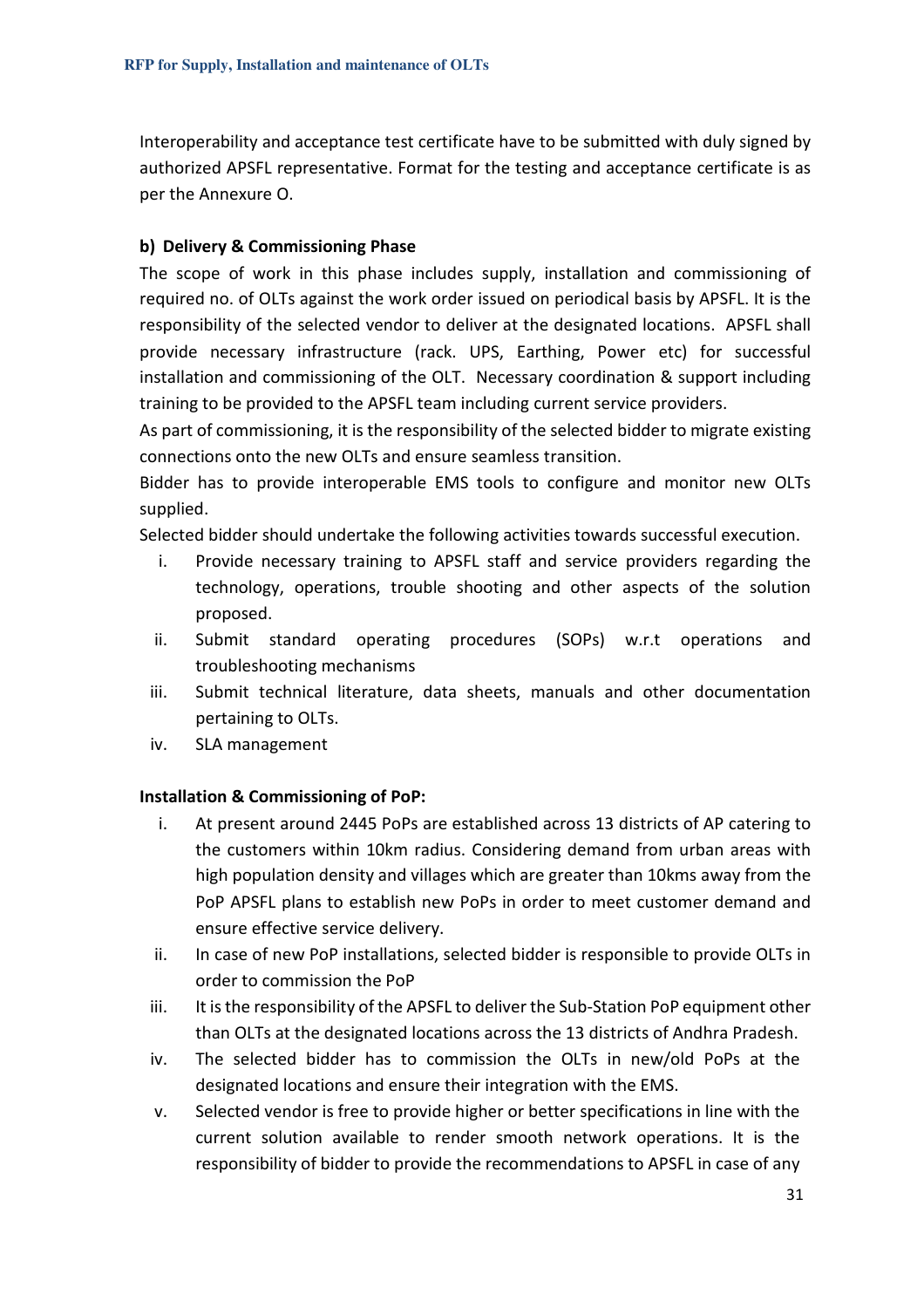such modifications required and obtain approval.

vi. It is the responsibility of the selected bidder to ensure IOT with the existing APSFL network elemnets

# **c) Maintenance Phase**

After installation and commissioning of the OLTs, the selected bidder shall be solely responsible for support & maintenance for a period of 5 years from the date of commissioning as per SLA.

It is the responsibility of the selected bidder to deliver the OLT at the designated locations.

The selected bidder has to understand the current solution in place and propose accordingly.

# **4.1. Schedule of Requirement**

| S. No | Item description including Specification | <b>UOM</b> | <b>Quantity (A)</b> |
|-------|------------------------------------------|------------|---------------------|
|       | <b>GPON OLTS</b>                         |            | 500                 |

# **5. Technical Specifications**

OLT – 8 Port

| <b>OLT-8 PORT Technical Specifications</b> |                                                                                                           |                                                                 |
|--------------------------------------------|-----------------------------------------------------------------------------------------------------------|-----------------------------------------------------------------|
| SL. NO                                     | <b>Description</b><br><b>Details</b>                                                                      |                                                                 |
|                                            |                                                                                                           | Ports: 8 SFP ports, G.984.2 compliant                           |
|                                            |                                                                                                           | Standard: Fully ITU-T G.984.1-5 and G.988 compliant             |
|                                            |                                                                                                           | Line rate: Downstream: 2.488 Gbps; Upstream: 1.244 Gbps         |
|                                            |                                                                                                           | Connector: SFP Plug-in module; SC/UPC on SFP                    |
|                                            | Link Budget: 28 dB Class B+ or 32dB Class C+; ITU G.984.2 Amd1 depending<br>on SFP installed; 1:128 split |                                                                 |
|                                            |                                                                                                           | Wavelength: Transmit: 1310+/-20nm; Receive: 1490+/-10nm         |
| <b>GPON Interface</b><br>1                 | Distance: up to 60 km (subject to optical budget)                                                         |                                                                 |
|                                            |                                                                                                           | OLS/OTM: ITU-T G.984.2Amd2 incl. Rx and Tx power                |
|                                            |                                                                                                           | TC layer: AES (128-bit key) and FEC RS (255,239)                |
|                                            |                                                                                                           | DBA: DBRu mode 0 and mode 1 per G.983.4                         |
|                                            |                                                                                                           | Remote ONT/ONU management, Automatic ONT ranging                |
|                                            |                                                                                                           | Support ITU-T G.984.4 ONT Management & Control Interface (OMCI) |
|                                            |                                                                                                           | GEM port-IDs: 4K per PON port, Multicast GEM                    |
|                                            |                                                                                                           | T-CONT: 1-5, 1K per PON port, 8 queues per T-cont               |
| $\overline{2}$                             | <b>Ethernet Uplink Trunking</b><br>Interfaces                                                             | 10GE: 2x SFP+ ports; 802.3ae / 802.3z                           |
|                                            |                                                                                                           | 1GE: 4 x SFP/combo ports; 802.3 / 802.3u / 802.3z               |
| 3                                          | Management Interfaces                                                                                     | Out-of-band: 1xRJ45, Out of band TMN-OS Interface               |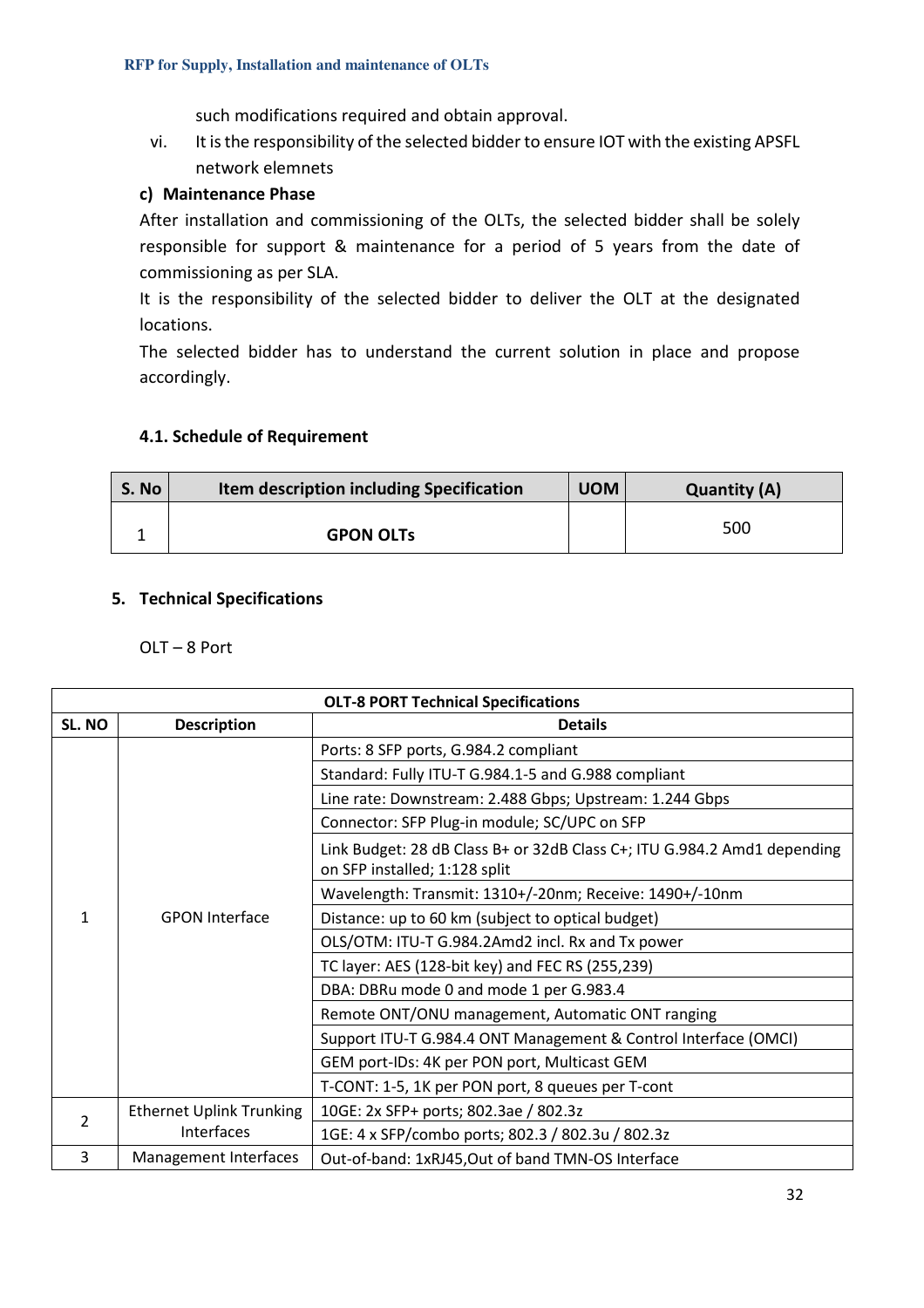|   |                    | Operating LEDs Indicator for system operating status including power, fault<br>detection and booting state.                                    |
|---|--------------------|------------------------------------------------------------------------------------------------------------------------------------------------|
|   |                    | In-Band: 1xRJ45                                                                                                                                |
|   |                    | VLAN support: BBF TR.156 compliant; 1:1, N: 1, VBES/TLS;                                                                                       |
|   |                    | VLAN Models: VLAN per customer Model and VLAN per Service Model with<br>VLAN Translation as required and priority mapping.                     |
|   |                    | Capacity: 72 Gbps Ethernet switching                                                                                                           |
| 4 | Switching          | Performance: Full throughput non-blocking for all ports; 32K MACs; 4K<br>VLANs; 1K multicast groups Packet<br>Forwarding Rate of 65Mpps.       |
|   |                    | Spanning Tree: STP (802.1d), RSTP (802.1w)                                                                                                     |
|   |                    | VLAN Mapping: untagged, priority tagged, port based, 802.1q single<br>tagged, 802.1ad (Q-in-Q) double tagged                                   |
|   |                    | Multicast: IGMPv2 (RFC2236), IGMPv3 (RFC3376) &MLDv2 (RFC3810)<br>snooping &proxy RFC2933 IGMP MIB                                             |
|   |                    | Forwarding: IPv4, IPv6, MAC-forced forwarding (RFC4562)                                                                                        |
|   |                    | Mirroring: SNI and PON port mirroring                                                                                                          |
|   |                    | OAM: Port Stats, PMs for Access & Network Ports monitor ONT LoS Alarms<br>, IEEE 802.1ag CCM, Loopback, Link Trace. Remote Diagnostics         |
|   |                    | DHCPv4/6: DHCP (RFC2131/3315) snooping, filtering, relay                                                                                       |
|   |                    | DHCP Options: Option 82 (RFC3046)/43/37/18                                                                                                     |
|   |                    | PPPOE: PPPOE Relay agent                                                                                                                       |
|   | Security           | Binding: Port, MAC                                                                                                                             |
| 5 |                    | Protection: Broadcast / Multicast / DLF packet limit, IP antispoofing, MAC<br>spoofing prevention, IP Source guard, Uplink Loop Detection      |
|   |                    | 802.1x MAC/port based authentication, Storm control for broadcast,<br>multicast and unknown unicast packets                                    |
|   |                    | DoS protection Outband management IP source guard Secure Shell (SSH)<br>RFC 5905 NTP v4 or RFC 2030 SNTP v3 protocol for IPv6                  |
|   |                    |                                                                                                                                                |
|   |                    | PON : AES, Rogue ONT ONU/ONT detection, isolation and mitigation, SN,<br>Password. SN+Password Authentication, ONU Auto Registration & ONU     |
|   |                    | ACLs:Layer 1~4 Packet Filtering (ACL), QoS Policing (IPv4 & IPv6). CLI Access<br>Control                                                       |
| 6 | Protection         | SNI:802.3ad Static Link Aggregation, G.8032 ERPSv1/v2, Flex Links                                                                              |
|   |                    | GPON: G.984.1 Type B supported                                                                                                                 |
| 7 | Quality of Service | Classification: 8 priority queues per GEM port, 802.1p CoS, per port IP<br>ToS/DSCP to 802.1p mapping/remarking/ preserving, Upstream Policing |
|   |                    | Traffic scheduling (SP, WRR, DWRR), 8 queues support per port, Port rate<br>limit with the ingress/egress shaping                              |
|   |                    | Queue mapping according to ingress/egress port, MAC, 802.1q, 802.1p,<br>ToS/DSCP, IP SA/DA, TCP/UDP                                            |
|   |                    | Access control lists based on port, MAC address, Ether type, IP SA/DA, IP<br>multicast address, TCP/UDP                                        |
|   |                    | Congestion: Back pressure (802.3x Flow Control)                                                                                                |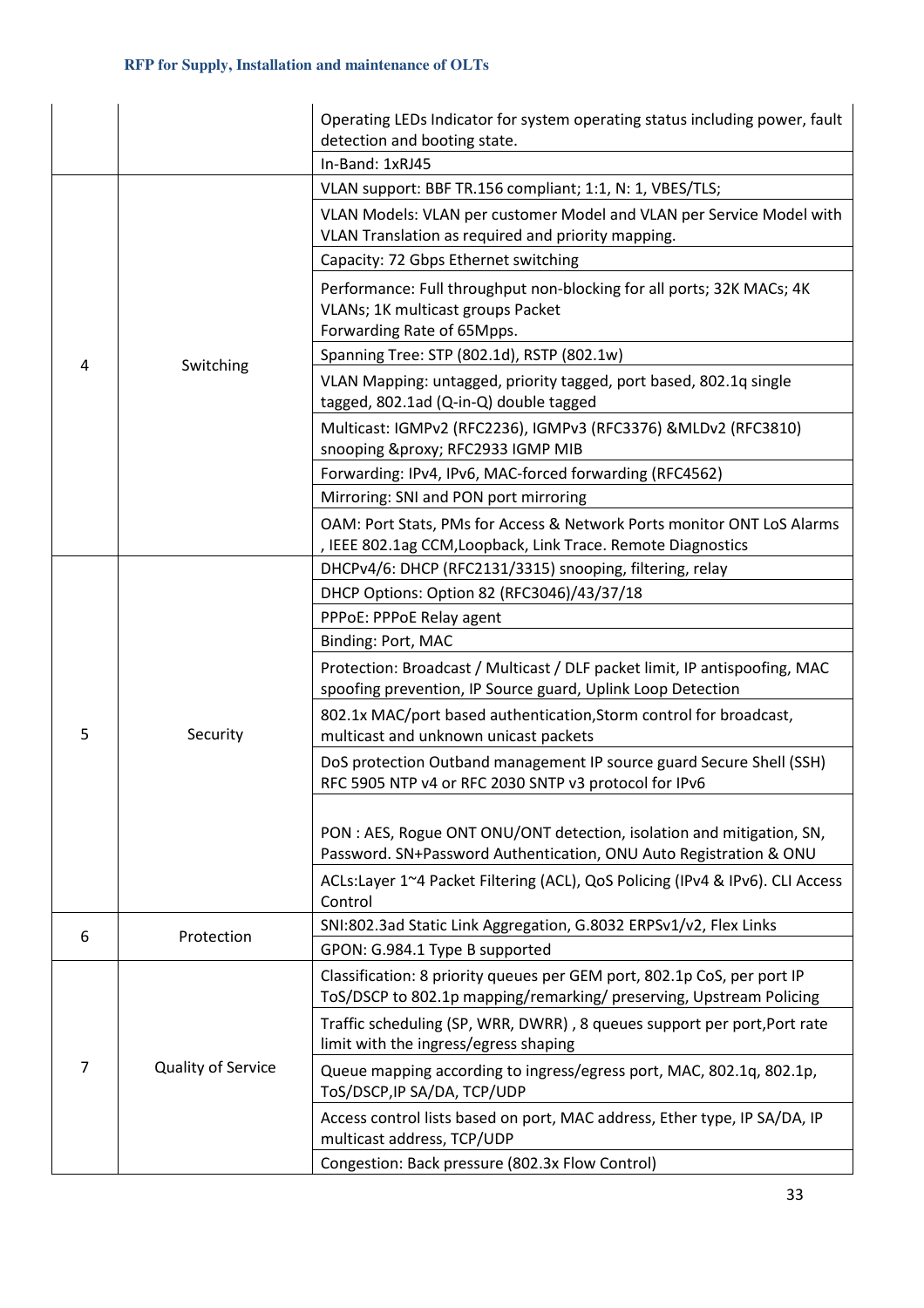|    |                  | Scheduling: SP, WRR, SrTcm and TrTcm, 64kbps granularity, Egress Traffic<br>Shaping                                                              |
|----|------------------|--------------------------------------------------------------------------------------------------------------------------------------------------|
|    | Management       | Local: CLI via RJ-45 with multiple Privileges,                                                                                                   |
|    |                  | Remote: AEMS, SNMP v1/v2c/3, Telnet, SSH<br>Minimum SNMP V1 updated versions such as SNMP V2 will also be                                        |
|    |                  | considered                                                                                                                                       |
|    |                  | ONT/ONUs: Managed over OMCI, VEIP and TR-069                                                                                                     |
| 8  |                  | Authentication: Radius, TACACS+ management access authentication                                                                                 |
|    |                  | Monitoring: RMON, Temperature, CPU                                                                                                               |
|    |                  | Alarms: Critical/ Major/Minor Severity; Alarm & Event logging, Local Alarm<br>Storage, Syslog Logging                                            |
|    |                  | Time Sync: NTPv4 (RFC5905)                                                                                                                       |
|    |                  | AC option: Dual, 94VAC to 250VAC, 50/60Hz                                                                                                        |
|    |                  | DC option: Dual, -36VDC to -72VDC                                                                                                                |
| 9  | Power            | AC power supply is preferable in case of DC supply OEM's need to provide                                                                         |
|    |                  | the DC To AC converters for OLT input power.                                                                                                     |
|    |                  | Power: 70 to 80 Watts Nominal                                                                                                                    |
|    |                  | Operating Temp: 0ºC to 50 °C                                                                                                                     |
|    | Physical         | Storage Temp: -40 °C to 70 °C                                                                                                                    |
|    |                  | Humidity (N.C.): 5% to 95% RH                                                                                                                    |
| 10 |                  | Rack: 19 inch ANSI/ETSI standard rack                                                                                                            |
|    |                  | Existing APSFL Rack Dimensions: 482.6mm (L) x 390mm (B) x 44 .45mm (H)                                                                           |
|    |                  | OLT should be fixable into APSFL existing standrad racks.                                                                                        |
|    |                  | Weight: <6Kg fully equipped                                                                                                                      |
|    |                  | IGMPv1/v2/v3, 8k L2 multicast entries, 8k L3 multicast entries, IGMP                                                                             |
|    | Multicast (IPTV) | snooping/proxy/static join<br>Minimum IGMP V1 But IGMP V2 can be considered.                                                                     |
|    |                  | IPv6, IPPPoEv6 and ICMPv6 packet transparent capability, IPv6 Multicast                                                                          |
| 11 |                  | transparent capability                                                                                                                           |
|    |                  | IPV6 MLD Multicast Listener Discovery it should also support                                                                                     |
|    |                  | IGMP v2/v3 snooping with proxy reporting, multicast, Uplink port should                                                                          |
|    |                  | support multicast/Unicast, IPTV streams forwarding: 1024.                                                                                        |
| 12 | <b>Training</b>  | root acccess and Tarining required.                                                                                                              |
| 13 | Synchronism      | SYNC-E, IEEE1588v2/PTP (optional)                                                                                                                |
| 14 | Interoperability | OLT family system NMS assure layer 2 and layer 3 interoperability with the<br>transport segment of the network, according to Rec BBF TR-156/247. |
|    |                  | NMS/EMS should support existing BSS/OSS solution with rest API interface.                                                                        |
|    |                  | Network Management System for the offered equipment to provide the                                                                               |
|    |                  | capabilities for configuration, operation, monitoring, remote monitoring,                                                                        |
|    |                  | fault localization, and data storage.                                                                                                            |
| 15 | EMC              | Compliant with at ETSI EN 300 386 recommendation / or equivalent IEC/EN<br>standards                                                             |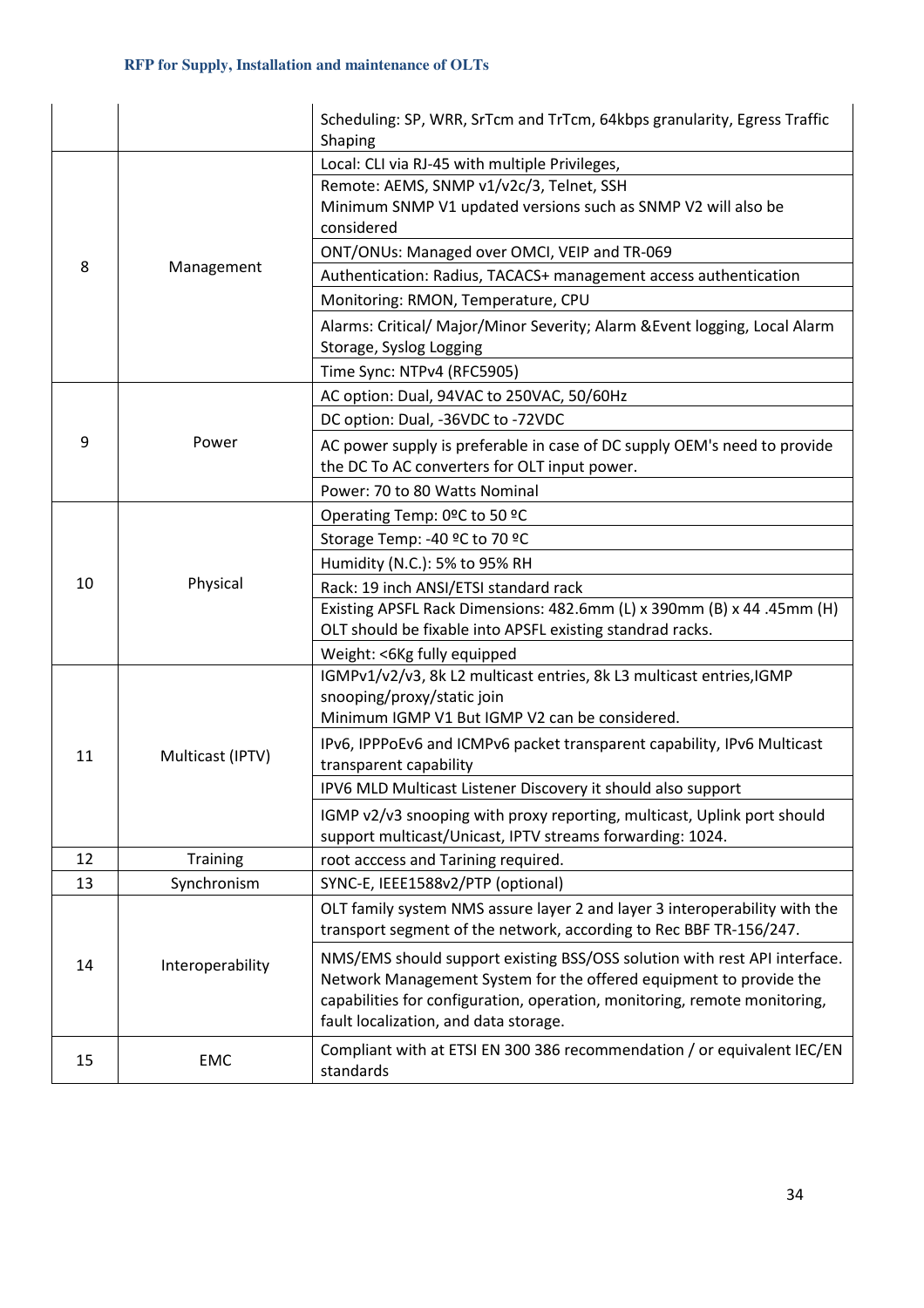| 16 | Scalability                             | OLT equipment family system NMS are reliable modular Optical Line<br>Termination (OLT) equipment specially devoted for fiber network<br>infrastructures either Point-to-Point (P2P), Active Ethernet (AE) or Point-to-<br>Multipoint (P2MP) FTTx Gigabit Passive Optical Network (GPON)<br>architectures as well as assuring next generation PON technologies as<br>XGPON-1 and NGPON2 (TWDM PON)<br>GPON/XG-PON can also be considered |
|----|-----------------------------------------|-----------------------------------------------------------------------------------------------------------------------------------------------------------------------------------------------------------------------------------------------------------------------------------------------------------------------------------------------------------------------------------------------------------------------------------------|
| 17 | L <sub>2</sub> layer                    | Services: 1:1, N:1 (TR-156i3), VLAN-ID conversion to GEM port-ID,                                                                                                                                                                                                                                                                                                                                                                       |
|    |                                         | Transparent: Add/change S-TAG and C-TAG, Load balancing LACP, Priority<br>bits (p-bits) included in changes,                                                                                                                                                                                                                                                                                                                            |
|    |                                         | Performance: GPON full wire speed                                                                                                                                                                                                                                                                                                                                                                                                       |
| 18 | Layer 3                                 | 16k/8k routing entries for IPv4/IPv6 Static routing RIPv1/v2 OSPFv2 BGPv4<br>Virtual Router Redundancy Protocol (VRRP)<br>GPON/But XG-PON can also be considered.                                                                                                                                                                                                                                                                       |
|    |                                         | IPv4-only, IPv4/IPv6 dual stack and IPv6-only operations as specified in RFC<br>4213                                                                                                                                                                                                                                                                                                                                                    |
|    |                                         | IPv6 Addressing Architecture as specified in RFC 4291                                                                                                                                                                                                                                                                                                                                                                                   |
|    |                                         | Supports IPv6 over Ethernet and IPv6 as specified in RFC 2464                                                                                                                                                                                                                                                                                                                                                                           |
|    |                                         | ITU-T / IEEE RELATED SPAECIFICATIONS                                                                                                                                                                                                                                                                                                                                                                                                    |
|    |                                         | Shall comply to ITU-T/IEEE recommendations.                                                                                                                                                                                                                                                                                                                                                                                             |
|    |                                         | ITU-T G.652: Characteristics of a single-mode optical fiber and cable.                                                                                                                                                                                                                                                                                                                                                                  |
|    |                                         | ITU-T G.757: Characteristics of a Bending Loss Insensitive Single Mode                                                                                                                                                                                                                                                                                                                                                                  |
|    |                                         | Optical Fiber and Cable for the Access Network                                                                                                                                                                                                                                                                                                                                                                                          |
|    |                                         | ITU-T G.984.1: GPON General Characteristics.                                                                                                                                                                                                                                                                                                                                                                                            |
|    |                                         | ITU-T G.984.2: GPON Physical Media Dependent (PMD) layer specification.                                                                                                                                                                                                                                                                                                                                                                 |
|    |                                         | ITU-T G.984.3: GPON Transmission convergence layer specification.                                                                                                                                                                                                                                                                                                                                                                       |
|    | ITU-T / IEEE RELATED<br>SPAECIFICATIONS | ITU-T G.984.4: GPON ONT management and control interface specification.                                                                                                                                                                                                                                                                                                                                                                 |
|    |                                         | ITU-T G.987.1: XG-PON, General requirements.                                                                                                                                                                                                                                                                                                                                                                                            |
| 19 |                                         | ITU-T G.987.2: XG-PON, Physical media dependent (PMD) layer<br>specification.                                                                                                                                                                                                                                                                                                                                                           |
|    |                                         | ITU-T G.987.3: XG-PON, Transmission convergence (TC) specifications                                                                                                                                                                                                                                                                                                                                                                     |
|    |                                         | ITU-T G.988: XG-PON, ONU management and control interface (OMCI)<br>specification                                                                                                                                                                                                                                                                                                                                                       |
|    |                                         | ITU-T G.698.3: Seeded WDM-PON                                                                                                                                                                                                                                                                                                                                                                                                           |
|    |                                         | ITU-T G.8261: Timing and Synchronization aspects in packet networks.                                                                                                                                                                                                                                                                                                                                                                    |
|    |                                         | ITU-T G.8262: Timing characteristics of synchronous Ethernet equipment<br>slave lock.                                                                                                                                                                                                                                                                                                                                                   |
|    |                                         | IEEE 802.1ad Provider Bridges                                                                                                                                                                                                                                                                                                                                                                                                           |
|    |                                         | IEEE 802.1ag Ethernet OAM                                                                                                                                                                                                                                                                                                                                                                                                               |
|    |                                         | IEEE 802.1D Spanning Tree Protocol                                                                                                                                                                                                                                                                                                                                                                                                      |
|    |                                         | IEEE 802.1p VLAN prioritization                                                                                                                                                                                                                                                                                                                                                                                                         |
|    |                                         | IEEE 802.1Q VLAN tagging                                                                                                                                                                                                                                                                                                                                                                                                                |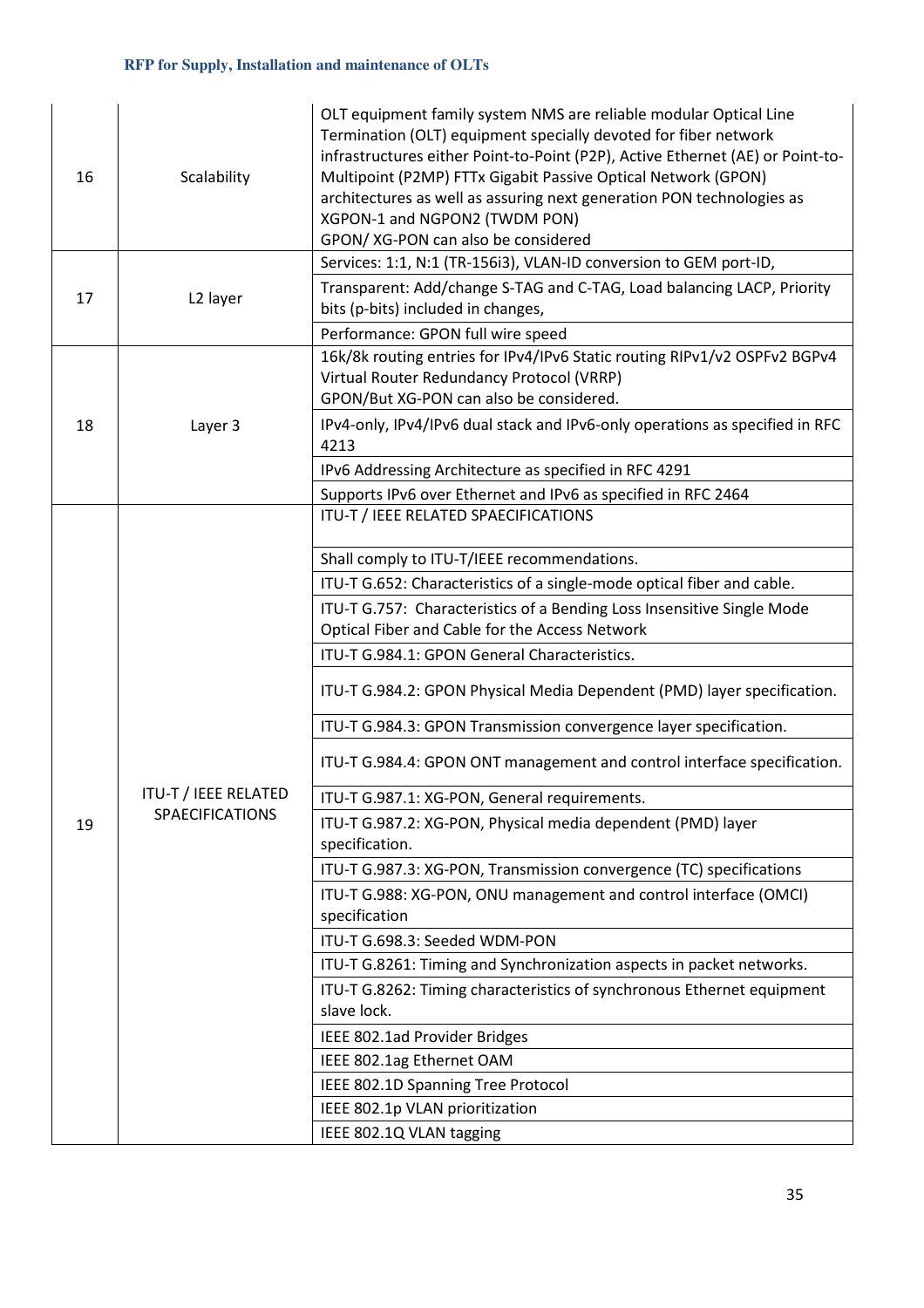|    |                                       | IEEE 802.1w Rapid Spanning Tree Protocol of at least 8 ports, based on<br>port-based, address-based, and round robin                                                                                                                           |
|----|---------------------------------------|------------------------------------------------------------------------------------------------------------------------------------------------------------------------------------------------------------------------------------------------|
|    |                                       | IEEE 802.1p VLAN prioritization.                                                                                                                                                                                                               |
|    |                                       | IEEE 802.1Q VLAN tagging.                                                                                                                                                                                                                      |
|    |                                       | IEEE 802.3 10 Mbps Ethernet                                                                                                                                                                                                                    |
|    |                                       | IEEE 802.3u 100 Mbps Fast Ethernet                                                                                                                                                                                                             |
|    |                                       | IEEE 802.3ad Ethernet Link Aggregation                                                                                                                                                                                                         |
|    |                                       | IEEE 802.3ae 10 Gigabit Ethernet                                                                                                                                                                                                               |
|    |                                       | IEEE 802.3z Gigabit Ethernet                                                                                                                                                                                                                   |
|    |                                       | Shall support Stacked VLAN, VLAN switching                                                                                                                                                                                                     |
|    |                                       | IEEE 802.3x Flow Control                                                                                                                                                                                                                       |
|    |                                       | IETF RFC 2131: DHCP                                                                                                                                                                                                                            |
|    |                                       | IETF RFC 2132: DHCP Options and BOOTP Tenderer Extensions                                                                                                                                                                                      |
|    |                                       | IETF RFC 2236: Internet Group Management Protocol, Version 2.                                                                                                                                                                                  |
|    |                                       | IETF RFC 2933: Internet Group Management Protocol Management                                                                                                                                                                                   |
|    |                                       | <b>Information Base</b>                                                                                                                                                                                                                        |
|    |                                       | IETF RFC 3046: DHCP Relay Agent Info Option (Option 82)                                                                                                                                                                                        |
|    |                                       | IETF RFC 3376: Internet Group Management Protocol, Version 3                                                                                                                                                                                   |
|    |                                       | Any other standards inter-related with all the above Specifications and any                                                                                                                                                                    |
|    |                                       | other standards deemed necessary by the bidder.                                                                                                                                                                                                |
|    | Hardware features                     | <b>OLT Hardware features</b>                                                                                                                                                                                                                   |
|    |                                       | The OLT shall be rack mountable and meet ETSI standards for indoor<br>equipment requirement.                                                                                                                                                   |
|    |                                       | The OLT shall be designed to Operate at 210-250 V ac                                                                                                                                                                                           |
| 20 |                                       | Dual Redundant Power supplies                                                                                                                                                                                                                  |
|    |                                       | Operating temp 0 to 55 centigrade                                                                                                                                                                                                              |
|    |                                       | Fan is required for cooling the OLT to force airflow.                                                                                                                                                                                          |
|    |                                       | The OLT shall provide one craft port for local configuration access.                                                                                                                                                                           |
|    |                                       | The OLT shall support one 10/100M Ethernet port for linking with EMS.                                                                                                                                                                          |
|    |                                       | The equipment must support a minimum splitting ratio of 32 splits or<br>more.                                                                                                                                                                  |
| 21 | <b>GENERAL</b><br><b>REQUIREMENTS</b> | Compliant to the relevant ISO/ETSI industry quality standards (e.g. ISO<br>9000/9001), defining the quality system requirements for the design,<br>development, production, delivery, installation and maintenance of<br>product and services. |
|    |                                       | The offered equipment shall be able to inter-work with the other user end<br>equipment supplied by other vendors as per ITU-T specifications.                                                                                                  |
|    |                                       | The offered equipment shall support single fiber operation on standard<br>SMF G.652, G.655 & G.657.                                                                                                                                            |
|    |                                       | The IGMP forwarding capabilities on OLT should be no less than 2000pps,                                                                                                                                                                        |
|    |                                       | The equipment shall support dual stack topology IPv4 and IPV6.                                                                                                                                                                                 |
|    |                                       | Fan module-Status; ON; PRC; GPON ports; GBE ports; 10GbE ports power-<br>P1,P2                                                                                                                                                                 |
|    |                                       | root acccess and Tarining required.                                                                                                                                                                                                            |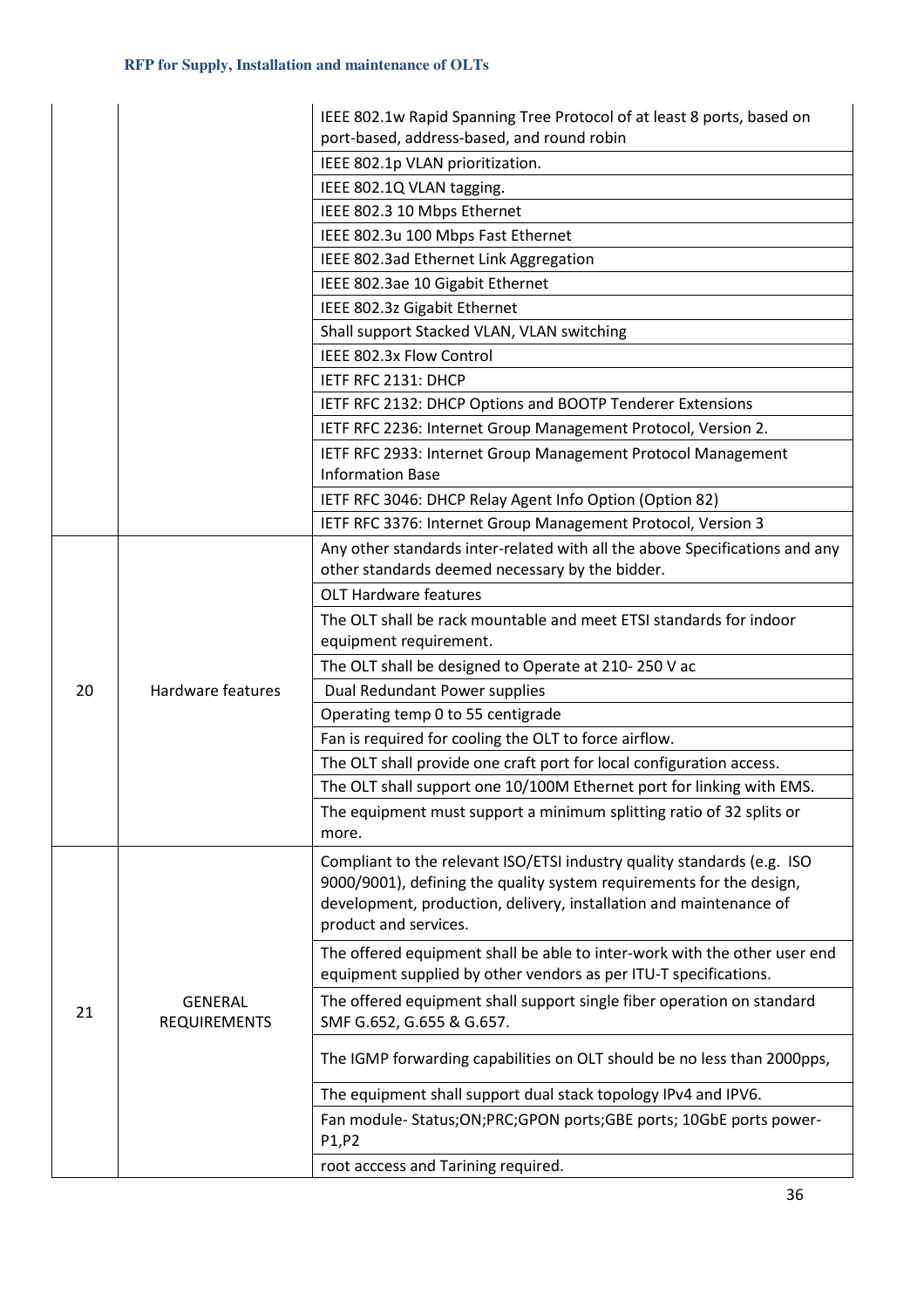| EMS/NMS should support all types of OLT/ONU's                                                                                                                                                                                                                                                                                                                                                      |
|----------------------------------------------------------------------------------------------------------------------------------------------------------------------------------------------------------------------------------------------------------------------------------------------------------------------------------------------------------------------------------------------------|
| OLT uplink and down link both should be support all network elements like<br>Router/Switch/OLT                                                                                                                                                                                                                                                                                                     |
| Cascading (OLT must support Cascading Mesh/ring/linear) device must<br>support ethernet ring like G8032, must compactability with different<br>OEM's.                                                                                                                                                                                                                                              |
| OLT should compatibility with different OEM's ONT's from day one.                                                                                                                                                                                                                                                                                                                                  |
| OLT and ONT shall support IOT compatibility with different OEM's.                                                                                                                                                                                                                                                                                                                                  |
| During warntly period vendor shall perform repair and replacement(R & R)<br>without additional costs to the client (APSFL), vendor shall supply necessary<br>spares within in a short notice of time.                                                                                                                                                                                              |
| The detail Downstream and Upstream QoS and traffic prioritization<br>mechanism supported inclusive of the hardware queue available for each<br>direction. A minimum of 8 hardware queues should be supported at both<br>directions. The OLT should implement some queuing mechanism to<br>manage the hardware queue such as SP, WRR, etc.                                                          |
| Management System shall support bandwidth provisioning starting from<br>64 kbps granularity.                                                                                                                                                                                                                                                                                                       |
| Shall support port-mirroring function for trouble shooting, monitoring, and<br>tracing purpose. The bidder shall explain the port-mirroring function<br>mechanism in detail.                                                                                                                                                                                                                       |
| Shall support basic OAM features such as loop back, remote diagnostic, CC<br>and Link Trace complies with IEEE 802.1ag.                                                                                                                                                                                                                                                                            |
| Shall support Dynamic Bandwidth Allocation (DBA) mechanism to allow<br>optimum bandwidth utilization on each PON interface. The detail<br>implementation and capability of DBA mechanism should be explained in<br>detail.                                                                                                                                                                         |
| Shall support port-mirroring function for trouble shooting, monitoring, and<br>tracing purpose. The bidder shall explain the port-mirroring function<br>mechanism in detail.                                                                                                                                                                                                                       |
| DHCP, DHCP option 82/60/43/37/18, Static IP, PPPoE                                                                                                                                                                                                                                                                                                                                                 |
| Shall support multiple service delivery of data, voice and video.                                                                                                                                                                                                                                                                                                                                  |
| Shall support IP policing at the network and subscriber end.                                                                                                                                                                                                                                                                                                                                       |
| Shall support unicast, multicast, bitstream, Mac Bridge, Univoip, Eth<br><b>Bitstream services</b>                                                                                                                                                                                                                                                                                                 |
| Shall Support PPOE/IPOE                                                                                                                                                                                                                                                                                                                                                                            |
| Shall support Ethernet 802.1p and IP TOS bit prioritization.                                                                                                                                                                                                                                                                                                                                       |
| Bidder should supply all the necessary licenses for full FCAPS management<br>through GPON NMS for the supplied nodes. In case the devices need a new<br>EMS to manage the devices, bidder has to factor in all the costs associated<br>with hardware/software and licenses for the new EMS/NMS and the<br>integration efforts to make it work with existing APSFL OSS/BSS and other<br>IT systems. |
| Shall support basic OAM features such as loop back, remote diagnostic, CC<br>and Link Trace complies with IEEE 802.1ag.                                                                                                                                                                                                                                                                            |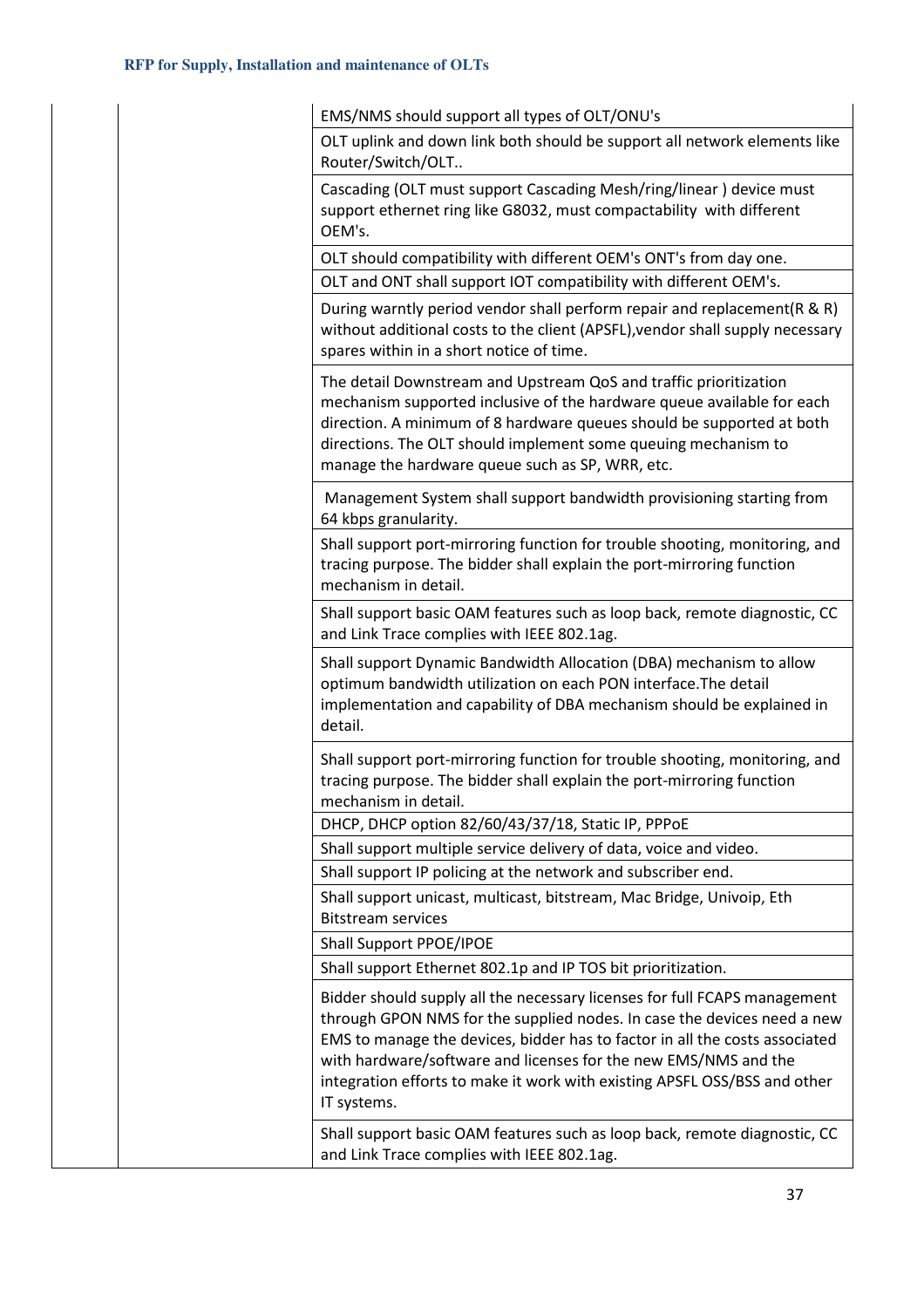|  | Shall support port-mirroring function for trouble shooting, monitoring, and |
|--|-----------------------------------------------------------------------------|
|  | tracing purpose. The bidder shall explain the port-mirroring function       |
|  | mechanism in detail.                                                        |

### GPON EMS:

| S.No. | Description                                                                                                                                                                                           |
|-------|-------------------------------------------------------------------------------------------------------------------------------------------------------------------------------------------------------|
|       | General:                                                                                                                                                                                              |
|       | The management system shall be able to auto-discover the network including the<br>network elements.                                                                                                   |
|       | The management system shall provide access using remote clients that use HTTP.<br>HTTP mandatory / latest feature also be accepted.                                                                   |
|       | The functionalities of the offered EMS system shall cover these management layers:                                                                                                                    |
| 11    | Network Element Management Layer: This shall manage the Network Elements such as their<br>configuration, alarms or performance.                                                                       |
|       | Network Management Layer: This shall manage end-to-end network connectivity, network<br>level protection, network level paths and performance and other network level issues.                         |
|       | The EMS must support a northbound interface.                                                                                                                                                          |
|       | Graphical User Interface:<br>The offered EMS system shall employ Graphical User Interface that allows users to<br>manage the network through a multilevel window. (i.e. Network and Sub networks Maps |
|       | The offered EMS system shall allow the Users to perform, but not restricted to, the following<br>operations on the Network and Sub network Maps:                                                      |
|       | View the alarm conditions of the OLT"s, ONTs, MDUs,                                                                                                                                                   |
|       | View the performance parameters of an individual link.                                                                                                                                                |
| 12    | Zoom in and out on the Network Map including the ability to define a custom sub-network<br>map.                                                                                                       |
|       | The graphical user interface shall provide a cascading menu and a graphical display of the<br>shelf layout that allows users to move from shelf to board to port menus and execute                    |
|       | The Graphical User Interface shall provide an End-to-end Network view that could span sub                                                                                                             |
|       | Configuration Management:                                                                                                                                                                             |
| β     | The offered EMS shall support managing ports (enable / disable).                                                                                                                                      |
|       | The offered EMS shall support the ability to perform a remote inventory.                                                                                                                              |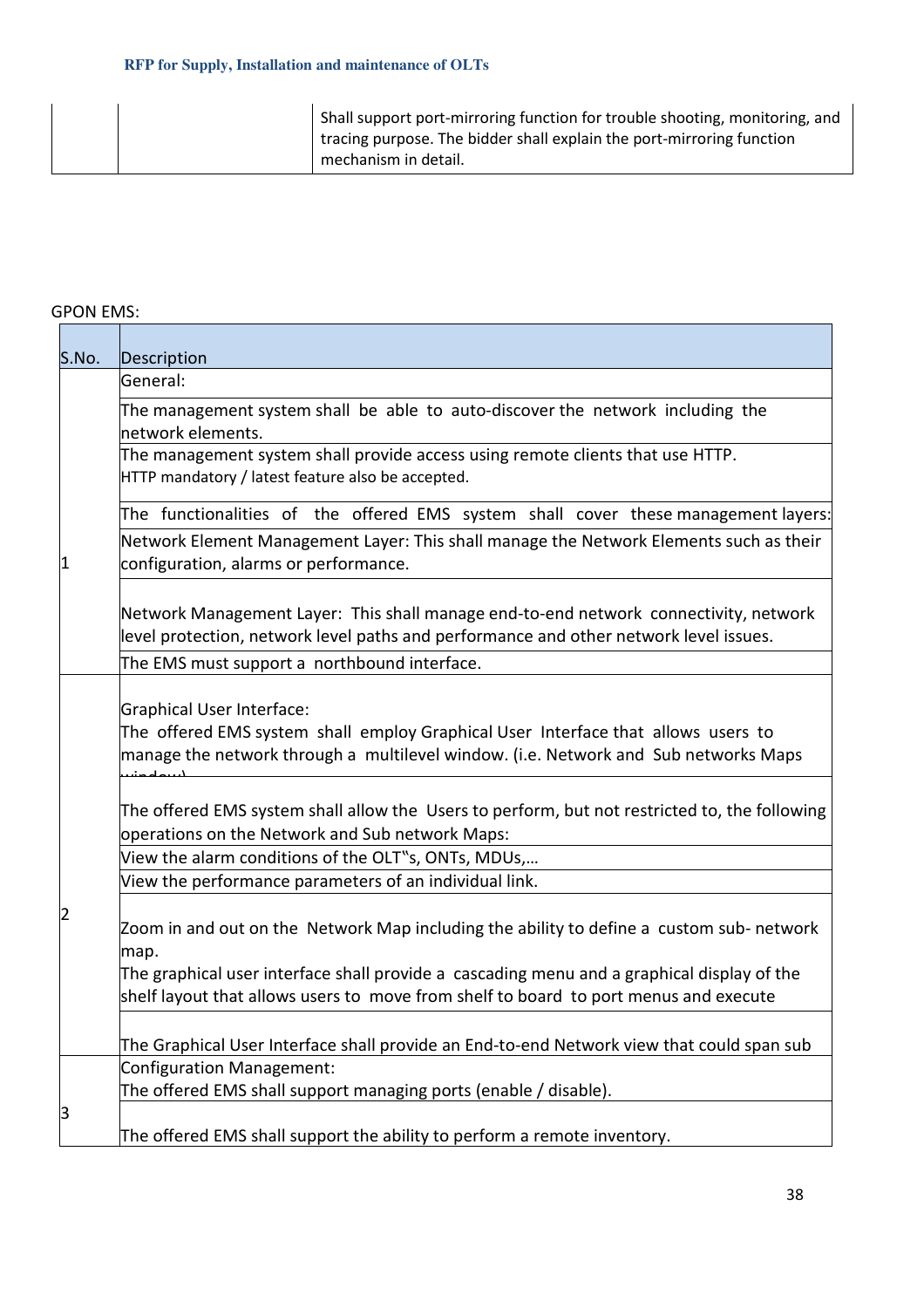| 4 | Software Management: This shall include the ability to download software loads, activate<br>new software loads, or get information about the active software load).                                                          |  |  |
|---|------------------------------------------------------------------------------------------------------------------------------------------------------------------------------------------------------------------------------|--|--|
|   | The offered EMS shall provide the facility to perform backup & restore of the node<br>configuration via non-volatile memory on the OLT or via the NMS database.                                                              |  |  |
| 5 | Fault Management:<br>Users shall have the ability to define customizable alarms in terms of severity levels and<br>filtering.<br>Alarms shall be consistent in terms of marking them with appropriate colors.                |  |  |
|   | There shall be mechanisms to provide for fault isolation.                                                                                                                                                                    |  |  |
|   | There shall be connectivity and loopback testing capability in all technologies to help isolate<br>faults.                                                                                                                   |  |  |
|   | There shall be alarm correlation to prevent a flood of alarms.                                                                                                                                                               |  |  |
| 6 | Equipment alarms shall be localized up to the board and port level of a specific shelf of a<br>specific node.                                                                                                                |  |  |
|   | The alarms shall be audible and/or bring up a pop-up window if appropriate.                                                                                                                                                  |  |  |
|   | The EMS shall allow users to create a Trouble Ticket for any alarms. This trouble ticket should<br>allow users to enter comments on that alarm.                                                                              |  |  |
|   | There shall be a provision to run diagnostics on network elements, cards or links<br>manually.                                                                                                                               |  |  |
|   | There shall be scheduler to run diagnostics at certain times and report problems as alarms.<br>A scheduler shall also be available to collect performance metrics from network elements to<br>the network management system. |  |  |
|   | Event Logging:<br>There shall be a mechanism for alarms and logging including all user actions.                                                                                                                              |  |  |
|   | The logging shall be customizable for specific types of events or alarms.                                                                                                                                                    |  |  |
| 8 | Performance Management:<br>The management system shall provide the ability to set thresholds on performance<br>metrics and generate alarms from these thresholds.                                                            |  |  |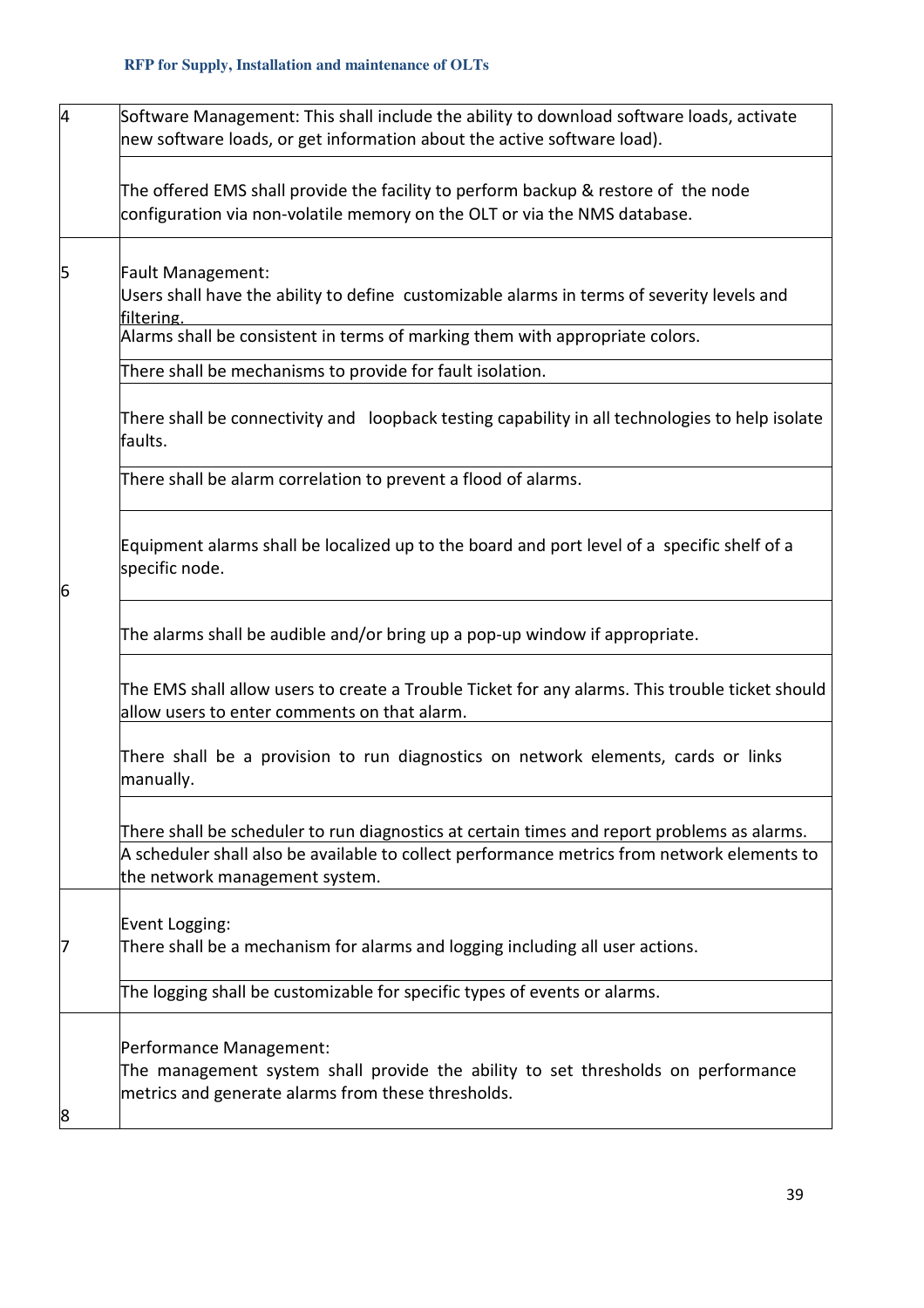|    | The management system shall provide capacity planning reports that provide long-term<br>traffic analysis to help in deciding whether to upgrade links or nodes.                                                                              |
|----|----------------------------------------------------------------------------------------------------------------------------------------------------------------------------------------------------------------------------------------------|
| 9  | Security Management:<br>lillegal access to the management system shall be prevented; all users shall have a User Id and<br>Password, which defines their access level with the management system.                                            |
|    | The offered EMS system shall allow for Domain creation and partitioning, each domain being<br>a different access level of part of the network or different function.                                                                         |
|    | It shall be possible to assign specific users to a particular domain, so the domain access can<br>be restricted to the assigned users only.                                                                                                  |
|    | Users assigned to a specific Domain shall have different levels of authorization (i.e. d<br>ifferent functions and privileges).                                                                                                              |
|    | Local access via the Local Craft Terminal to any managed Network Element or node shall be<br>controlled by the network management system.                                                                                                    |
| 10 | The management system shall be able to detect a Local Craft Terminal connection to any<br>Network element or node.                                                                                                                           |
|    | In the event of the management system crash, there shall be a way for the local craft<br>terminal to still have access to the device.                                                                                                        |
| 11 | MANAGEMENT FEATURES & FUNCTIONALITIES:                                                                                                                                                                                                       |
|    | Additions of OLT"s/MDU's to the EMS shall not require any licenses as long as the maximum<br>capacity of the proposed EMS is not reached.                                                                                                    |
|    | The EMS shall not require any licenses for the hosted CPE (ONT).<br>The Local craft Terminal (LCT) license shall be of un-limited use                                                                                                        |
|    | Software updates including maintenance versions shall be free of cost for the next three<br>years.                                                                                                                                           |
|    | The Network Management proposal shall include all the Hardware and software<br>requirements including servers, work station, PC, system and third part software licenses<br>and services.                                                    |
|    | download<br>software remotely,<br>should<br>possible<br>without<br>be<br>to<br>with<br>It<br>or<br>For upgrade/downgrade purposes, the offered product should have active<br>EMS.<br>memory andstandby memory for ease of upgrade/downgrade. |
|    | It should be possible to downgrade a software in the offered system/ Network Element                                                                                                                                                         |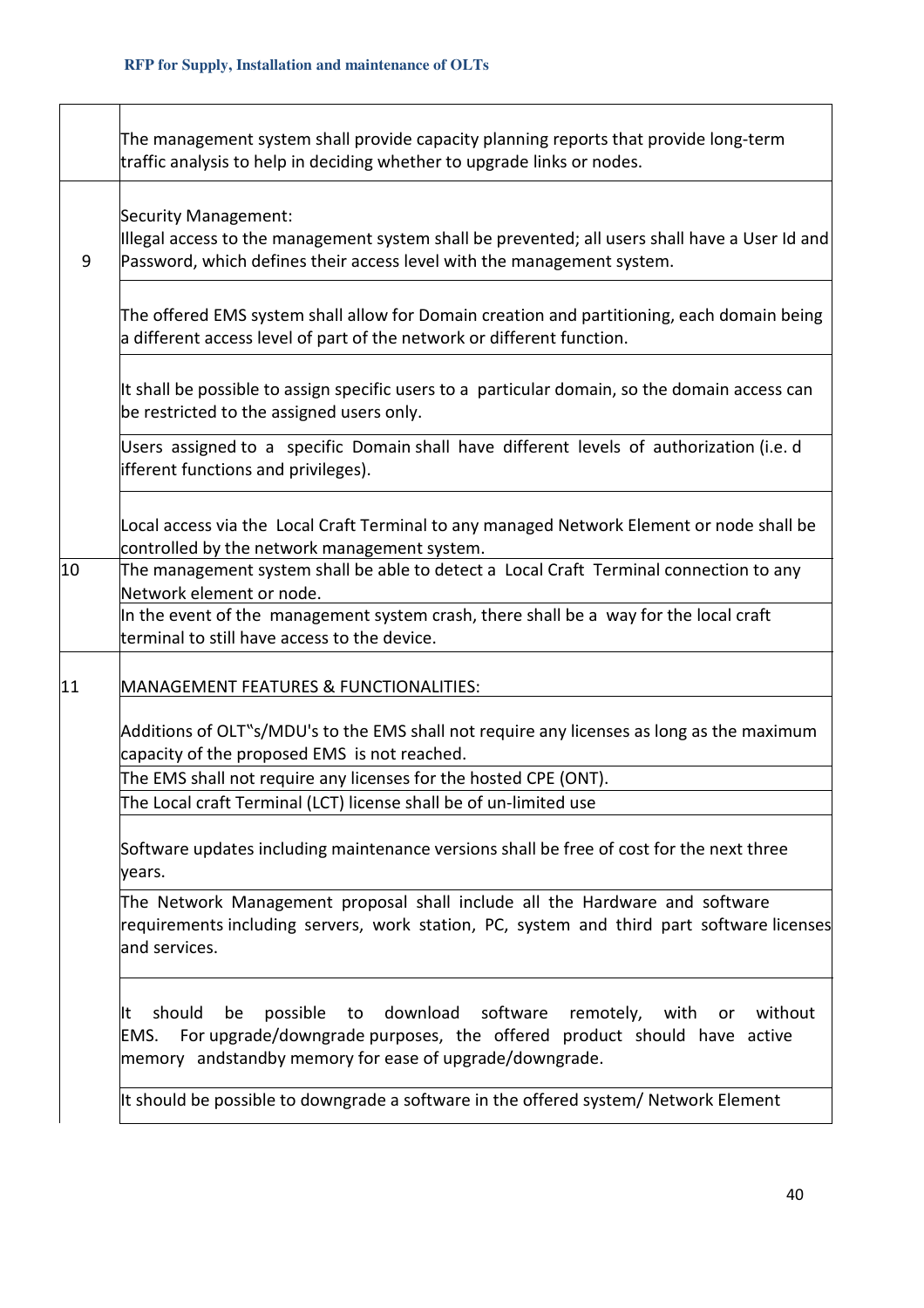Bidder shall provide a matrix table showing the compatibility of different EMS versions with different OLT/MDU software versions and different Hardware versions.

The offered management system shall be equipped with the XML, SNMP and TMF CORBA open and standard interfaces for easy integration. The bidder shall specify the management procedure and interface for the local and remote management of the offered system.

All the related telecom industry supported standards shall be quoted to support the above.

The OEM Should provide necessary hardwares, softwares & License for EMS/NMS installation.

ONTs being used in the network for Triple Play Services Delivery

| Company/Firm | Model Name              | Model No.          |
|--------------|-------------------------|--------------------|
| <b>DASAN</b> | <b>DASAN Enterprise</b> | <b>H660GW</b>      |
| <b>DASAN</b> | <b>DASAN Domestic</b>   | <b>H662V</b>       |
| PT           | PT Enterprise           | ONT7-RGW           |
| PT           | PT Domestic             | ONT7-SFU(USB)      |
| PT           | <b>PT Domestic</b>      | ONT7-SFU (w/o USB) |
| <b>ZTE</b>   | <b>ZTE</b>              | ZXHN F612          |

### **6. Bid Evaluation Criteria andProcess**

### **6.1 Pre-Qualification Criteria**

The bidder should satisfy the following Pre-qualification criteria to be eligible for further evaluation under this RFP. The bidder should enclose documentary evidence for fulfilling the Eligibility in the Pre-qualification Bid. If a bidder fails to enclose the documentary proof for eligibility, their bid is liable to be rejected.

### The following is the Pre-Qualification Criteria:

| <b>S. No.</b> | <b>Eligibility Criteria</b>                                                  | <b>Documents Required</b>                                                     |  |
|---------------|------------------------------------------------------------------------------|-------------------------------------------------------------------------------|--|
|               |                                                                              | The Bidder should be a Sole For Sole Proprietorship firm, following           |  |
|               | Proprietorship firm or a company documents are required.                     |                                                                               |  |
|               | registered in India under the $a$ . Copy PAN                                 |                                                                               |  |
|               |                                                                              | Companies Act, 1956 / 2013 /LLP Act   b. Proof of address and contact details |  |
| 1             | 2008 /Indian Partnership Act 1932, as   c. MAF/Self declaration as OEM       |                                                                               |  |
|               | amended from time to time, and $\vert$ d. TEC certificate, MTCTE certificate |                                                                               |  |
|               | should be in operation for at least the                                      |                                                                               |  |
|               |                                                                              | last 3 years as on the date of bid   For other, following documents are       |  |
|               | submission.                                                                  | required:                                                                     |  |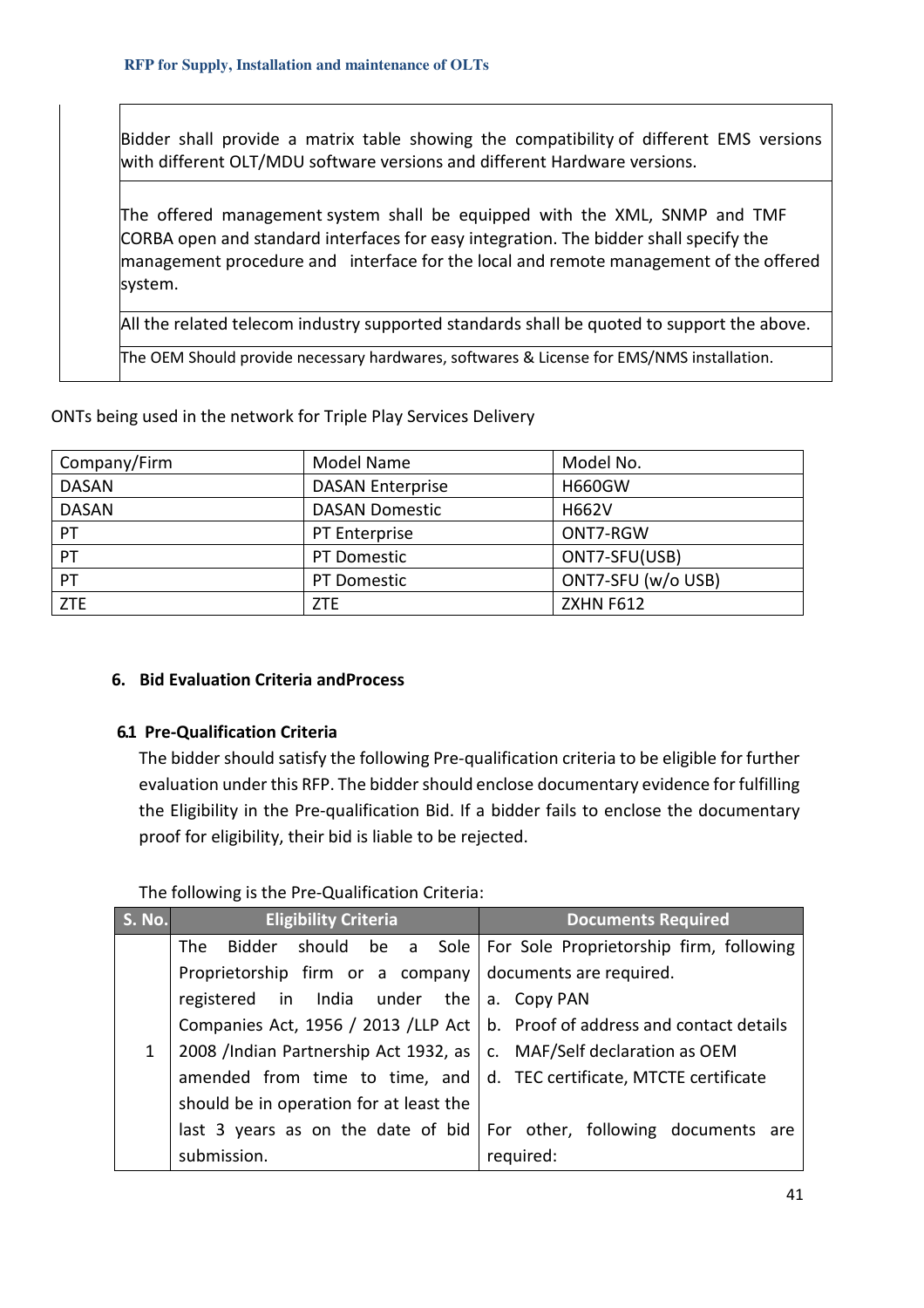| S. No.         | <b>Eligibility Criteria</b>                                                                                                                                                                                                                  | <b>Documents Required</b>                     |  |
|----------------|----------------------------------------------------------------------------------------------------------------------------------------------------------------------------------------------------------------------------------------------|-----------------------------------------------|--|
|                |                                                                                                                                                                                                                                              | valid<br>Certificate<br>оf<br>of<br>e. Copy   |  |
|                |                                                                                                                                                                                                                                              | Incorporation<br>from<br>Registrar<br>of      |  |
|                |                                                                                                                                                                                                                                              | Companies                                     |  |
|                |                                                                                                                                                                                                                                              | f.<br>Copy of Corporate Identification        |  |
|                |                                                                                                                                                                                                                                              | Number (CIN)                                  |  |
|                |                                                                                                                                                                                                                                              | Copy of GST registration certificate<br>g.    |  |
|                |                                                                                                                                                                                                                                              | Copy of PAN<br>h.                             |  |
|                |                                                                                                                                                                                                                                              | MAF/Self declaration as OEM<br>i.             |  |
|                |                                                                                                                                                                                                                                              | TEC certificate, MTCTE certificate<br>j.      |  |
|                |                                                                                                                                                                                                                                              | Certificate from the Statutory Auditor of     |  |
|                |                                                                                                                                                                                                                                              | the Company mentioning year-wise              |  |
|                | The cumulative annual turnover of the                                                                                                                                                                                                        | annual turnover.                              |  |
|                | (including)<br><b>Bidder</b><br>its<br>consortium                                                                                                                                                                                            | And,                                          |  |
|                | members, if applicable) in the financial                                                                                                                                                                                                     | Copy of audited profit and loss               |  |
| $\overline{2}$ | years, FY 2019-20, FY 2020-21, FY                                                                                                                                                                                                            | statement highlighting the year-wise          |  |
|                | 2021-22 and current financial year,                                                                                                                                                                                                          | turnover along with corresponding             |  |
|                | should be at least INR 13.12 Crores.                                                                                                                                                                                                         | notes forming part of the financial           |  |
|                |                                                                                                                                                                                                                                              | Statements for the respective years.          |  |
|                |                                                                                                                                                                                                                                              | (As per the format enclosed as                |  |
|                |                                                                                                                                                                                                                                              | Annexure F)                                   |  |
|                |                                                                                                                                                                                                                                              | Certificate from Statutory Auditor            |  |
|                | Net Worth of the Bidder (including its<br>consortium members, if applicable),<br>for the financial years, FY 2019-20, FY<br>2020-21, FY 2021-2022 and current<br>financial year, should be Positive as per<br>the audited financial results. | clearly stating the Net worth of the          |  |
|                |                                                                                                                                                                                                                                              | Bidder.                                       |  |
|                |                                                                                                                                                                                                                                              | Copy of audited profit and loss               |  |
| 3              |                                                                                                                                                                                                                                              | statement highlighting the year-wise          |  |
|                |                                                                                                                                                                                                                                              | Networth along with corresponding             |  |
|                |                                                                                                                                                                                                                                              | notes forming part of the financial           |  |
|                |                                                                                                                                                                                                                                              | Statements for the respective years           |  |
|                |                                                                                                                                                                                                                                              | (As per the format enclosed as                |  |
|                |                                                                                                                                                                                                                                              | Annexure F)                                   |  |
|                | The bidder/ consortium/ OEM shall                                                                                                                                                                                                            | Purchase<br>orders<br>and<br>Completion       |  |
|                | experience<br>of<br>have<br>supplying,                                                                                                                                                                                                       | from the<br>client on the<br>Certificate      |  |
| 4              | commissioning and providing support                                                                                                                                                                                                          | letterhead<br>the<br>client<br>of<br>clearly  |  |
|                | services for OLTs of order value INR                                                                                                                                                                                                         | mentioning the scope of work as per the       |  |
|                | 2.62 Crore in last 3 FYs in India.                                                                                                                                                                                                           | format enclosed as Annexure G                 |  |
| 5              | The bidder should not have been                                                                                                                                                                                                              | Bidder should submit an undertaking as        |  |
|                | blacklisted by any central or state                                                                                                                                                                                                          | mentioned in <b>Annexure H</b> in section 6.1 |  |
|                | Govt. department or PSU on the date                                                                                                                                                                                                          | of the RFP, that it has not been              |  |
|                | of bid submission.                                                                                                                                                                                                                           | blacklisted/debarred<br>by any<br>Govt.       |  |
|                |                                                                                                                                                                                                                                              | department or any PSU in India as on bid      |  |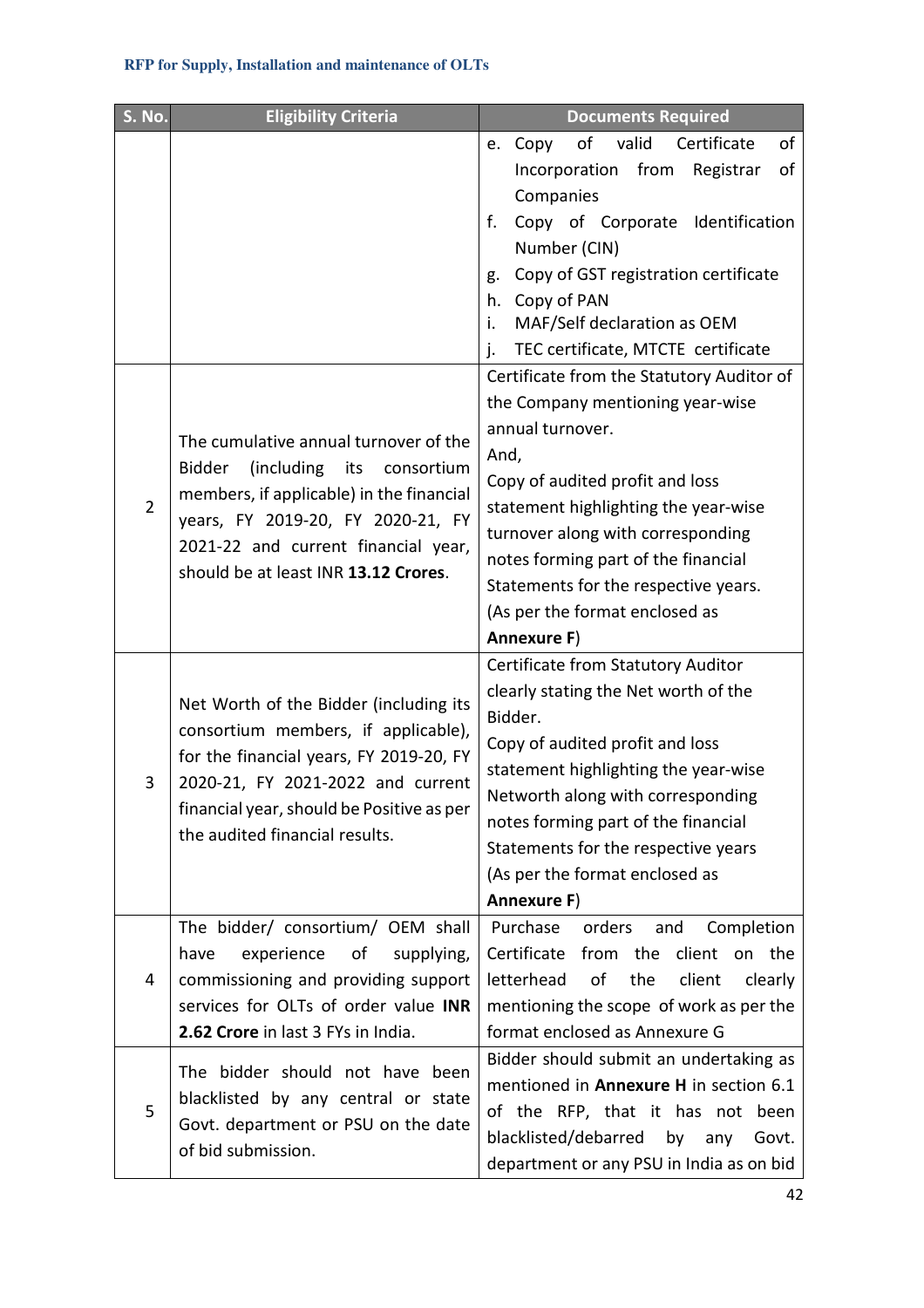### **RFP for Supply, Installation and maintenance of OLTs**

| <b>S. No.</b> | <b>Eligibility Criteria</b>                     | <b>Documents Required</b>                      |
|---------------|-------------------------------------------------|------------------------------------------------|
|               |                                                 | submission date.                               |
|               |                                                 |                                                |
|               |                                                 | For Pvt. Ltd. firms, a Board Resolution, as    |
|               | All documents in the proposed bid,              | mentioned in Annexure J, of the RFP to         |
|               | shall be signed by an authorized                | be submitted.                                  |
| 6             | signatory, in whose name the Power of           |                                                |
|               | Attorney/ Board Resolution, should be           | For others, the Power of Attorney, as          |
|               | duly issued.                                    | mentioned in Annexure I, of the RFP to         |
|               |                                                 | be submitted.                                  |
|               |                                                 | Certificate, on INR 100/- non-judicial         |
|               |                                                 | stamp paper and duly notarized and             |
|               | <b>Bidder</b><br>the<br>Document<br>share<br>to | stamp, to be enclosed along with the bid       |
| 7.            | <b>Verification Certificate</b>                 | documents (as per the format enclosed          |
|               |                                                 | as Annexure K)                                 |
|               |                                                 |                                                |
|               |                                                 |                                                |
|               | The technical compliance for the OLTs           | The bidder shall submit all the technical      |
|               | (Clause No. 8.1 - Sl. No 1 to 8) is to be       | leaflets/technical<br>literature/product       |
|               | met without any deviation.                      | certifications<br>confirm<br>the<br>etc.<br>to |
|               |                                                 | technical compliance.                          |
| 8.            |                                                 | The OEM should submit the compliance           |
|               |                                                 | confirmation for each parameter for all        |
|               |                                                 | the OLTs in their letterhead.                  |
|               |                                                 | If there is any deviation, the deviation       |
|               |                                                 | should be spelt out by the bidder in the       |
|               |                                                 | OEM letter head.                               |

### **NOTE 1:**

- a. Only the bids of those Bidders, who submit the prescribed Bid-processing fee and EMD, shall be considered for evaluation. The bids not accompanied with a valid Bid-processing fee and EMD as part of the proposal shall be summarily rejected.
- b. The bidders who met the Prequalification criteria, shall undergo Technical Evaluaion.
- c. Bidders are required to provide the aforementioned information as per the formats provided along with the required supporting documents for each of thecriteria mentioned above.
- d. Specifications and Amendments referred, should also be submitted with Supporting Docs along with the PQ Documents.

**Post Tender Dicussions at any cost and at any form will not be entertained.**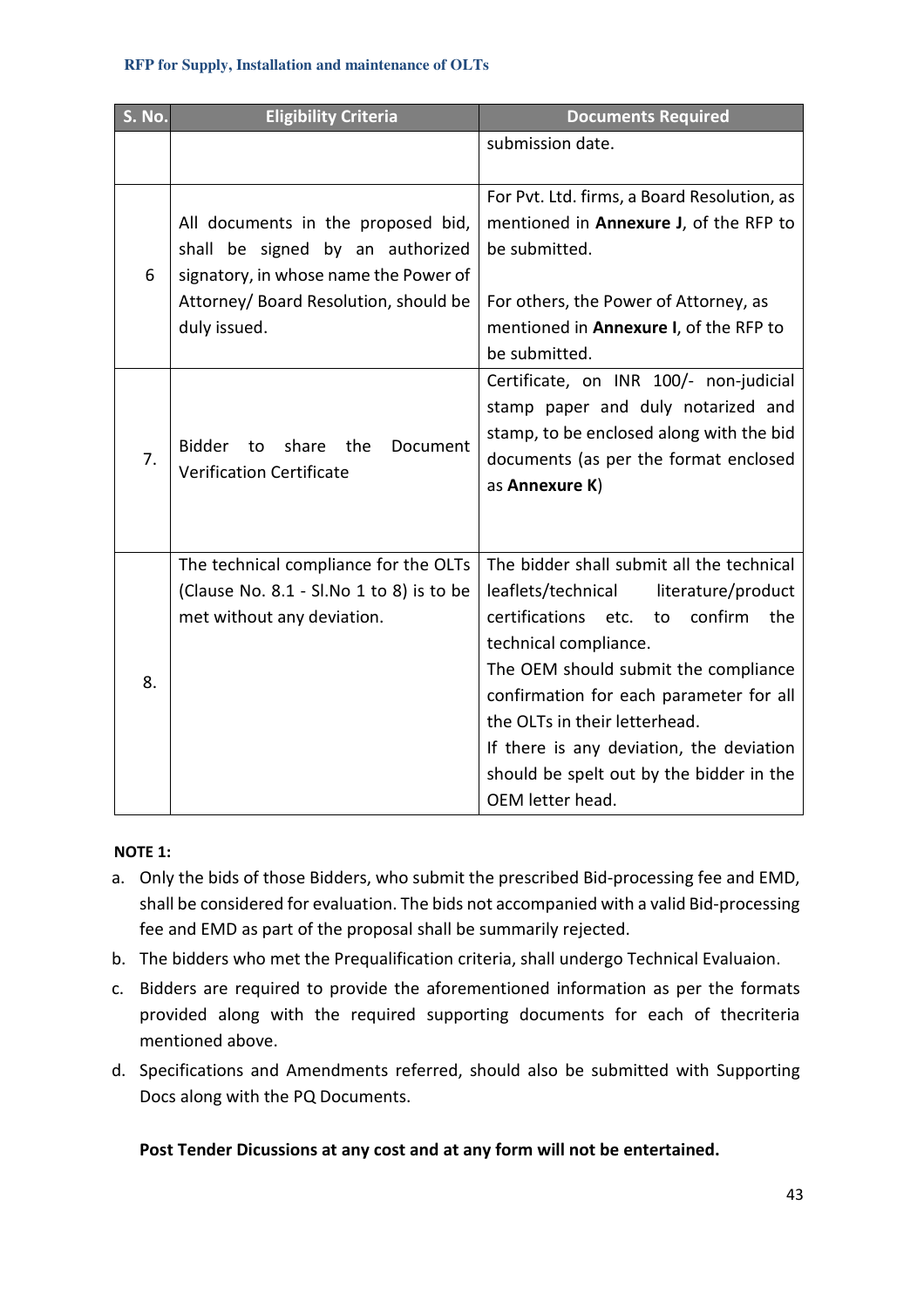Proposals without necessary supporting documents or without meeting the prescribed qualification criteria will be treated as non-responsive and will not be considered for further evaluation.

## **6.2 Technical Evaluaion Criteria:**

Bidder shall submit and offer **5 nos**. of returnable samples of the entire kit (including but not limited to OLT and other required accessories like interconnection cables) to APSFL, for testing, which will be tested in a lab as well as on the field as per requirements by APSFL. Bidder should submit samples of OLT as proposed with their feature test reports along with the bid. Testing of the samples should be completed within fifteen (15) days from the opening of Technical bid. In case bidder fails to submit the samples along with bid (or) fails to submit successful test reports within the stipulated time, such bids will be rejected and their financial bids will not be open.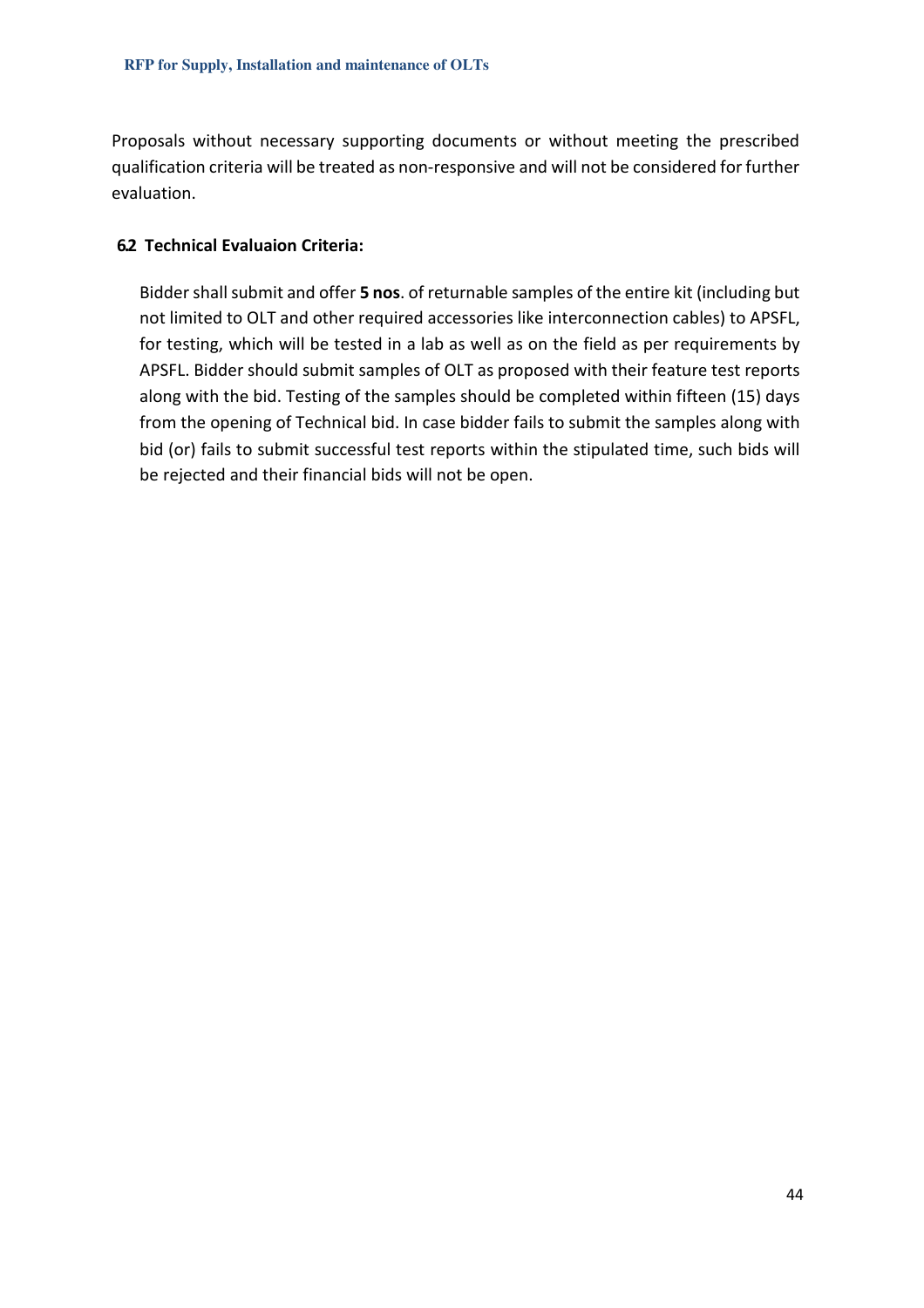### **Test Setup Diagram for IOT**



The bidder has to submit Annexure-O in Technical bid.

The Financial bids of only those bidders who qualify in technical evaluation and complete the testing successfully with existing APSFL network will be opened.

### **6.3 Commercial Evaluation Criteria**

a. Financial bids submitted of only those bidders, who are qualified as per prequalification criteria shall be opened and are eligible for further evaluation.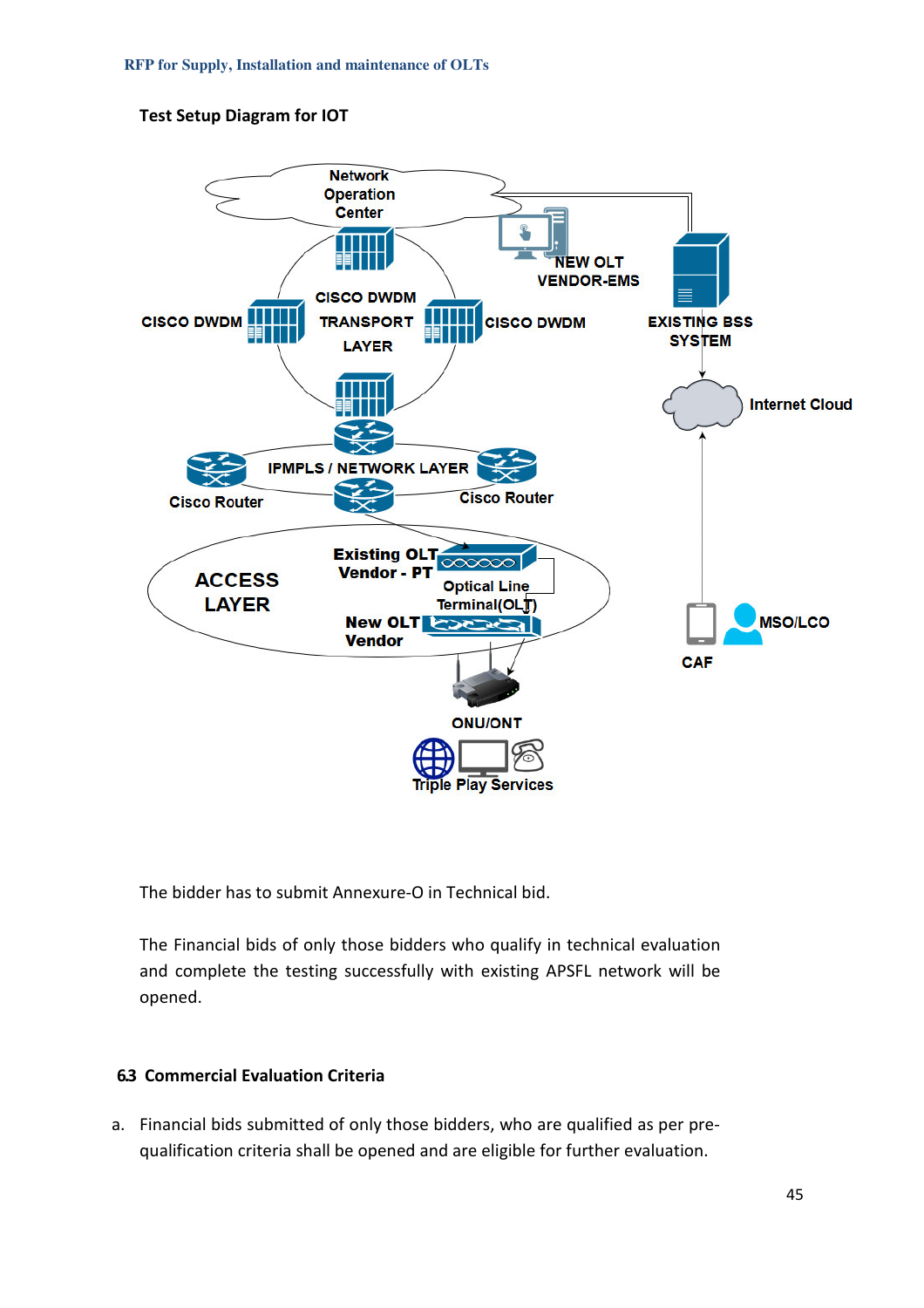- b. All the Pre-qualification qualified bidders shall be notified to participate in Commercial Bid opening process.
- c. Bidders quoting unrealistic cost shall be rejected straightaway by APSFL. Any bid found to have unsatisfactory response in the eligibility criteria as mentioned shall be rejected and shall not be considered for further evaluation.
- d. The commercial Bids for the Pre-Qualification qualified bidders shall be reviewed to determine whether the Commercial Bids are substantially responsive. Bids that are not substantially responsive are liable to be disqualified at purchaser's discretion.
- e. Commercial Bids that are not as per the provided format in section 6.2shall be liable for rejection.
- f. In case of computation error in commercial forms, the Technical/Evaluation Committee's decision in this regard shall be final and binding on all.

### **6.4 Reverse Auction**

- a. APSFL will schedule the reverse auction on the website ofeProcurement.
- b. Only the qualified and whose financial bids are complying to the RFP requirements only will be permitted to participate in the reverseauction.
- c. The date and time will be intimated to the qualifiedbidders.
- d. Reverse auction will be conducted on the total price of the respective schedule, quoted by the bidder for the indicated quantities in the costsheet.
- e. The amount quoted in the Bid will be considered for overall evaluation to arrive'L1' bidder.
- f. The 'opening price' i.e. start price for Reverse Auction will be the L1 pricequoted.
- g. The reverse auction will be conducted for the entire schedule. The bidder's screen will have provision for decrement of prices. In the bidder's screen the total price of his bid and the L1 Price at that instance will also bedisplayed.
- h. For the purpose of Reverse Auction, the minimum bid decrement will be Rs. 10,00,000/- (Rupees Ten lakhs only)
- i. The Bidders can modify the total price of the bid based on the minimum bid decrement or the multiples thereof, to displace a standing lowest bid and become "L1", and this will continue as an iterativeprocess.
- j. The reverse auction shall be conducted for 3 Hours. If any bidder submits a bid in the last 15 min of the auction closing time, the auction time will be automatically increased by 15 minutes. All bidders are required to submit their online bids during this period
- k. After the completion of the online reverse auction, the Closing Price (Final L1 Price) and the successful bidder shall be finalized. The bidder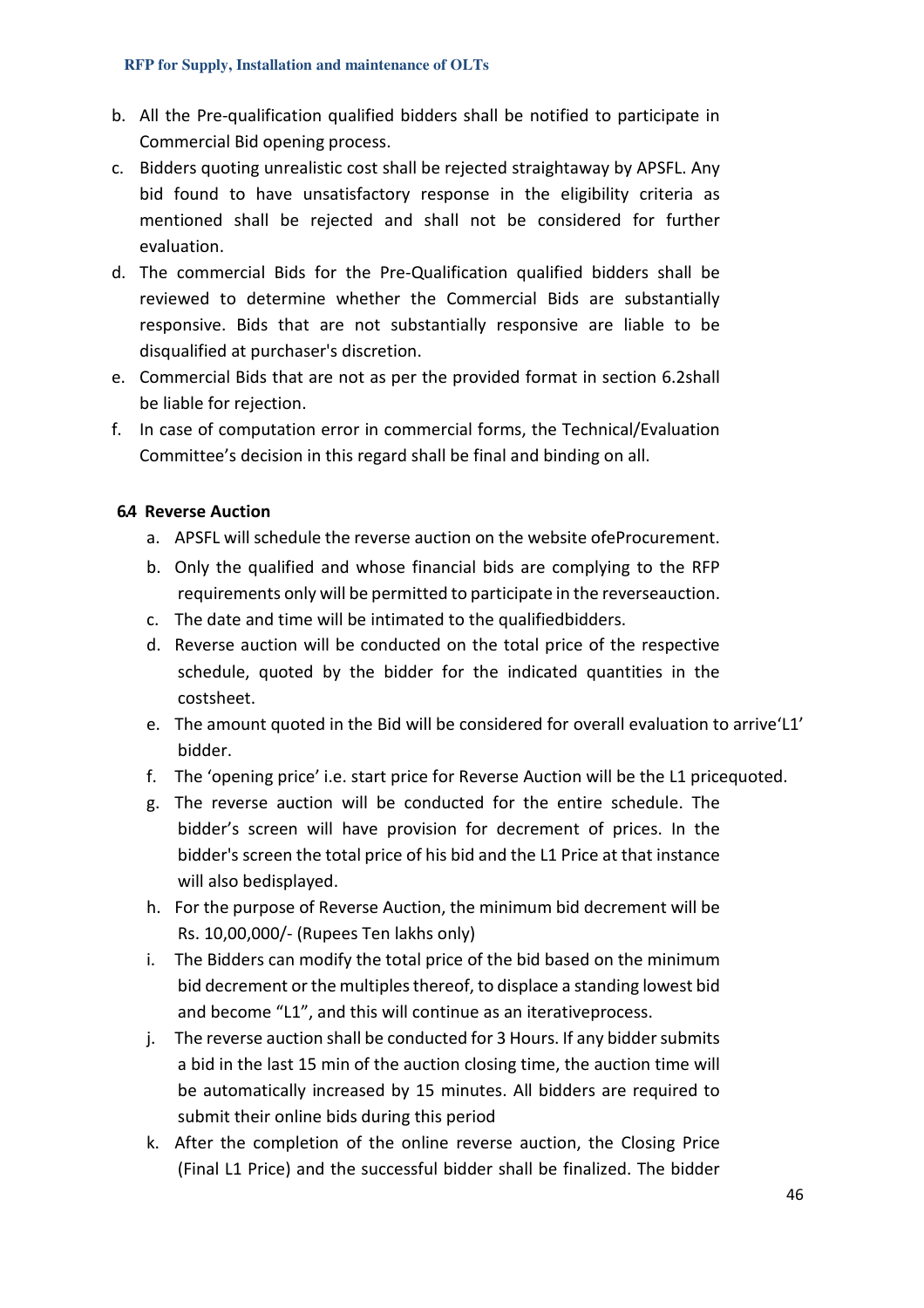has to submit the breakup of the revised cost (post reverse auction)as per commercial bid format of RFP within 2 working days after completion date of the reverse auction to the Email address: apsfl@ap.gov.in.

l. In case the bidder fails to submit the breakup of the cost quoted in the reverse auction, the quote shall stand cancelled and the EMD of the bidder will be forfeited.

### **6.5 Selection Process of Bidder**

 Evaluation of bids shall be done on Least Cost/Lowest Cost (L1) criteria as per the quotes submitted in reverse auction

**Note**: Post award of work, APSFL has the right to alter the quantity of allotment to the successful bidder.

### **7. Bid SubmissionForms**

### **7.1 Pre-Qualification EvaluationForms**

**"All the forms in this section shall be uploaded as part of "PQ"Bid and in the "PQ" bid folder of the eprocurement platform.If the following documents are not found in the "PQ" bid folder, the bid shall be considered as non-responsive and may be rejected. Failure to submit any of the forms in this section shall lead to disqualification of the bidder."**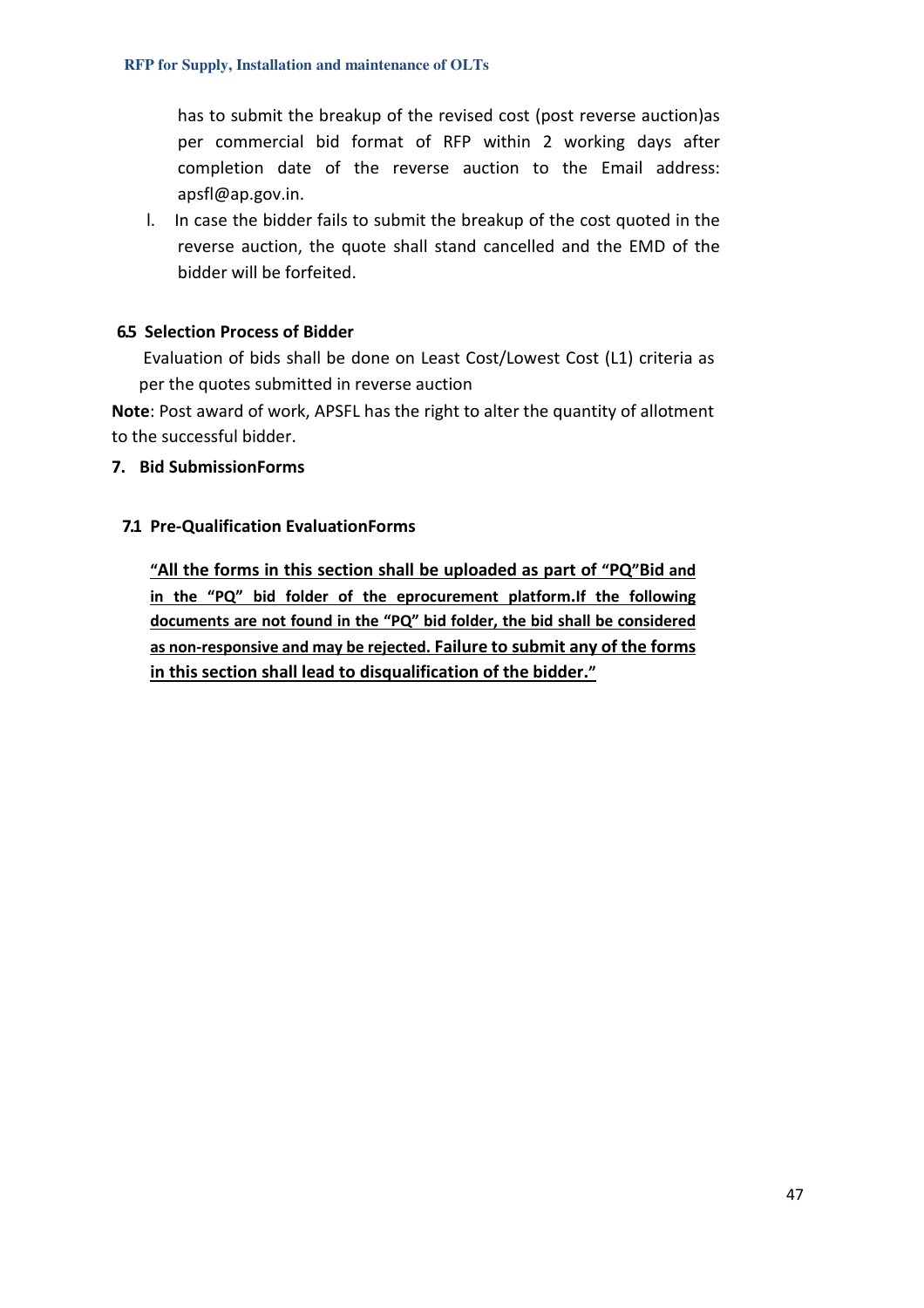### **Annexure A - Application Form**

(On Bidder's letterhead)

(Date)

To,

Managing Director, Andhra Pradesh State FiberNet Limited NTR Administrative Block, 3rd Floor, Pandit Nehru Bus Station, NH -65, Vijayawada - 520001

 Sub: **RFP for Supply, installation and maintenance of OLTs**  Ref: ------------

Dear Sir,

With reference to your RFP Document dated ----------, I/We, having examined all relevant documents and understood their contents, hereby submit our Proposal to provide Underground Optical Fiber Connectivity at the selected locations of Govt. Offices / Organizations / Institutions on Rate Contract.

1) All information provided in the Proposal and in the Appendices is true and correct and all documents accompanying such Proposal are true copies of their respective originals.

2) I/We shall make available to the Authority any additional information it may deem necessary or require for supplementing or authenticating the Proposal.

3) I/We acknowledge the right of the Authority to reject our Proposal without assigning any reason or otherwise and hereby waive our right to challenge the same on any account whatsoever.

4) I/We to the best of our knowledge certify that in the last three years, we or any of our Associates have neither failed to perform on any contract, as evidenced by imposition of a penalty by an arbitral or judicial authority or a judicial pronouncement or arbitration award against the Bidder, nor been expelled from any project or contract by any public authority nor have had any contract terminated by any public authority for breach on our part.

5) I/We understand that you may cancel the Selection Process at any time and that you are neither bound to accept any Proposal that you may receive nor to select the selected supplier, without incurring any liability to the Bidders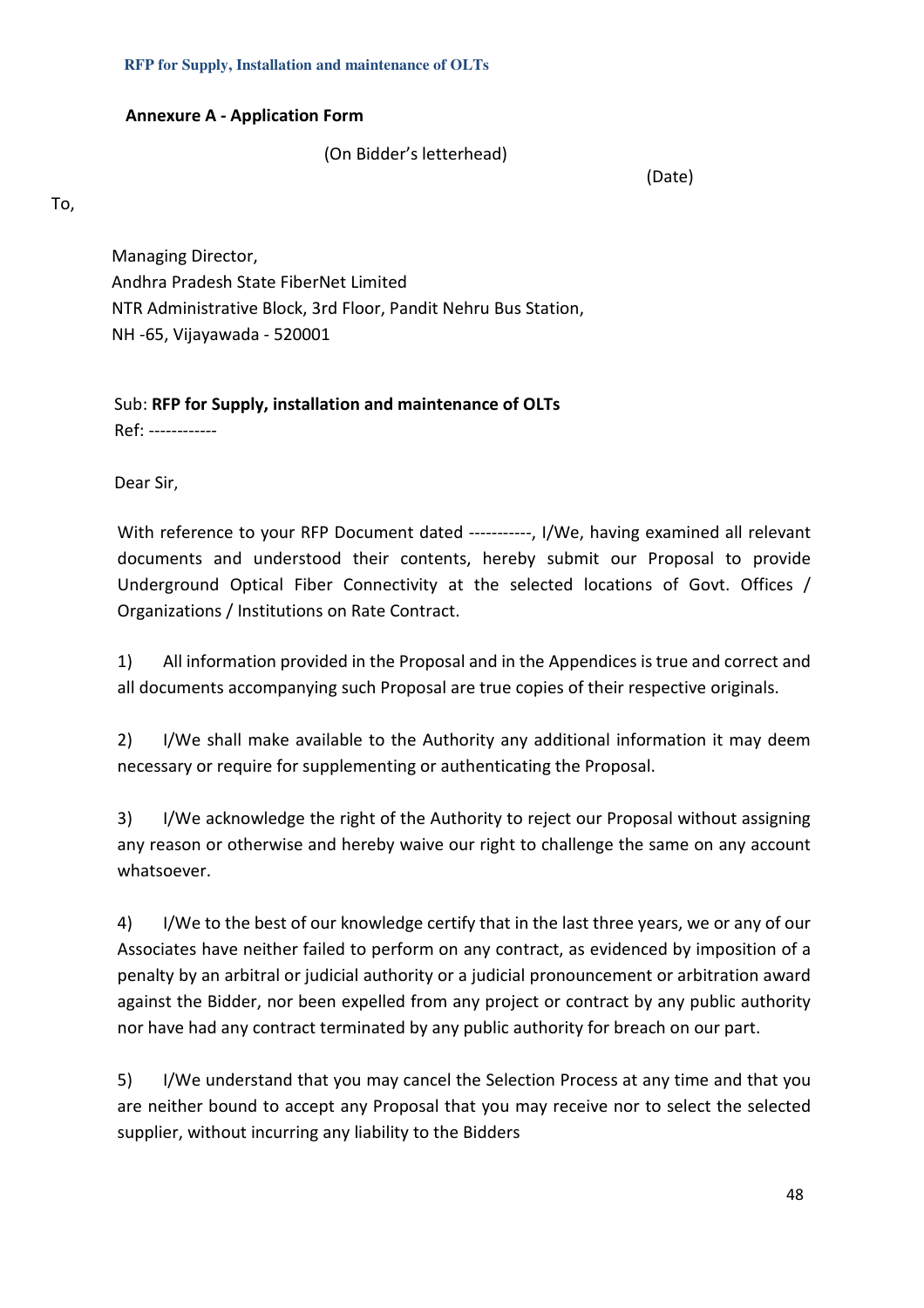6) I/We to the best of our knowledge certify that in regard to matters other than security and integrity of the country, we or any of our Associates have not been convicted by a Court of Law or indicted or adverse orders passed by a regulatory authority which would cast a doubt on our ability to undertake the Consultancy for the Project or which relates to a grave offence that outrages the moral sense of the community.

7) I/We to the best of our knowledge further certify that in regard to matters relating to security and integrity of the country, we have not been charge-sheeted by any agency of the Government or convicted by a Court of Law for any offence committed by us or by any of our Associates.

8) I/We hereby irrevocably waive any right or remedy which we may have at any stage at law or howsoever otherwise arising to challenge or question any decision taken by the Authority and/ or the Government of India in connection with the selection of Supplier or in connection with the Selection Process itself in respect of the above mentioned Project.

9) I/We agree and understand that the Proposal is subject to the provisions of the RFP document. In no case, shall I/We have any claim or right of whatsoever nature if our Proposal is not opened or rejected.

10) I/We agree to keep this offer valid for 180 days from the Proposal Due Date specified in the RFP.

11) I/We agree and undertake to abide by all the terms and conditions of the RFP Document. In witness thereof, I/We submit this Proposal under and in accordance with the terms of the RFP Document.

Yours faithfully, (Signature, name and designation of the authorized signatory) (Name and seal of the firm)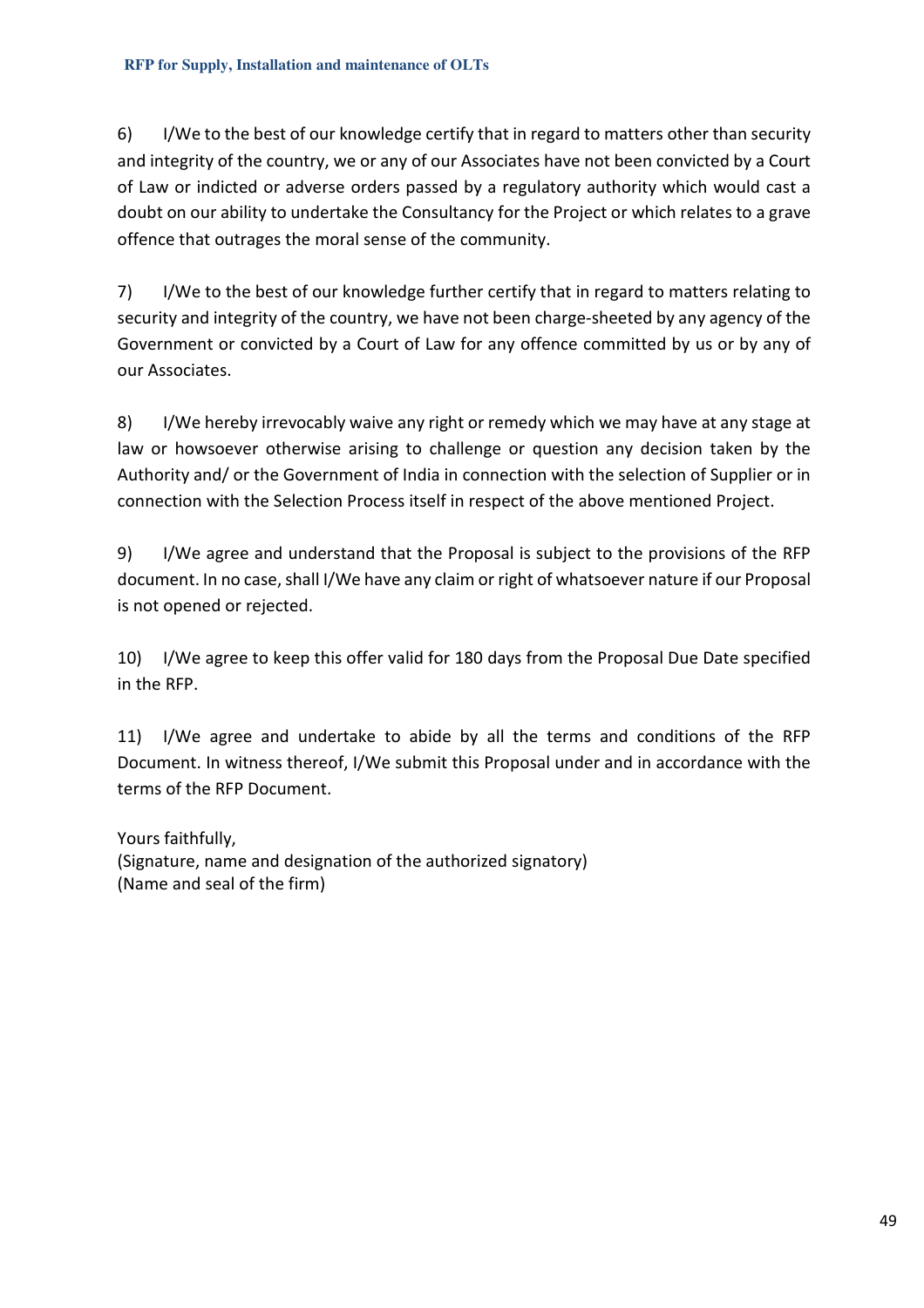# **Annexure B - Profile of Bidder/ Partners**

# (To be submitted by Bidder)

| $S_{1}$<br>No. | <b>Particulars</b>                            | <b>Details</b> |
|----------------|-----------------------------------------------|----------------|
| $\mathbf{1}$   | Name of the Company                           |                |
| $\overline{2}$ | Year of incorporation                         |                |
| 3              | Nature of the Company (Registered<br>Company) |                |
| 4              | <b>Registered Office Address</b>              |                |
| 5              | Office Telephone Number                       |                |
| 6              | <b>Fax Number</b>                             |                |
| $\overline{7}$ | <b>Contact Person</b>                         |                |
| 8              | Name                                          |                |
| 9              | <b>Telephone Number</b>                       |                |
| 10             | <b>Email Address</b>                          |                |
| 11             | Local presence at Andhra Pradesh, if any      |                |
| 12             | <b>Office Address</b>                         |                |
| 13             | Office Telephone Number                       |                |
| 14             | <b>Fax Number</b>                             |                |
| 15             | <b>Registration Details</b>                   |                |
| 16             | <b>Permanent Account Number</b>               |                |
| 17             | <b>GST Registration Number</b>                |                |
| 18             | Service Tax Registration Number               |                |
| 19             | Banker's Name, Address and Account<br>Number  |                |
| 20             | No. of Technical Staff employeed              |                |

| Witness:  |                        | <b>SUPPLIER:</b> |                           |
|-----------|------------------------|------------------|---------------------------|
| Signature |                        | Signature        |                           |
| Name      |                        | Name             | .                         |
| Address   | ---------------------- | Designation      | ------------------------- |
|           |                        | Company Seal     |                           |
| Date      |                        | Date             |                           |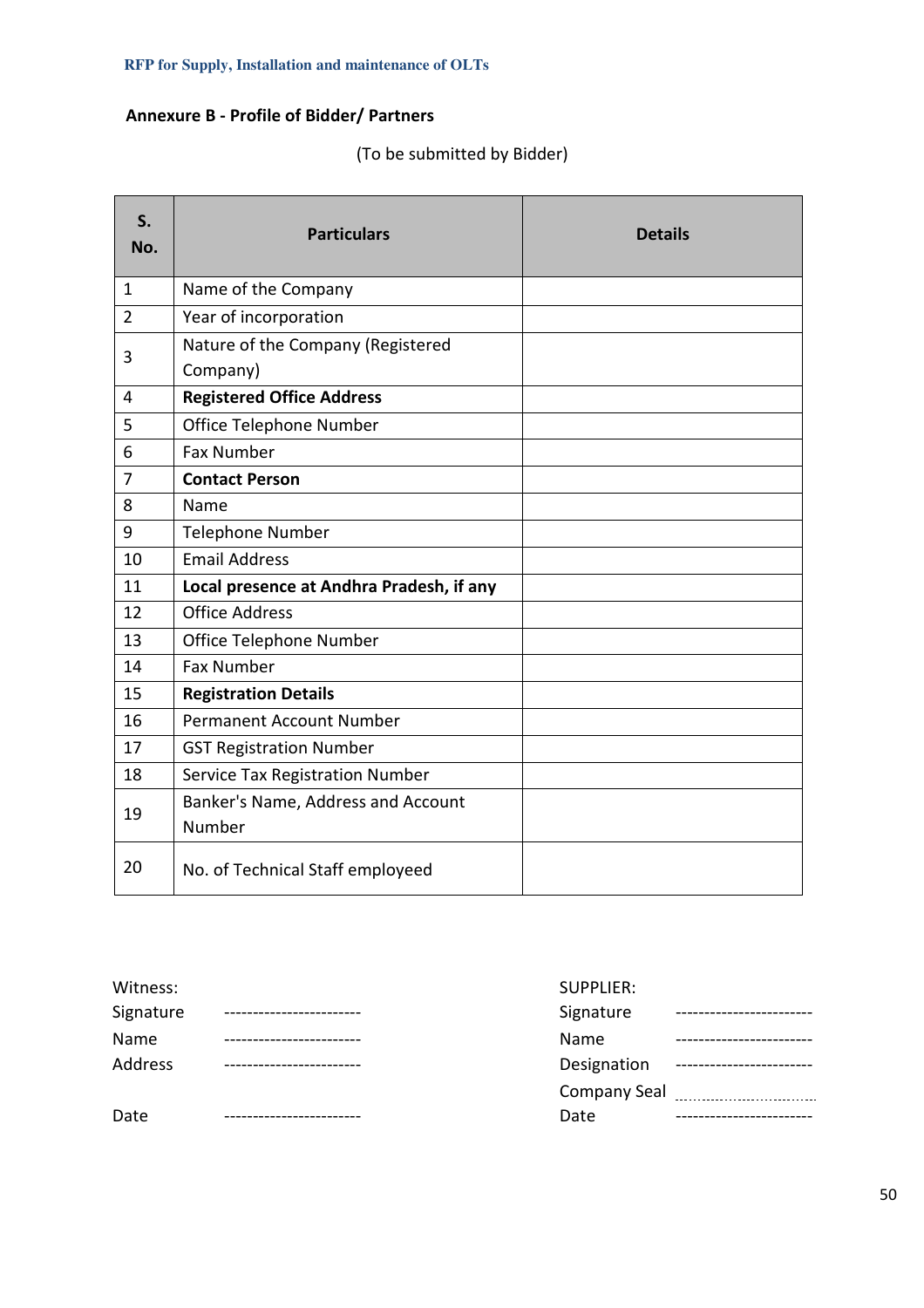## **Annexure C – Declaration of Acceptance of Terms and Conditions in the RFP**

(To be submitted by Bidder)

To, Estate and the contract of the contract of the contract of  $[Date]$ 

Managing Director Andhra Pradesh State FiberNet Limited NTR Administrative Block, 3rd Floor, Pandit Nehru Bus Station, NH -65, Vijayawada - 520001

Sub: **RFP for Supply, installation and maintenance of OLTs**  Ref: ---------------------

Sir,

It is to certify that the RFP document - Ref: ----------------------------, Dated xx/xx/xxxx is carefully read & understood and all the sections and clauses are COMPLIED UNCONDITIONALLY AND UNEQUIVOCALLY. There is no deviation from the terms and conditions of the RFP. We also hereby confirm that the solution proposed by us will meet the project requirements.

Yours faithfully, (Signature, name and designation of the authorized signatory) (Name and seal of the firm)

**Note**: A copy of this form should be returned along with the Bid duly signed

| Witness:  |                          | Supplier:           |                        |
|-----------|--------------------------|---------------------|------------------------|
| Signature | ------------------------ | Signature           |                        |
| Name      |                          | Name                |                        |
| Address   | ------------------------ | Designation         | ---------------------- |
|           |                          | <b>Company Seal</b> | ---------------------- |
| Date      |                          | Date                |                        |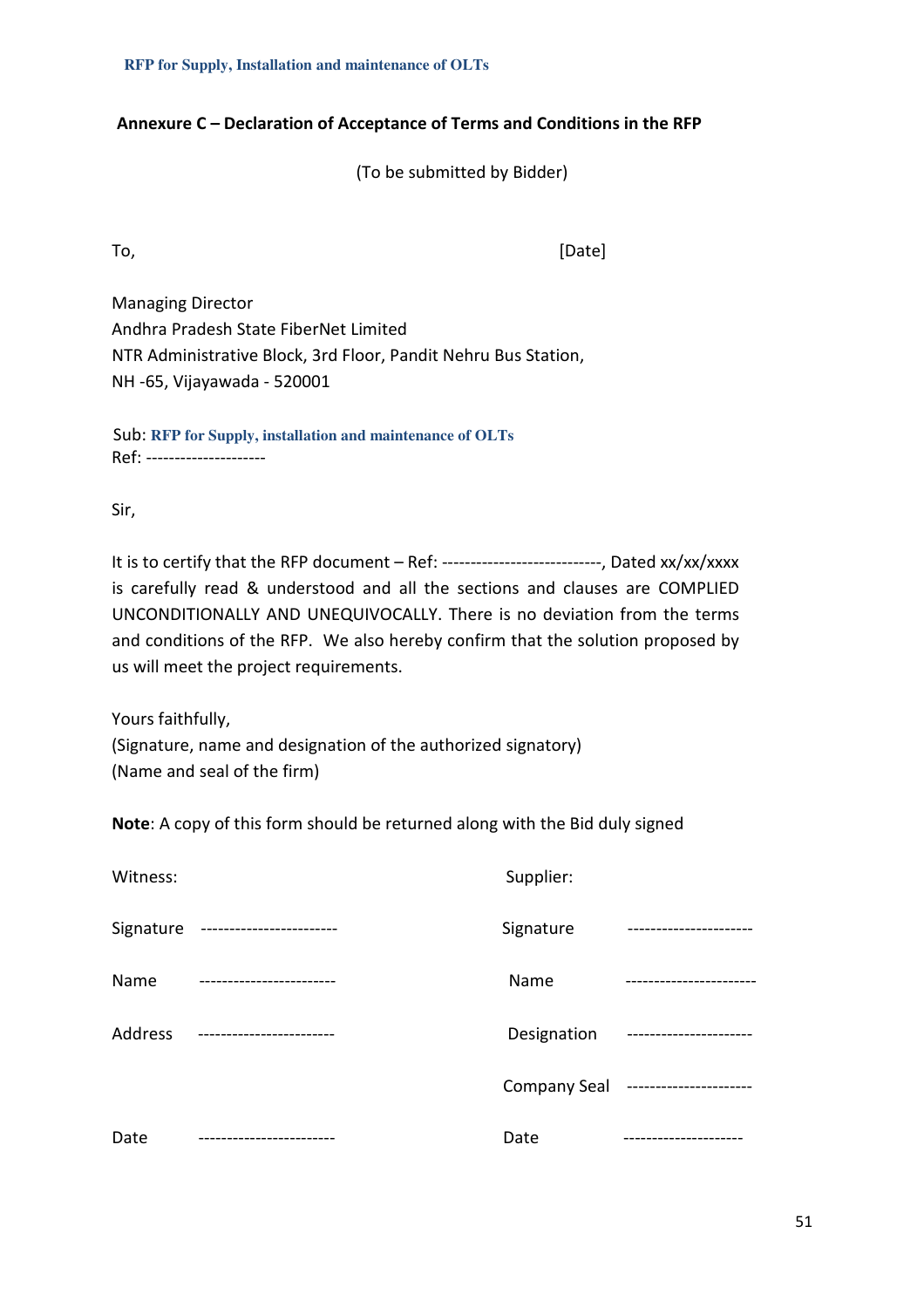### **Annexure D – Undertaking on SoW Compliance and Unconditional Acceptance**

To Managing Director Andhra Pradesh State FiberNet Ltd. 3<sup>rd</sup> Floor, NTR Administrative Block, Pandit Nehru Bus Station, NH-65, Vijayawada – 520001, Andhra Pradesh, India.

Subject: Undertaking on SoW Compliance and Unconditional Acceptance with reference to RFP No. ----------------------------

We, M/s \_\_\_\_\_\_\_\_\_\_\_\_\_\_\_\_\_\_\_\_\_\_\_\_\_\_\_\_\_\_\_\_\_\_, based at \_\_\_\_\_\_\_\_\_\_\_\_\_\_hereby confirm our compliance to the requirements outlined in Section 4 - Scope of Work (SoW) of the above referenced RFP. By way of this compliance undertaking, we confirm that we have adequate capability and experience to perform the services outlined in the SoW, as per the requirements defined in the RFP.

We confirm our unconditional acceptance of full responsibility of providing services in accordance with the Terms and Conditions and Scope of work of this RFP.

For M/s\_\_\_\_\_\_\_\_\_\_\_\_

Authorized Signatory (duly signed and stamped) Name Designation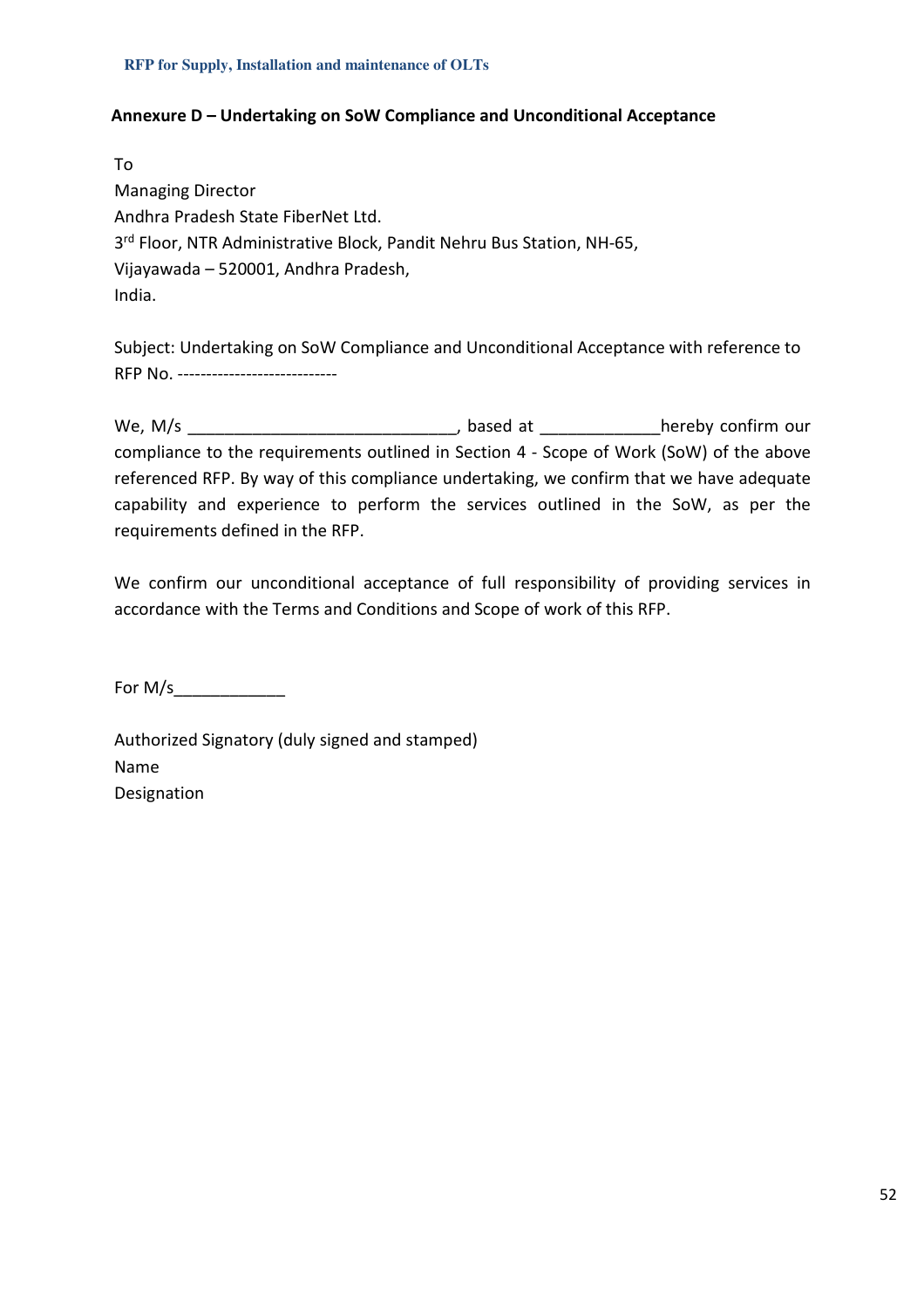# **Annexure E – Pre-Qualification Compliance Documents**

The bidder should attach following checklist for compliance with important criterion along with the bid to be submitted:

| S. No. |                                                                                                                                                                                                                                               | <b>Complied</b> | <b>Remarks</b> |
|--------|-----------------------------------------------------------------------------------------------------------------------------------------------------------------------------------------------------------------------------------------------|-----------------|----------------|
|        | <b>Item</b>                                                                                                                                                                                                                                   | (Yes/No)        |                |
| 1.     | <b>Bid Processing Fee</b>                                                                                                                                                                                                                     |                 |                |
| 2.     | <b>EMD</b>                                                                                                                                                                                                                                    |                 |                |
| 3.     | <b>Application Form</b>                                                                                                                                                                                                                       |                 |                |
| 4.     | All pages of bid are numbered, signed by authorized<br>signatory and bids are sealed properly                                                                                                                                                 |                 |                |
| 5.     | Incorporation certificate, PAN, CIN, GST                                                                                                                                                                                                      |                 |                |
| 6.     | Proof of authorized signatory (Power of Attorney/ Board<br>Resolution)                                                                                                                                                                        |                 |                |
| 7.     | Profile of the Bidder                                                                                                                                                                                                                         |                 |                |
| 8.     | Financial Turnover and Net worth of the Bidder along<br>with Balance Sheets and Profit & loss statements.                                                                                                                                     |                 |                |
| 9.     | Previous experience of shall have experience of<br>supplying, commissioning and providing support<br>services for OLT Boxes as mentioned in PQ criteria                                                                                       |                 |                |
| 10.    | Self-Declaration Certificate (Certificate to be enclosed in<br>the bid duly signed by the authorized signatory on its<br>letterhead) regarding blacklisting by any central or state<br>Govt. department or PSU on the date of bid submission. |                 |                |
| 11.    | MAF / Documentary proof for manufacturing goods                                                                                                                                                                                               |                 |                |
| 12.    | TEC Certificate, MTCTC Certificate                                                                                                                                                                                                            |                 |                |
| 13.    | <b>Technical compliance</b>                                                                                                                                                                                                                   |                 |                |
| 14.    | Undertaking for Unconditional Acceptance of Terms<br>and Conditions of the RFP                                                                                                                                                                |                 |                |
| 15.    | <b>Document Verification Certificate</b>                                                                                                                                                                                                      |                 |                |
| 16.    | Power of Attorney/Board resolution                                                                                                                                                                                                            |                 |                |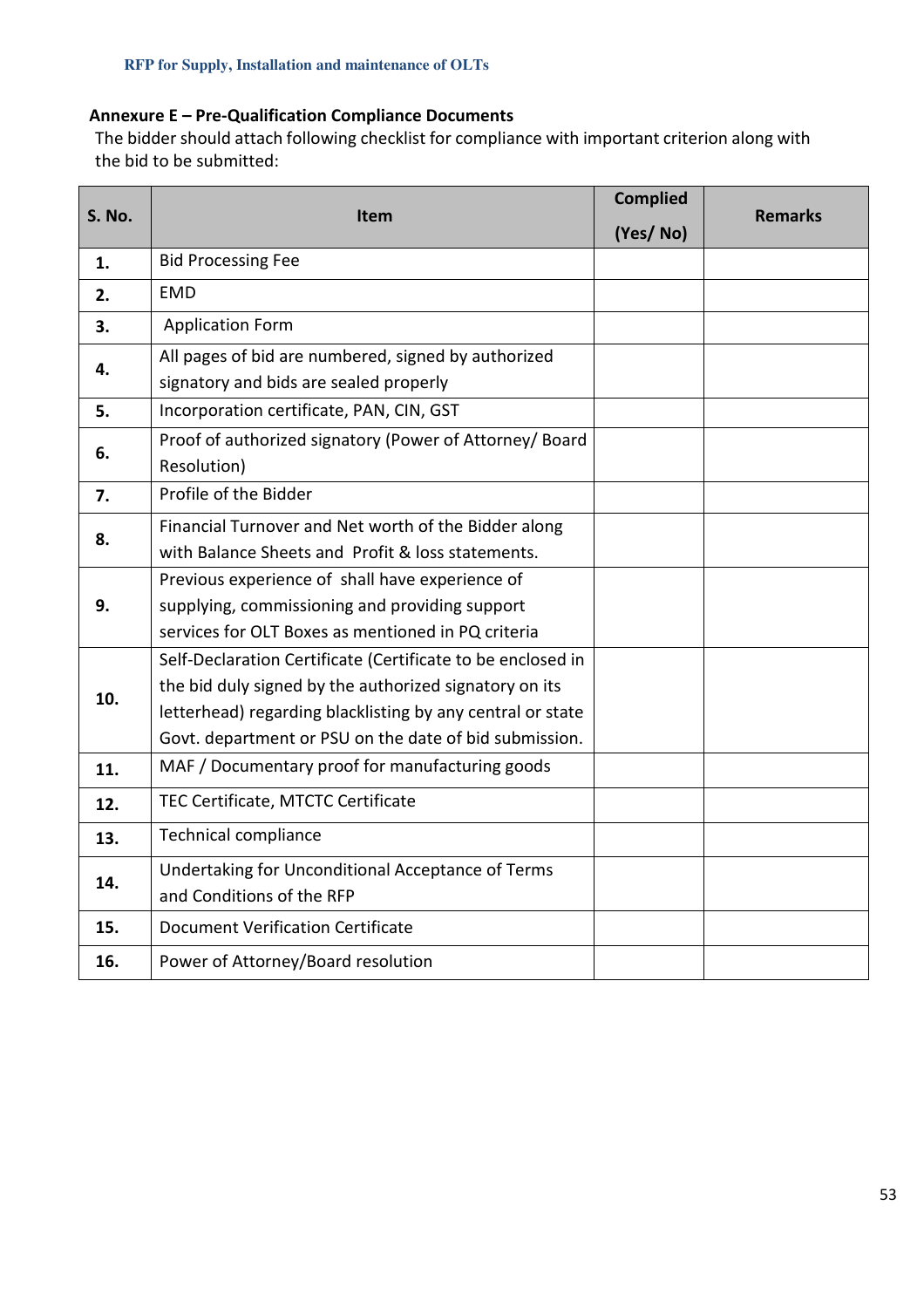## **Annexure F – Financial Turnover and Net worth of the Bidder**  (To be submitted by Bidder)

### **Annual Turnover of the Bidder**

| <b>Criteria</b>   | <b>Sub Criteria</b>           | <b>FY</b>         | <b>Total Financials</b> |
|-------------------|-------------------------------|-------------------|-------------------------|
|                   | <b>Turnover from business</b> | FY 2019-20        |                         |
| <b>Financial</b>  | activities                    | FY 2020-21        |                         |
| <b>Capability</b> |                               | FY 2021-22        |                         |
|                   |                               | <b>Current FY</b> |                         |
|                   | Measured as paid-up capital   | FY 2019-20        |                         |
|                   | plus free reserves            | FY 2020-21        |                         |
| <b>Net worth</b>  |                               | FY 2021-22        |                         |
|                   |                               | <b>Current FY</b> |                         |

Documentary Proof Required:

- Statutory Auditor / CA Certificate clearly specifying the turnover for the specified years.
- Audited P&L and Balance Sheets highlighting the Turnover and Networth for each FY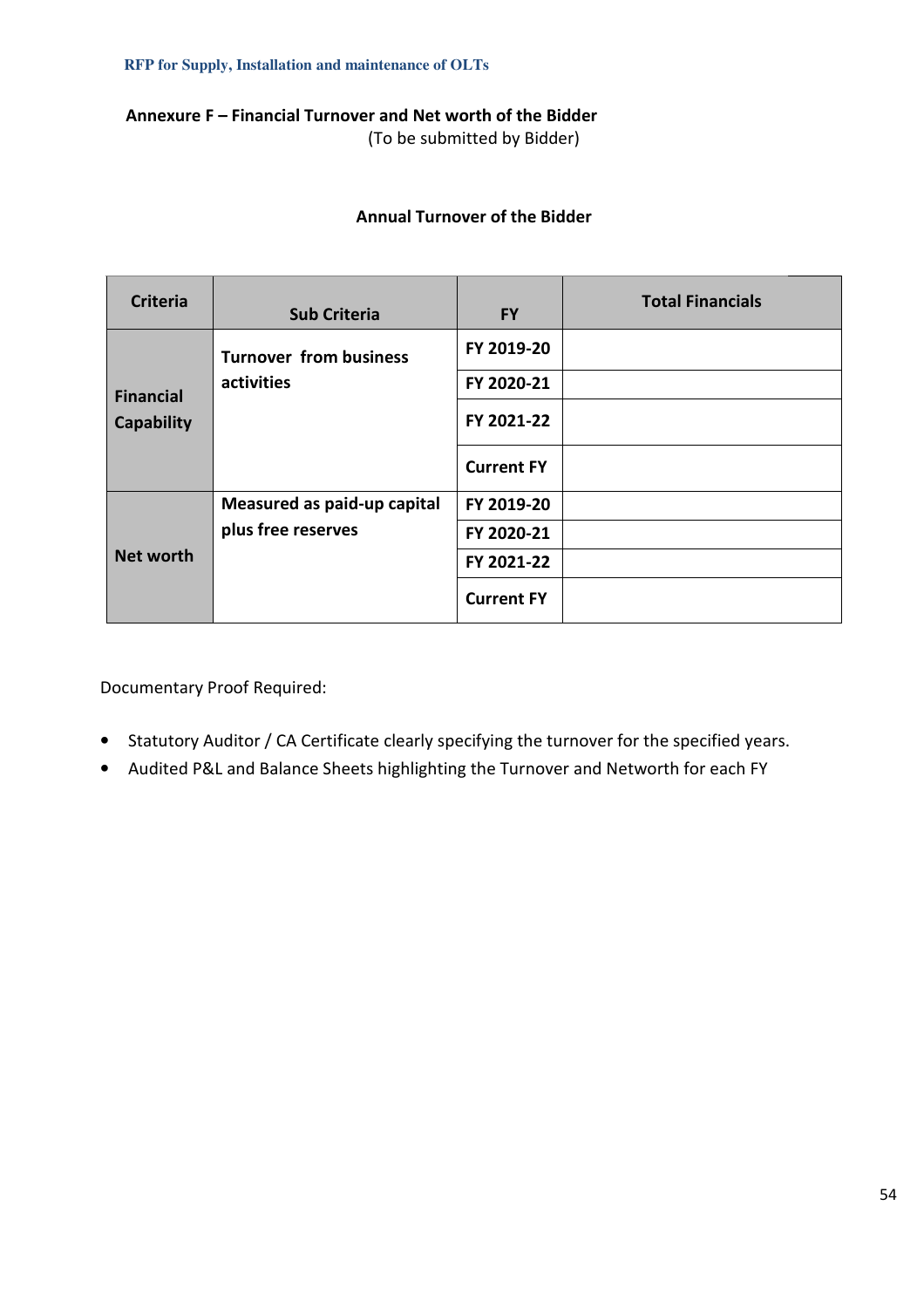# **Annexure G – Format for Past Experience of the Bidder**

Please provide citations as per the Qualification / Technical criteria in the format provided below.The relevant documentary proofs need to be attached.

| <b>Project Title</b>                     |                       |                 |  |  |
|------------------------------------------|-----------------------|-----------------|--|--|
| (Attach separate sheet for each Project) |                       |                 |  |  |
| <b>Name of Client</b>                    |                       | <b>Address</b>  |  |  |
| <b>Type of Client</b>                    |                       | Order Value of  |  |  |
| (Govt./PSU/Others)                       |                       | the Project(in  |  |  |
|                                          |                       | Crores)         |  |  |
| <b>Duration of</b><br>the                |                       | Start Date      |  |  |
| <b>Assignment</b>                        |                       | (month/year):   |  |  |
|                                          |                       | <b>End Date</b> |  |  |
|                                          |                       | (month/year):   |  |  |
| <b>Referrals(Client side):</b>           | <b>Name</b>           |                 |  |  |
| Provide one referral                     | <b>Designation</b>    |                 |  |  |
| only                                     | <b>Contact Number</b> |                 |  |  |
|                                          |                       |                 |  |  |
| E mail Id                                |                       |                 |  |  |
| <b>Brief Description of</b>              |                       |                 |  |  |
| the Project                              |                       |                 |  |  |

# **Documentary Proof Required:**

- Copy of Work order
- Certificate of successful operation by the client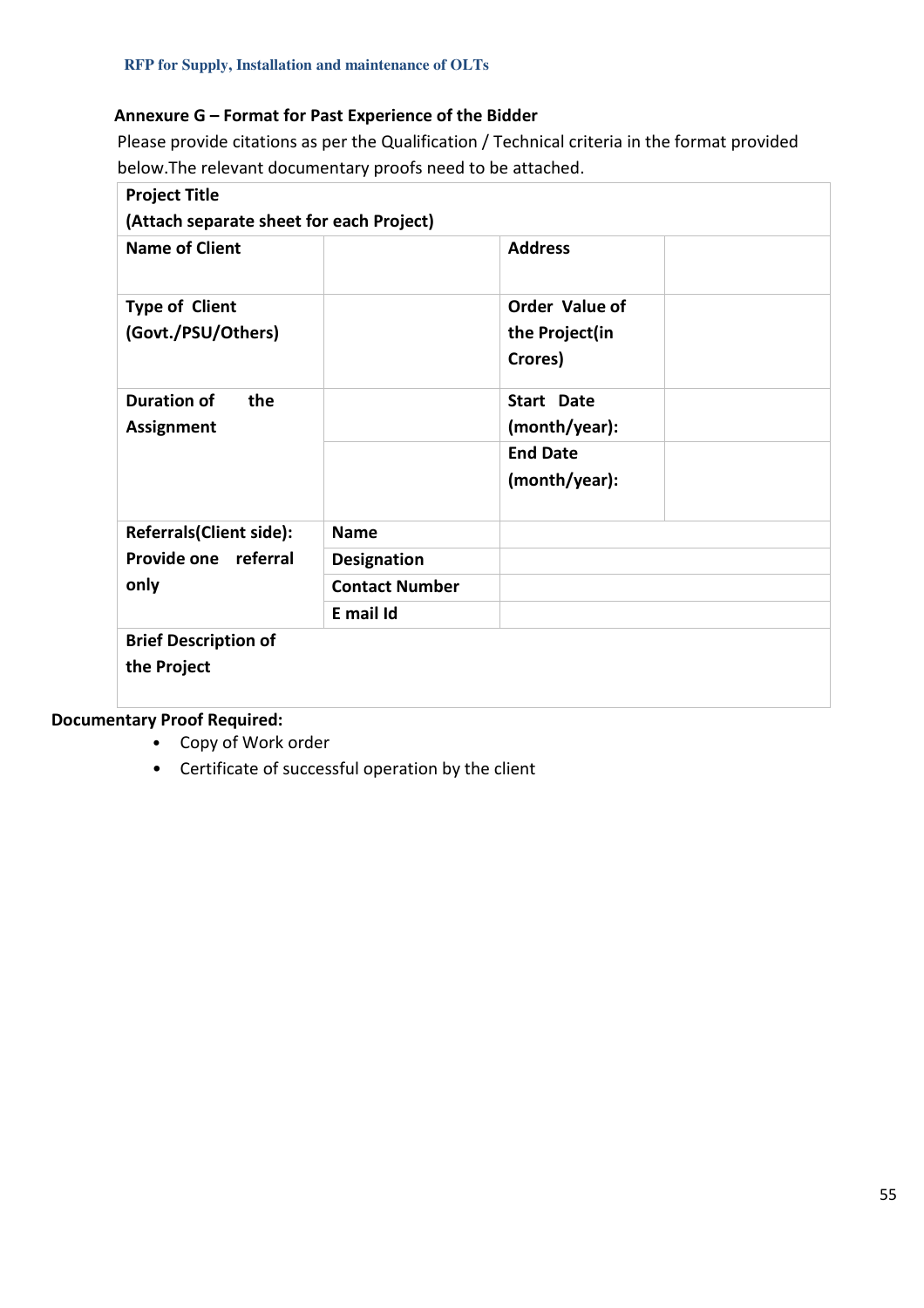### **Annexure H – Declaration regarding Clean Track Record**

To, [Date] Managing Director Andhra Pradesh State FiberNet Limited NTR Administrative Block, 3rd Floor, Pandit Nehru Bus Station, NH -65, Vijayawada – 520001

Sub: **RFP for Supply, installation and maintenance of OLTs**  Ref: -----------------------------

Sir,

I/We hereby declare that my company has not been debarred / black listed as on Bid submission date by any State Government, Central Government, Central & State Govt. Undertakings / Organizations and by any other Quasi Government bodies / Organizations, and any other major Enterprise / Organizations in India for non-satisfactory past performance, corrupt, fraudulent or any other unethical business practices.

Yours faithfully,

(Signature, name and designation of the authorized signatory) (Name and seal of the firm)

**Note:** 

• **Submission of this Annexure is mandatory along with the bid. Failure to submit this Annexure may lead to disqualification.**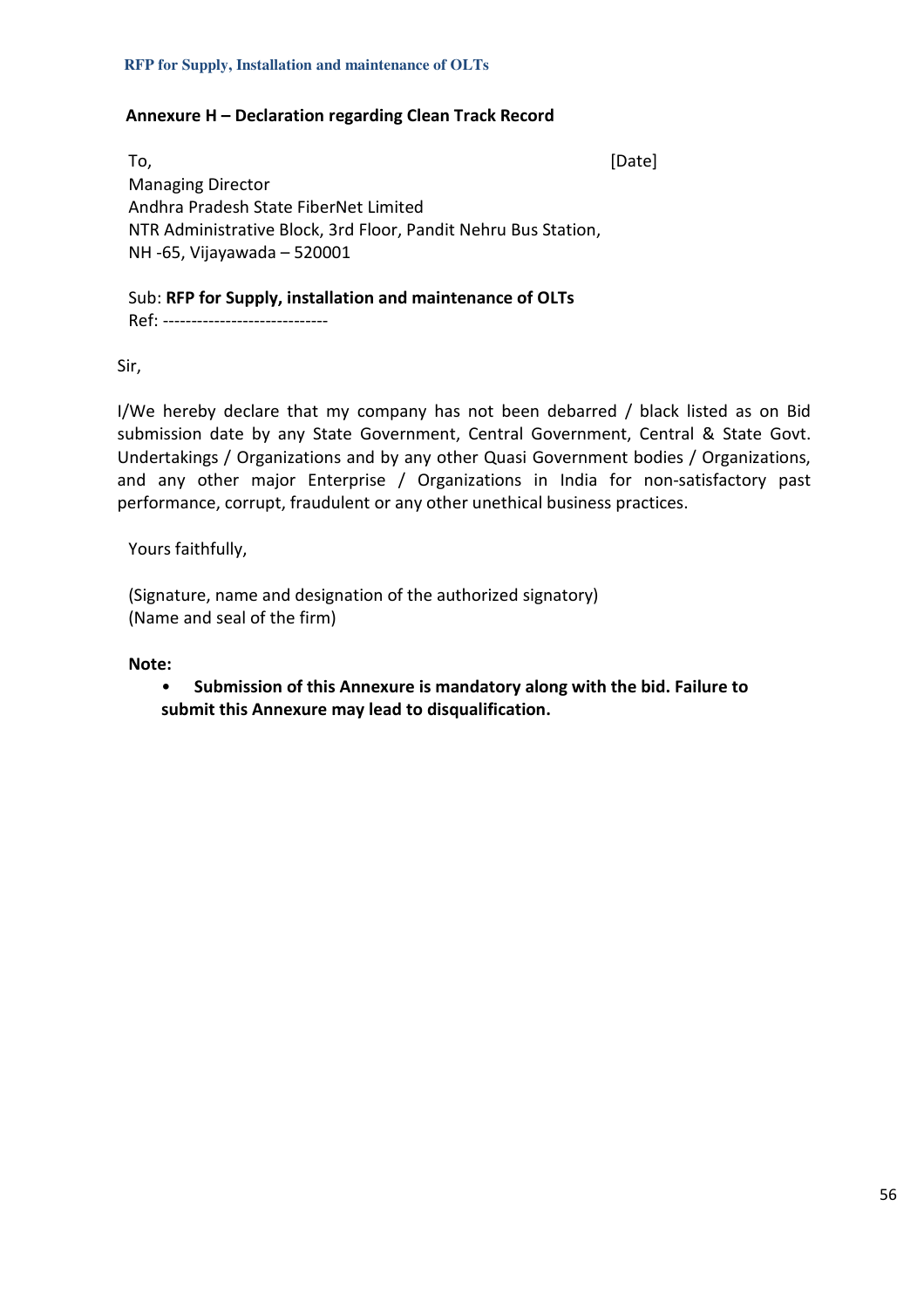### **Annexure I – Power of Attorney**

### **Sample form of Power of Attorney for signing the Application & Bid**

(On INR 100.00 Non judicial Stamp Paper and duly notarized and Stamp) KNOW ALL MEN BY THESE PRESENTS,

| We                                                                                                | (name of the firm and address |  |
|---------------------------------------------------------------------------------------------------|-------------------------------|--|
| of the registered office) do hereby irrevocably constitute, nominate, appoint and authorize       |                               |  |
|                                                                                                   | son/daughter/wife of and      |  |
|                                                                                                   |                               |  |
|                                                                                                   |                               |  |
| lawful attorney (hereinafter referred to as the "Attorney") to do in our name and on our          |                               |  |
| behalf, all such acts, deeds and things as are necessary or required in connection with or        |                               |  |
| incidental to submission of our application for qualification and submission of our bid for the   |                               |  |
|                                                                                                   | (the "Andhra                  |  |
| Pradesh State FiberNet Limited") including but not limited to signing and submission of our       |                               |  |
| bid in connection with RFP No. ----------------- for supply, installation and maintenance of OLTs |                               |  |
| released by APSFL, including the Agreement and undertakings consequent to acceptance of           |                               |  |
| our bid, and generally dealing with the APSFL in all matters in connection with or relating to    |                               |  |
| or arising out of our bid for the said Project and/ or upon award thereof to us and/or till the   |                               |  |
| entering into of the Agreement with the APSFL.                                                    |                               |  |

AND we hereby agree to ratify and confirm and do hereby ratify and confirm all acts, deeds and things done or caused to be done by our said Attorney pursuant to and in exercise of the powers conferred by this Power of Attorney and that all acts, deeds and things done by our said Attorney in exercise of the powers hereby conferred shall and shall always be deemed to have been done by us.

The power of attorney shall be effective from \_\_\_\_\_\_\_\_\_\_\_\_\_\_\_\_\_ and will continue to be valid binding and unforgettable till the attorney Mr./Ms. \_\_\_\_\_\_\_\_\_\_\_\_\_\_\_\_\_\_\_ ceases to be in the employment of the company unless otherwise withdrawn earlier by the company. This power of attorney will supersede any power of attorney issued earlier prior to the date of execution. In case this Power of Attorney is withdrawn for any reasons, APSFL shall be pre intimated.

IN WITNESS WHEREOFF for and on behalf of M/s Theorem 2011 Control of Mr./Ms. \_\_\_\_\_\_\_\_\_\_\_\_\_\_\_\_\_\_\_\_\_\_\_\_\_\_ Managing director of the company has set his hands with company seal on the day of The Month of The Year The Sand at  $\mathcal{L}$ 

For **For Example 2** (Authorised Signatory of the company) (Signature, Name, Designation, Address and emblem of the office seal)  $1.$  2.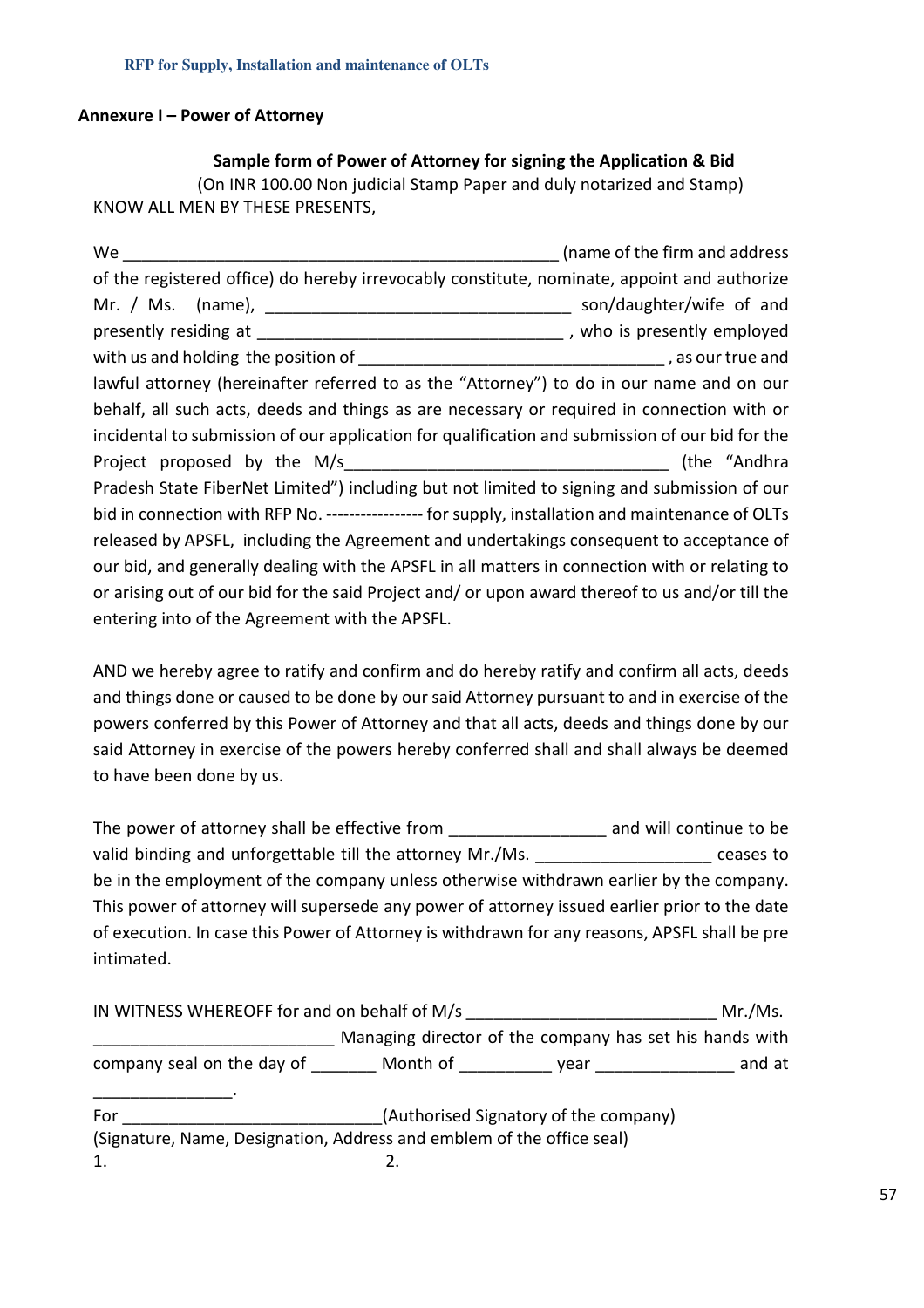Accepted (Authorised Signatory of the company) (Signature in Duplicate, Name, Title and Address of the Attorney)

Witnesses:

1. (Notarized)

2.

Notes:

- The mode of execution of the Power of Attorney should be in accordance with the procedure, if any, laid down by the applicable law and the charter documents of the executant(s) and when it is so required, the same should be under common seal affixed in accordance with the required procedure.
- Wherever required, the Bidder should submit for verification the extract of the charter documents and documents such as a board or shareholders' resolution/ power of attorney in favor of the person executing this Power of Attorney for the delegation of power here-under on behalf of the Bidder.
- In case the Application is signed by an authorized signatory / Partner, a certified copy in the regard should be enclosed in lieu of the Power of Attorney.
- **Submission of this Annexure is mandatory along with the bid. Failure to submit this Annexure may lead to disqualification.**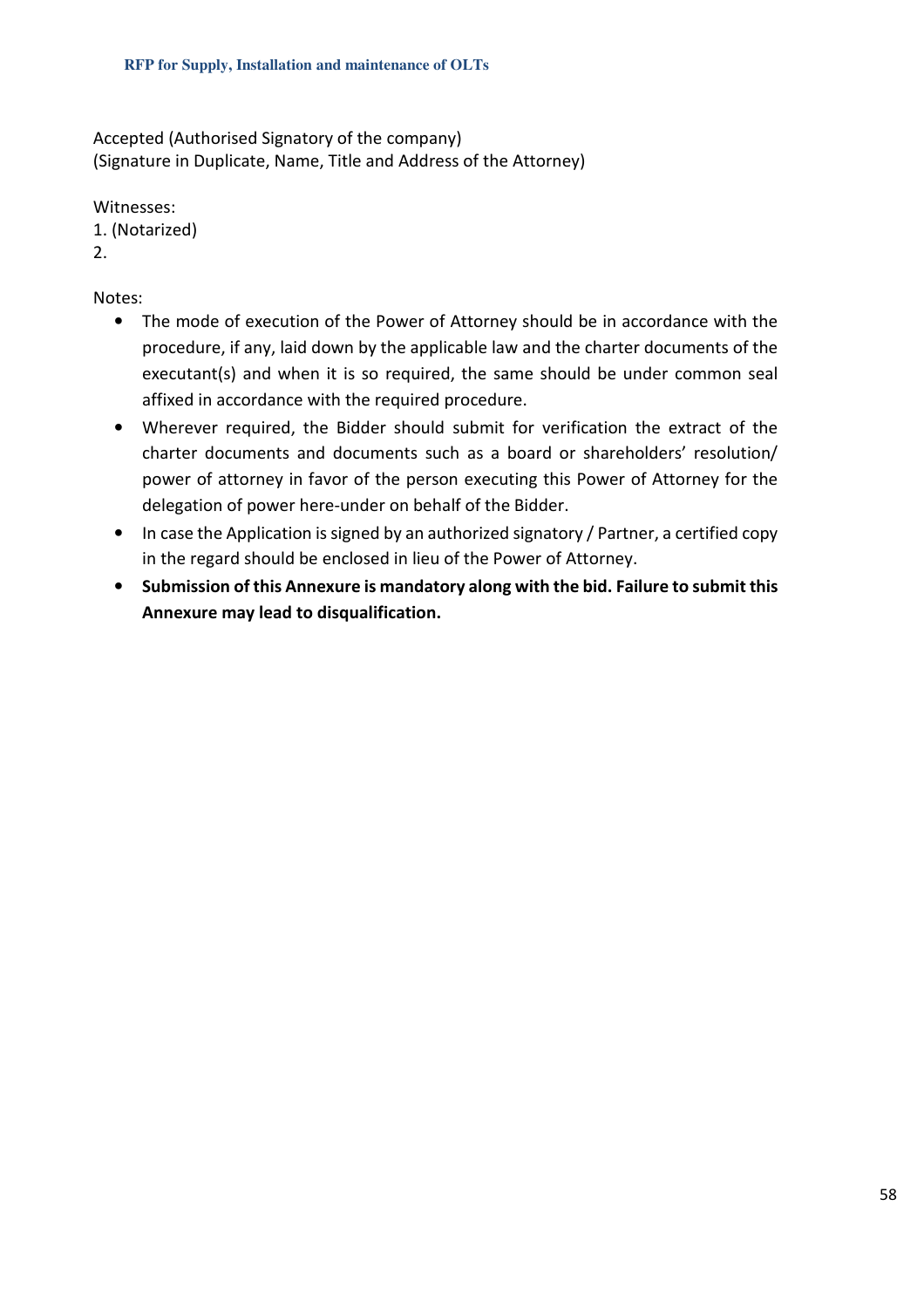### **Annexure J – Board Resolution**

### **Board Resolution (Suggested format)**

### **(To be printed on organization letter head)**

CERTIFIED TRUE COPY OF THE RESOLUTION PASSED AT THE MEETING OF THE BOARD OF DIRECTORS of (Company Name) HELD ON (Date) ……………………………….. AT (Address) …………………………………

RESOLVED THAT the company has decided to authorize, Mr. / Ms. …………………………………………………………… to sign and submit all the necessary applications, annexure, and other documents to be submitted by the company in connection with RFP --------------------------------------- for "RFP for Supply, installation and maintenance of OLTs". The acts done and documents shall be binding on the company, until the same is withdrawn by giving written notice thereof. Specimen Signatures of Authorised Signatory:

(Signature)

RESOLVED FURTHER THAT, a copy of the above resolution duly certified as true by designated director/ authorised signatory of the company be furnished to APSFL as may be required from time to time in connection with the above matter.

For the Organization,

(Seal & Signature)

Name:

Designation:

**Note:** 

• **Submission of this Annexure is mandatory along with the bid. Failure to submit this Annexure may lead to disqualification.**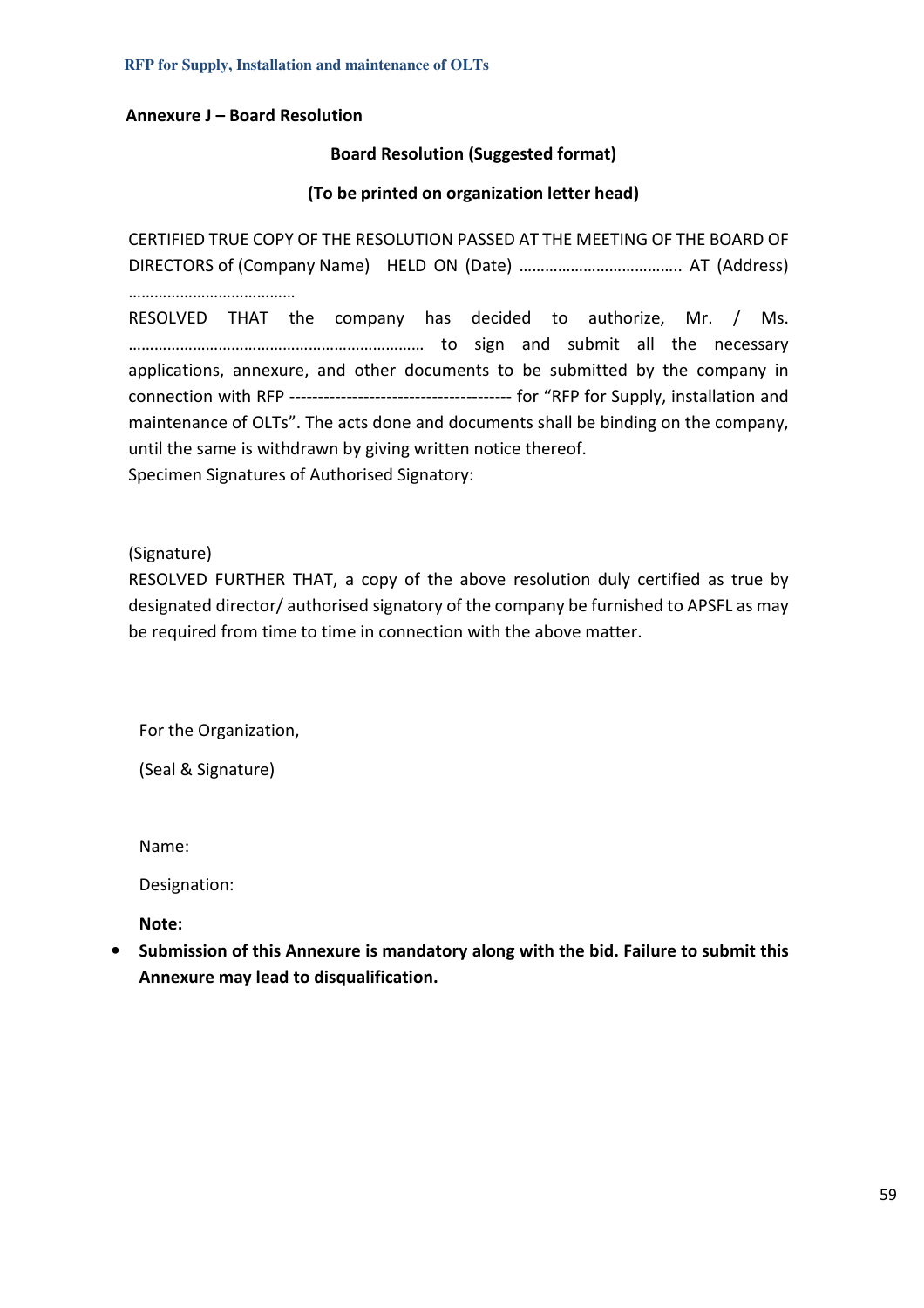## **Annexure K – Document Verification Certificate**

## **FORMAT FOR CERTIFICATE TO BE SUBMITTED / UPLOADED BY TENDERER ALONGWITH THE TENDER DOCUMENTS**

# **(On INR 100.00 Non judicial Stamp Paper and duly notarized and stamped)**

I constant (Name and designation)\*\* appointed as the attorney/authorize dsignatory of the tendere r(including its constituents),  $M/s$ (hereinafter called the tenderer) for the purpose of RFP supply, installation and maintenance of OLTs" as per the tender No.------------------------------- of APSFL, do hereby solemnly affirm and state on the behalf of the tenderer including its constituents as under:

- 1. I/We the tenderer(s) am/are signing this document after carefully reading the contents.
- 2. I/Wethetenderer(s)also accept all the conditions of the tender have signed all the pages in confirmation hereof.
- 3. I/We here by declare thatI /we have downloaded the tender documents from APSFLwebsitehttp://apsfl.in/tenders/ or AP procurement website www.apeprocurement.gov.in. I/we have verified the content of the document from the website and there is no addition, no deletion or no alteration to the content of the tender document. In case of any discrepancy noticed at any stage i.e. evaluation of tenders, execution of work or final payment of the contract, the master copy available with the APSFL shall be final and binding uponme/us.
- 4. I/we declare and certify that I/we have not made any misleading or false representation in the forms,statements and attachments in proof of the qualification requirements.
- 5. I/We also understand that my/our offer will be evaluated based on the documents/credentials submitted along with the offer and same shall be binding upon me/us.
- 6. I/We declare that the information and documents submitted along with the tender by me/us are correct and I/we are fully responsible for the correctness of the information and documents, submitted byus.
- 7. I/We understand that if the certificates regarding eligibility criteria submitted by us are found to be forged /false or incorrect at any time during process for evaluation oftenders, it shall lead to forfeiture of the tender EMD besides banning of business for a period of up to five year. Further, I/we *(insert name of the tenderer)*\*\* **tenderer** and all my/our constituents understand that my/our offer shall be summarilyrejected.
- 8. I/We also understand that if the certificates submitted by us are found to be false/forged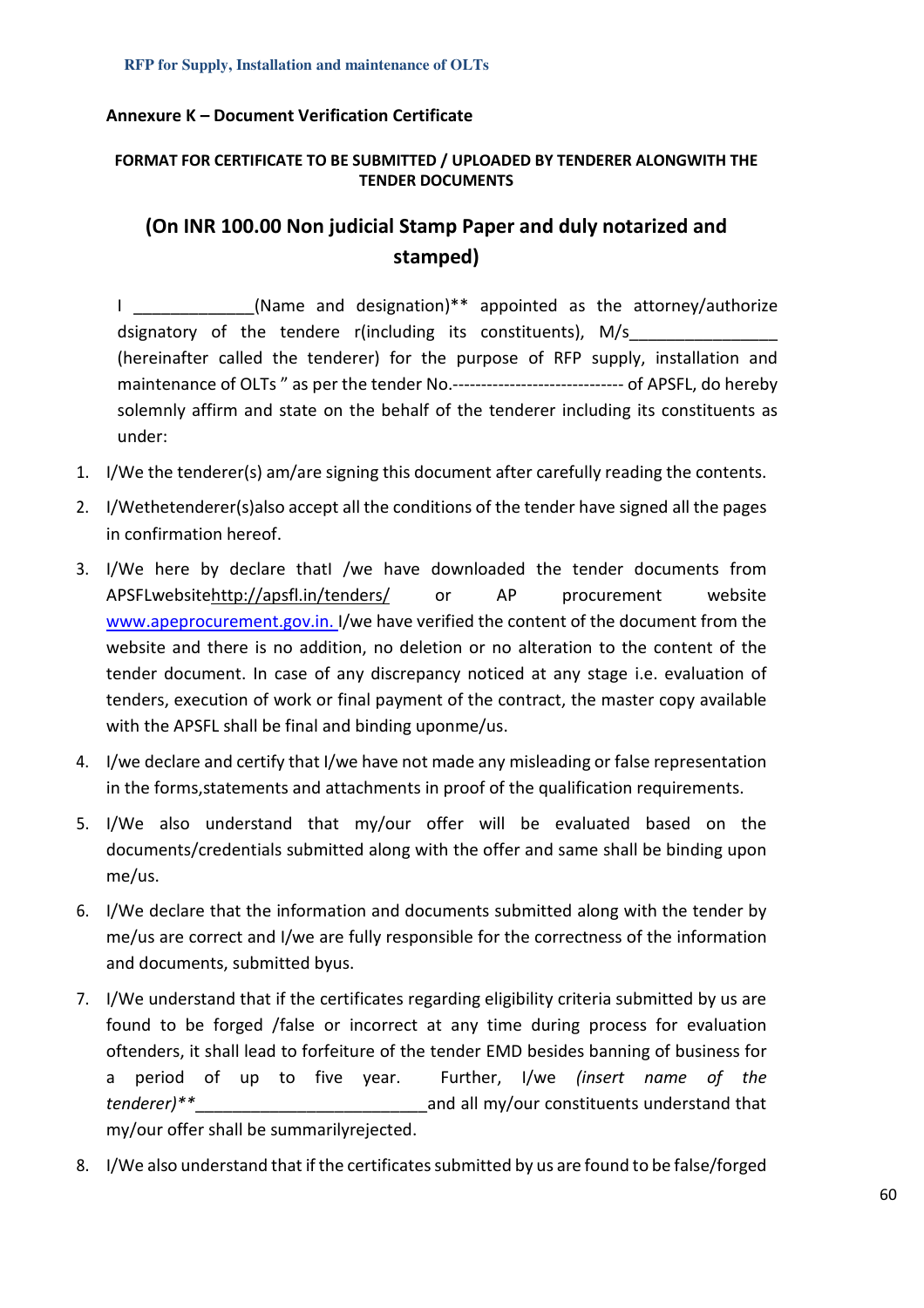or incorrect at any time after the award of the contract, it will leadto

termination of the contract, along with forfeiture of EMD and Performance guarantee besides any other action provided in the contract including banning of business for a period of up to five year.

## SEAL AND SIGNATURE OF THE TENDERER

Place:

Dated:

**Note:** 

• **Submission of this Annexure is mandatory along with the bid. Failure to submit this Annexure may lead to disqualification.**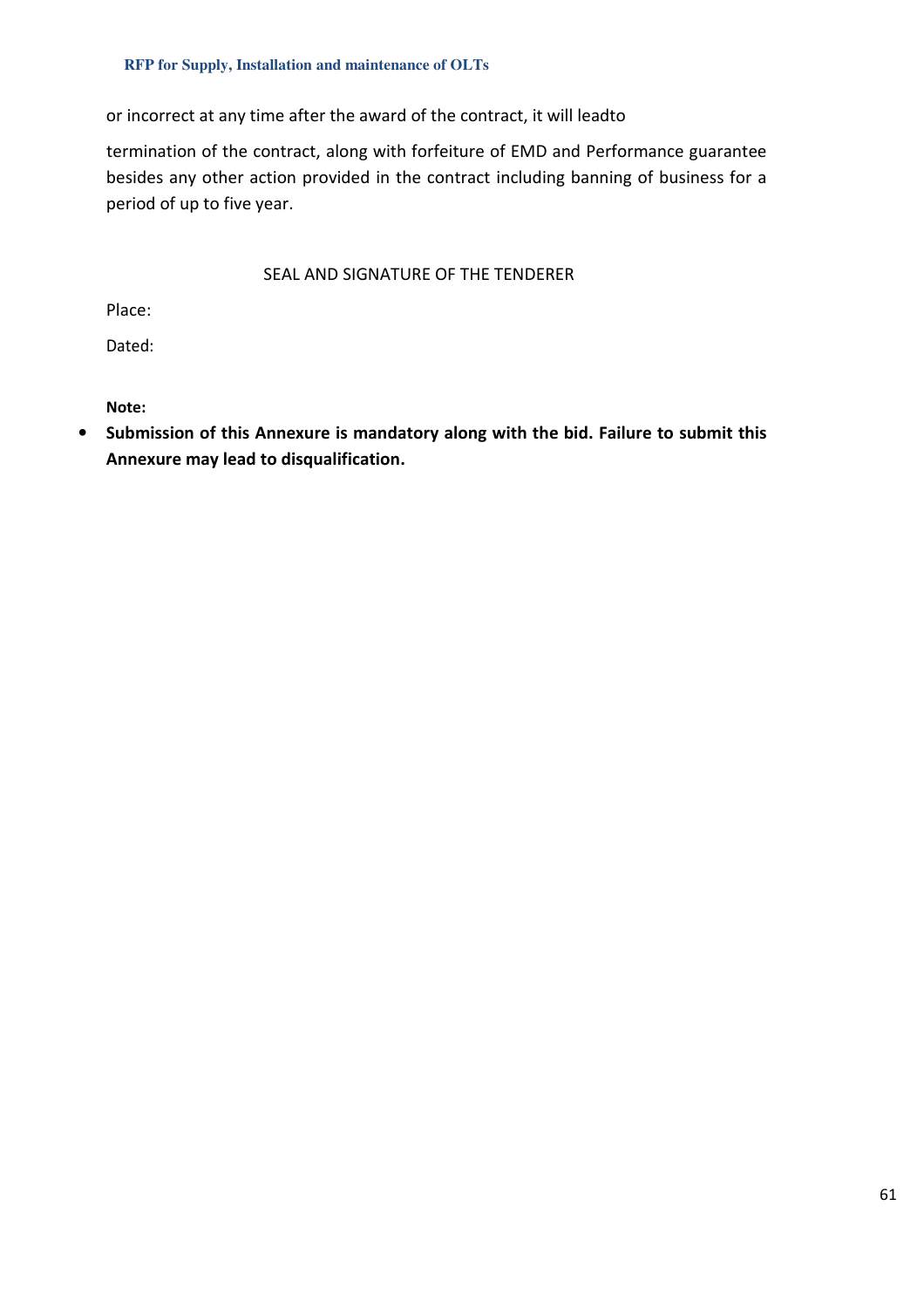# **Annexure L – Earnest Money Deposit (EMD) Format**  (To be executed in Rs.100/- Stamp Paper)

To,

The Managing Director, Andhra Pradesh State FiberNet Limited, 3rd Floor, NTR Administrative Block, Pandit Nehru Bus Station, NH – 65, Vijayawada – 520013

Bank Guarantee No: Amount of Guarantee: Guarantee covers from: Last date for lodgement of claim:

| This Guarantee executed by______________(Banker's Name & Address) having our                 |  |  |  |
|----------------------------------------------------------------------------------------------|--|--|--|
| Head Office at _____________________(address) (hereinafter referred to as "Bank") in         |  |  |  |
| favour of Andhra Pradesh State FiberNet Limited NTR Administrative Block, 3rd Floor,         |  |  |  |
| Pandit Nehru Bus Station, NH-65, Vijayawada - 520013 India (hereinafter referred to as       |  |  |  |
| "Beneficiary") for an amount not exceeding Rs. _______/- (Rupees_______________              |  |  |  |
| Only) as per the request of M/s. ______ having its office address                            |  |  |  |
| at_______________(hereinafter referred to as "Bidder") against RFP reference no ------       |  |  |  |
| ---------------------- of M/s. Andhra Pradesh State FiberNet Limited (APSFL). This guarantee |  |  |  |
| is issued subject to the condition that the liability of the Bank under this guarantee is    |  |  |  |
| limited to a maximum of Rs. _____________/- (Rupees __________ Only) and the guarantee       |  |  |  |
| shall remain in full force up to ________ (date) and cannot be invoked otherwise by a        |  |  |  |
| written demand or claim by the beneficiary under the Guarantee served on the Bank            |  |  |  |
| $before$ (date).                                                                             |  |  |  |
| ANDWHEREAS it has been stipulated by you in the said ORDER that the Supplier shall           |  |  |  |
| furnish you with a Bank Guarantee by a Scheduled/Nationalized Bank for the sum               |  |  |  |
| specified therein as EMD towards bid submission.                                             |  |  |  |
| ANDWHEREAS we have agreed to give the Bidder a Guarantee.                                    |  |  |  |
| THEREFORE, we (Bankers address), hereby affirm that we are Guarantors and                    |  |  |  |
| responsible to you on behalf of the Bidder for Rs. ________________/- (Rupees__________      |  |  |  |
| Only) and we undertake to pay you, upon your first written demand without any demur,         |  |  |  |
| cavil or argument, any sum or sums within the limit of Rs. $\sqrt{2}$                        |  |  |  |
| (Rupees___________________ Only) as aforesaid, without your needing to prove or show         |  |  |  |
| grounds or reasons for your demand or the sum specified therein. We will pay the             |  |  |  |
| guaranteed amount notwithstanding any objection or dispute whatsoever raised by the          |  |  |  |
| Bidder.                                                                                      |  |  |  |
| This Guarantee is valid until____________.                                                   |  |  |  |
| Place:                                                                                       |  |  |  |

Date: Signature and seal of Guarantors (Bank)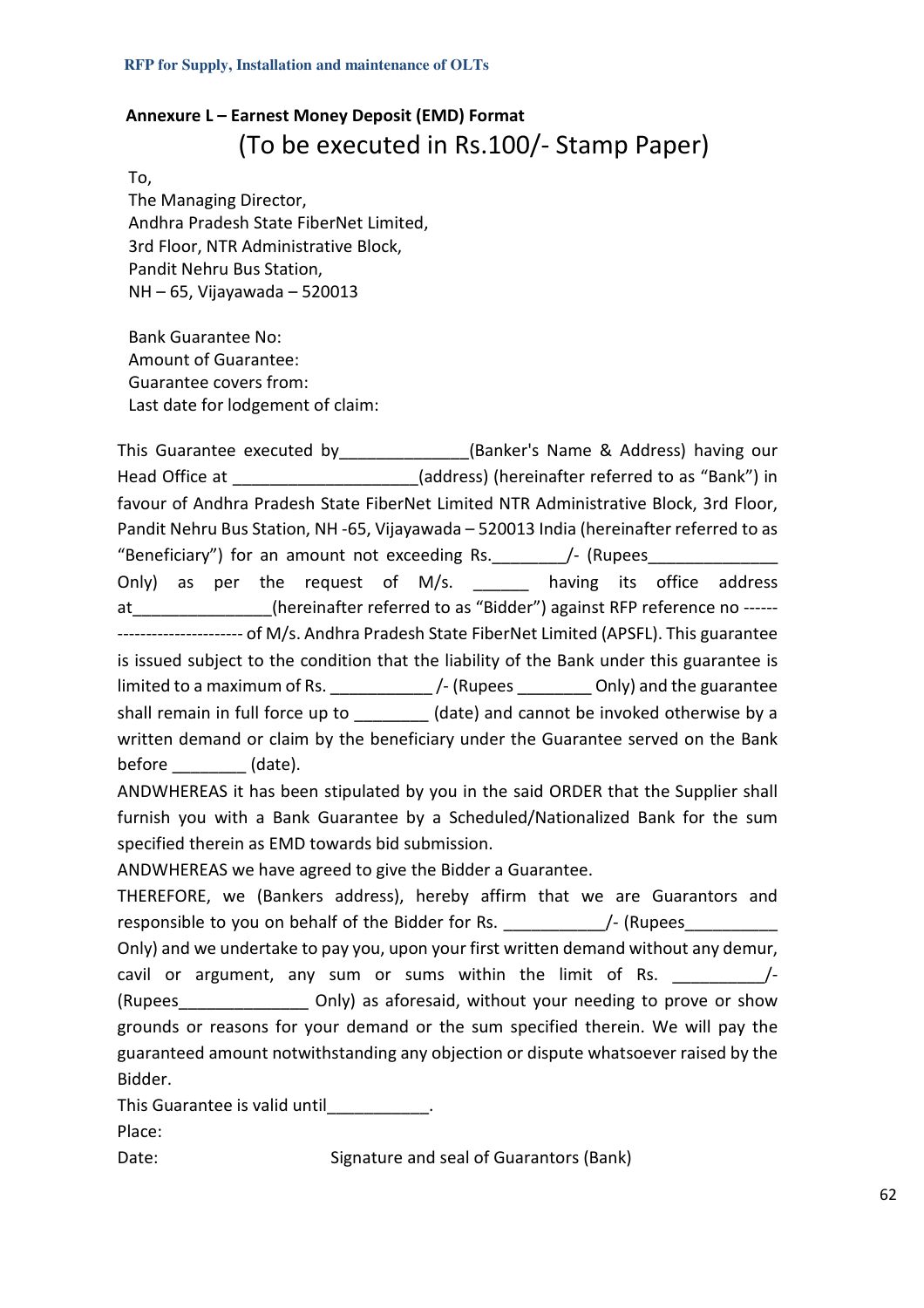### **Commercial Forms**

### **Annexure M – Commercial Proposal Submission Form**

Dated: ……………….

| Т٥          |
|-------------|
|             |
|             |
|             |
|             |
|             |
| Sir/ Madam, |

### **Subject:" RFP for Supply, installation and maintenance of OLTs Reference**: **RFP No: -------------------------------**

We, the undersigned SUPPLIER, having read and examined in detail all the RFP in respect of "**RFP for Supply, installation and maintenance of OLTs**" do hereby propose to provide services as specified in the RFP number **----------------------------------** 

### **1. PRICE ANDVALIDITY**

- a. All the prices mentioned in our Bid are in accordance with the terms & conditions as specified in the RFP. The validity of bid is 180 days from the date of opening of theRFP.
- b. We are an Indian Firm and do hereby confirm that our prices excludes all taxes. However, all the taxes are quoted separately under relevant sections and shall be applicable as per actuals.
- 2. We have studied the laws relating to Indian Income Tax Department and hereby declare that all income tax, surcharge on Income Tax, Professional and any other Corporate Tax, withholding tax as applicable under the law, shall be paid by us.

### **3. EARNEST MONEY DEPOSIT (EMD)**

We have enclosed an EMD for a sum of **Rs. 21,87,500/-(In Words – Rupees Twenty one Lakhs Eighty Seven thousand five hundred Only).** This EMD is liable to be forfeited in accordance with the provisions of the**Section II - General Instructions to Bidders.** 

### **4. TENDER PRICING**

We further confirm that the prices stated in our bid are in accordance with your Instruction to Bidders included in RFP.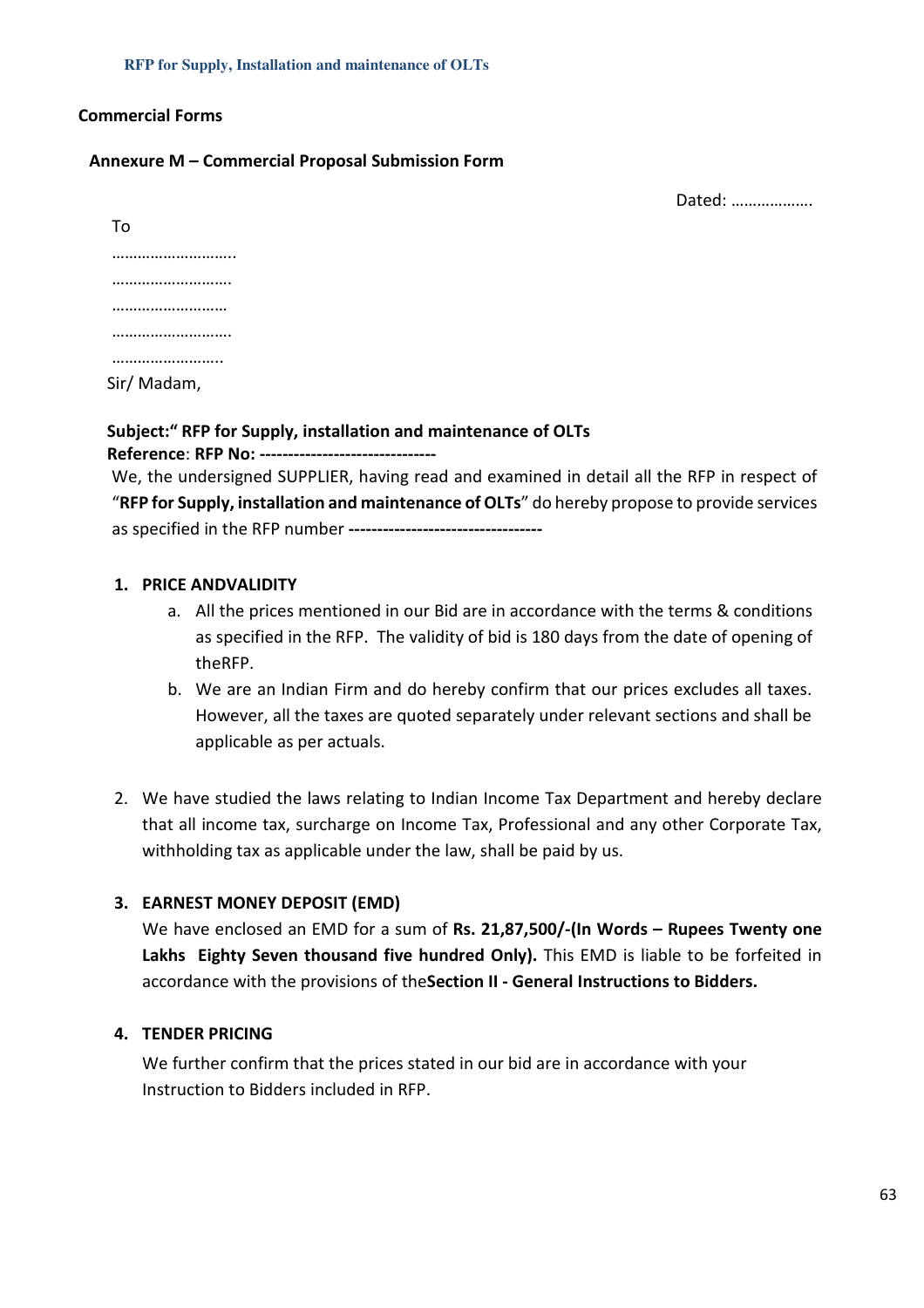### **5. QUALIFYING DATA**

We confirm having submitted the information as required by you in your Instruction to Bidders. In case you require any other further information/documentary proof in this regard before evaluation of our Bid, we agree to furnish the same in time to your satisfaction.

### **6. BID PRICE**

We declare that our Bid Price is for the entire scope of the work as specified in Scope of Work. These prices are indicated in Bid Submission Formats attached with our Financial Bid as part of the Bid Response and the price quoted in the reverse auction, as mentioned in the Clasue no: 2.7 of the RFP.

### **7. CONTRACT PERFORMANCE GUARANTEE BOND**

We hereby declare that in case the Contract is awarded to us, we shall submit the Bank Guarantee for Contract performance in the prescribed format given in RFP.

We hereby declare that our Bidis made in good faith, without collusion or fraud and the information contained in the Bidis true and correct to the best of our knowledge and belief. We understand that our Bid is binding on us and that you are not bound to accept a Bid you receive.

We confirm that no deviations are attached here with this financial offer.

Yours faithfully,

(Signature of the SUPPLIER)

Printed Name Designation Seal.

Date:

Place:

Business Address:

Thanking you,

| Witness:  |  |
|-----------|--|
| Signature |  |
| Name      |  |
| Address   |  |
|           |  |
| $D - L$   |  |

Supplier: Signature --------------------Name ------------------------ Name -------------------- Designation -------------------Company Seal-------------------- Date ------------------------ Date --------------------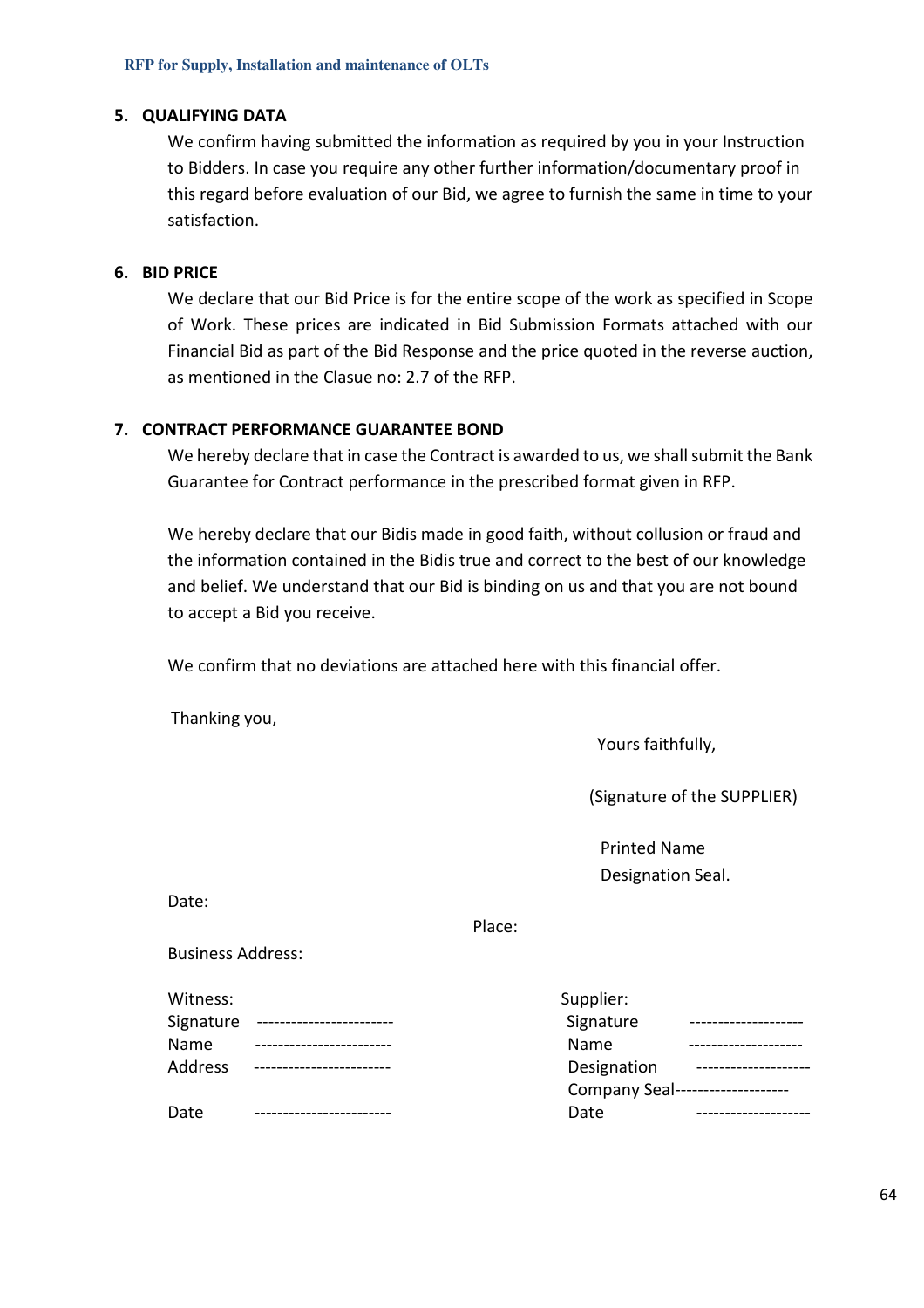### **Annexure N – Commercial Bid Cost Components**

### **Price Bid for RFP for Supply, installation and maintenance of OLTs.**

| S.No.                 | <b>Description</b> | Unit cost<br>(Rs.) | Qty | <b>Total Cost</b> |
|-----------------------|--------------------|--------------------|-----|-------------------|
|                       | <b>GPON OLTs</b>   |                    | 500 |                   |
| Total cost (in words) |                    |                    |     |                   |

### **Note:**

- a. Prices in Financial Bid should be quoted in the provided format.
- b. All prices should be quoted in Indian Rupees and indicated in both figures and words.
- c. In case there is discrepancy between words and figures, the amount in words shall prevail.
- d. APSFL reserves the right to reject the bid, which are not submitted in the prescribed format

### **Instructions to fill the Financial Bid:**

- a. Bidder should provide all prices as per the prescribed format under this Annexure. Bidder should not leave any field blank.
- b. All the prices are to be entered in Indian Rupees ONLY (%age values are notallowed).
- c. All the prices quoted in the Financial Bids shall be exclusive of applicable taxes and levies.
- d. APSFL reserves the right to ask the Bidder to submit proof of payment against any of the taxes, duties, leviesindicated.
- e. For the purpose of evaluation of Financial Bids the APSFL shall make appropriate assumptions to arrive at a common bid price for all the Bidders. This however shall have no co-relation with the Contract value or actual payment to be made to theBidder.
- f. The soft copy of the financial bid should be uploaded online. The financial bid formats shall be provided in company's letter of the lead bidder duly signed and stamped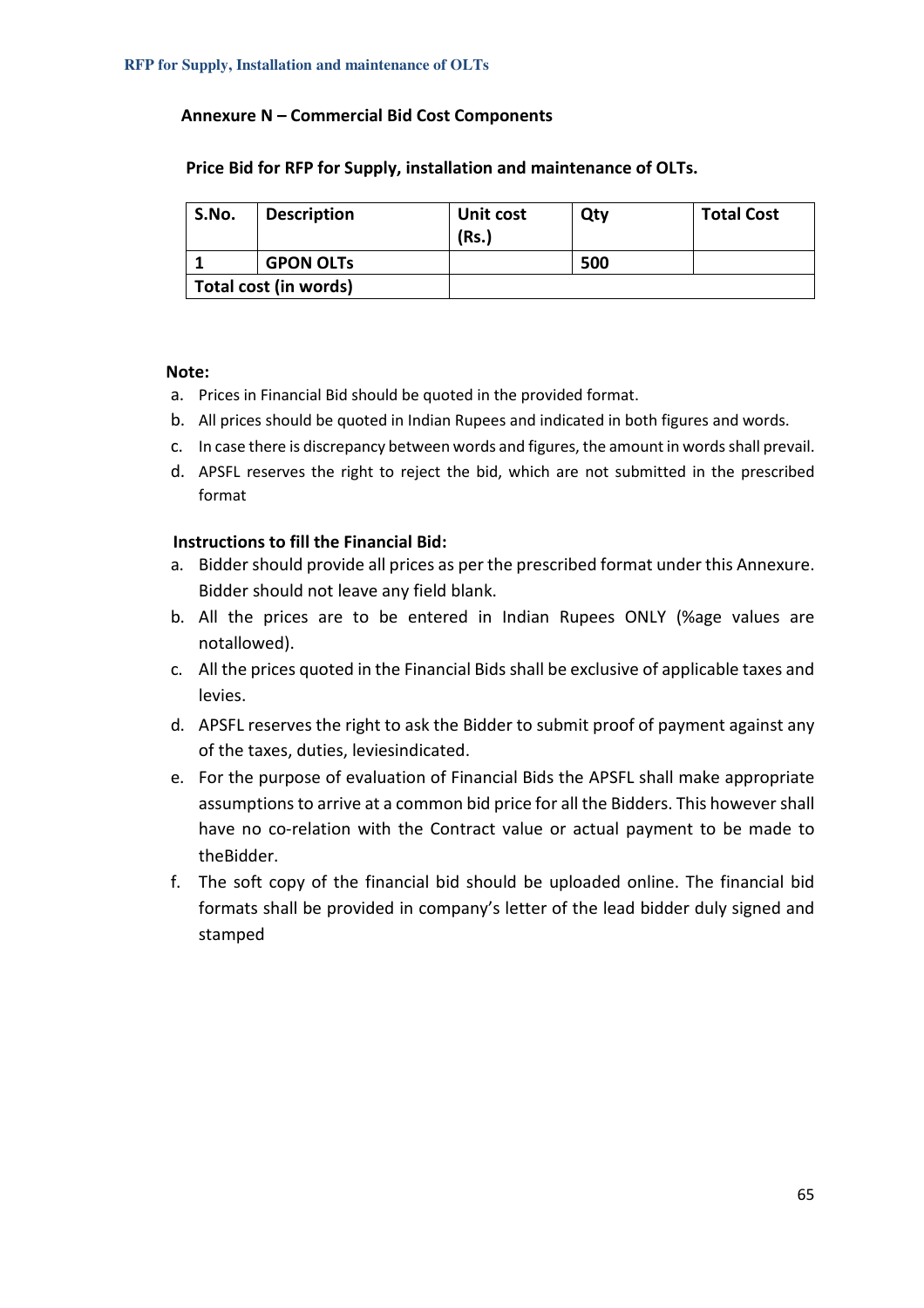# **Annexure – O**

## **The bidder has to speicify the following:**

Date:

Product Version:

Manufacturer:

Purpose: Commercial / Enterprise

| S.No           | <b>Test case</b>                                                                                                                    | <b>Remarks</b> |
|----------------|-------------------------------------------------------------------------------------------------------------------------------------|----------------|
|                | Infrastructure                                                                                                                      |                |
| 1              | Checking of input power supply(AC) with voltage loss                                                                                |                |
| 2              | Checking of input power supply(DC) with voltage loss                                                                                |                |
| 3              | Checking of proper earthing of the equipment room                                                                                   |                |
| 4              | Checking of proper cooling of the equipment room                                                                                    |                |
| 5              | Checking of proper room room protection from<br>environmental factors and proper security                                           |                |
| 6              | Two Power cards are avilable in ZTE OLT both Source A<br>and source B supporting only DC power supply                               |                |
|                |                                                                                                                                     |                |
|                | <b>Instalaltion</b>                                                                                                                 |                |
| $\overline{7}$ | OLT and supported elements installation with proper<br>screwing as per site plan                                                    |                |
| 8              | Power cable terminations with standard lugs and<br>insulated tape                                                                   |                |
| 9              | OLT and supporting nodes earthing                                                                                                   |                |
| 10             | Checking of proper cable routings(Power, DATA-Optical<br>and ethernet)                                                              |                |
| 11             | Standard labeligs for OLT, supported nodes and all<br>cable terminations as per APSFL standards                                     |                |
| 12             | Antistatic wrist wrap installation for each OLT and<br>placing of torubleshooting(Console, ethernet) cables at<br>each olt location |                |
| 13             | Connnectivity diagram, Manuals and troubleshooting<br>documents need keep at OLT location                                           |                |
|                |                                                                                                                                     |                |
|                | <b>Equipment</b>                                                                                                                    |                |
| 14             | Verfication input power supply(DC) and there should<br>not be any deviations as per the standards                                   |                |
| 15             | Voltage loss should be less than 1v between power<br>source and at OLT input power termination                                      |                |
| 16             | checking of self cooling by FAN modules(All fans should<br>work in if fan module have more that 1 fan)                              |                |
| 17             | All un used SFP's should be closed with proper CAP's to<br>dust into the equipment                                                  |                |
| 18             | Checking the functionality of all PON ports, Uplink<br>ports(GE,FE ports), FAN's, power modules, SFP modules                        |                |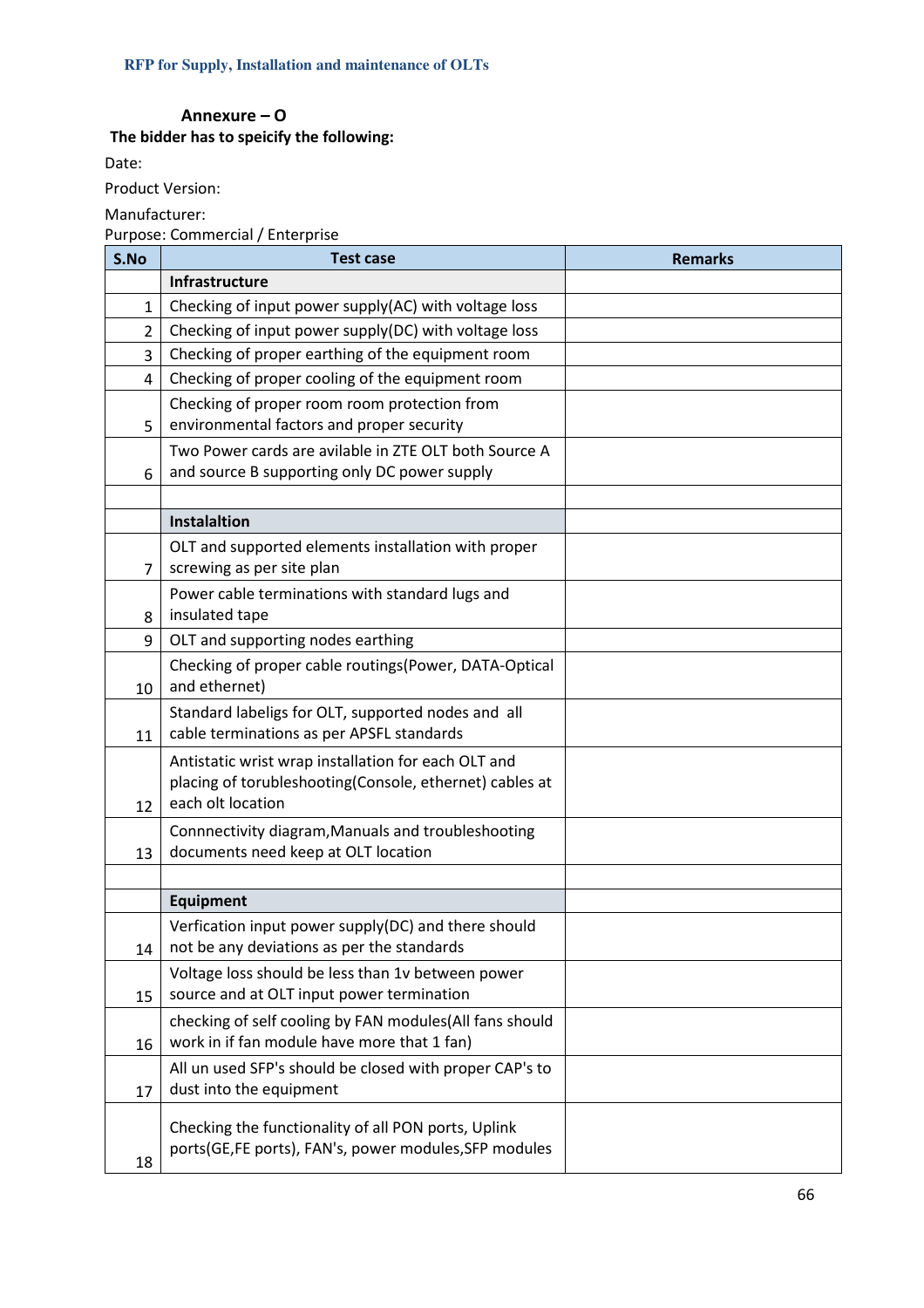|    | Input power source, Power modules and fan modules                                                          |  |
|----|------------------------------------------------------------------------------------------------------------|--|
| 19 | redundancy need to be checked                                                                              |  |
| 20 | MCB load test need be checked                                                                              |  |
|    | Services should not be interrupted/ QOS should not be                                                      |  |
|    | degraded due to OLT temprature/any other issues(i.e                                                        |  |
|    | The necessary cooling mechanisms need to be<br>implemented as per field conditions of the network          |  |
| 21 | APSFL.                                                                                                     |  |
|    | PON redundancy need be checked with serivice(i.e                                                           |  |
|    | services should not be interrupted and should shift                                                        |  |
| 22 | automatically other standby pon)                                                                           |  |
|    | The OLT version/operationg system/applications need                                                        |  |
|    | to be recovered in case if any software/hardware<br>currepted                                              |  |
| 23 |                                                                                                            |  |
|    | All types of OLT's need to be tested with full load as per                                                 |  |
| 24 | project(The services and Qos should not be degraded)                                                       |  |
|    | All types OLTmodels should support both B+ and C+                                                          |  |
| 25 | PON modules                                                                                                |  |
| 26 | Equipment should support OTA Feautres                                                                      |  |
|    | <b>Functionailty</b>                                                                                       |  |
| 26 | Testing of HSI services with all vendor nodes and ONU                                                      |  |
| 27 | Testing of IP TV services with all vendor nodes and ONU                                                    |  |
| 28 | <b>Testing of Telephone</b>                                                                                |  |
|    | Interoperability with multivender nodes, supporting                                                        |  |
|    | modules(including SFP) and network elements and test                                                       |  |
| 29 | results need be submitted                                                                                  |  |
| 30 | Testing of HSI at each GP and mandal location as per<br>APSFL requirement(1Gig/10Gig UP & Down)            |  |
|    | OLT and it's functionality, services need to be tested in                                                  |  |
|    | cascading with multivendor equiments (OLT's, routers,<br>etc)                                              |  |
| 31 |                                                                                                            |  |
|    | Each PON port should support 1:128 split ratio and<br>services should not be disturbed with 72 hrs in full |  |
| 32 | usage                                                                                                      |  |
| 33 | OLT should support all topologies                                                                          |  |
|    | OLT and supporting nodes(including INAS/other etc)                                                         |  |
| 34 | should supported IPv4/IPv6 and need to be tested                                                           |  |
|    | OLT Dyamic bandwidth allocation polocies need to                                                           |  |
|    | verfied with full load services(tripple play and HSI, etc)                                                 |  |
| 35 |                                                                                                            |  |
| 36 | OLT should support all kinds packages and profiles with<br>services as per APSFL requirement               |  |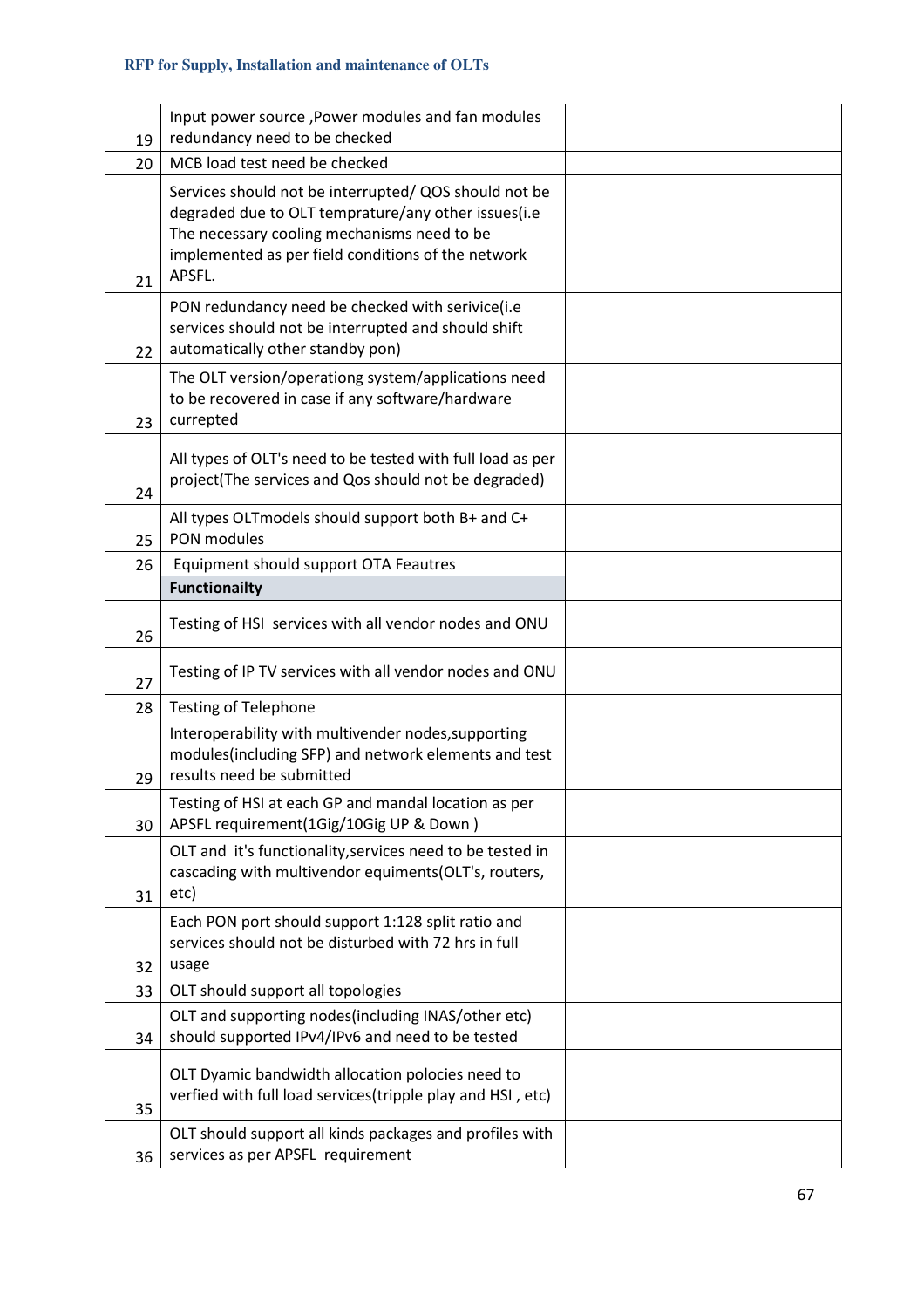| 37 | All present and upcoming OLT's, EMS/NMS, should<br>support provsioning functionality of APSFL BSS<br>including all packges and profiles, billing and reporting                                                              |  |
|----|-----------------------------------------------------------------------------------------------------------------------------------------------------------------------------------------------------------------------------|--|
| 38 | OLT and ONT's should be tested with Status Reporting<br>DBA (SR-DBA) and Non-Status Reporting DBA (NSR-<br>DBA)                                                                                                             |  |
|    | OLT and Ont's should handle burst traffic without                                                                                                                                                                           |  |
| 39 | lossing of quality of services                                                                                                                                                                                              |  |
| 40 | The equipment should comply and should satisfy with<br>ITUT standards, TRAI, GOVT guidelines and APSFL<br>unified lincenses and upcoming licenses without<br>additonal costs to the APSFL                                   |  |
| 41 | All OLT's should support standard secured<br>version/operating system without violating security<br>standards(i.e India and global)                                                                                         |  |
| 42 | The EMS/NMS should run in active and standby<br>mode(Inlcuding databases, alarm monitoring,<br>performance reporting, user access for all network<br>nodes without losing connectivity)                                     |  |
| 43 | ALL kind of network fucntionalites should be<br>tested(Including MPLS P2P,L2 VPN, L3 VPN)                                                                                                                                   |  |
| 44 | EMS/NMS and OLT's should support all kinds of backup<br>and restore functionality without depending on version<br>or other aspects. And the functionality should work<br>without any data, services effects, quality issues |  |
| 45 | Equipment should support ZTC Zero touch functionality                                                                                                                                                                       |  |
|    |                                                                                                                                                                                                                             |  |
|    | <b>Software and Hardware</b>                                                                                                                                                                                                |  |
| 46 | EMS/NMS should support mulitivendor operating<br>systems and databases over NFV/standard hardware<br>servers without depending on hardware version<br>specific                                                              |  |
| 47 | EMS/NMS should support all kinds of FCAPS(Fault,<br>configuration, accounting, performance, security) and<br>multiple users, multiuser logins                                                                               |  |
| 48 | The solution should not be under control of any version<br>specific and any present/required/upcming<br>features/futures updrades(including<br>software/hardware) should not be any additional costs<br>to the APSFL        |  |
|    | All copies of software with manuals (hard and softcopy)                                                                                                                                                                     |  |
| 49 | should be provided to the APSFL                                                                                                                                                                                             |  |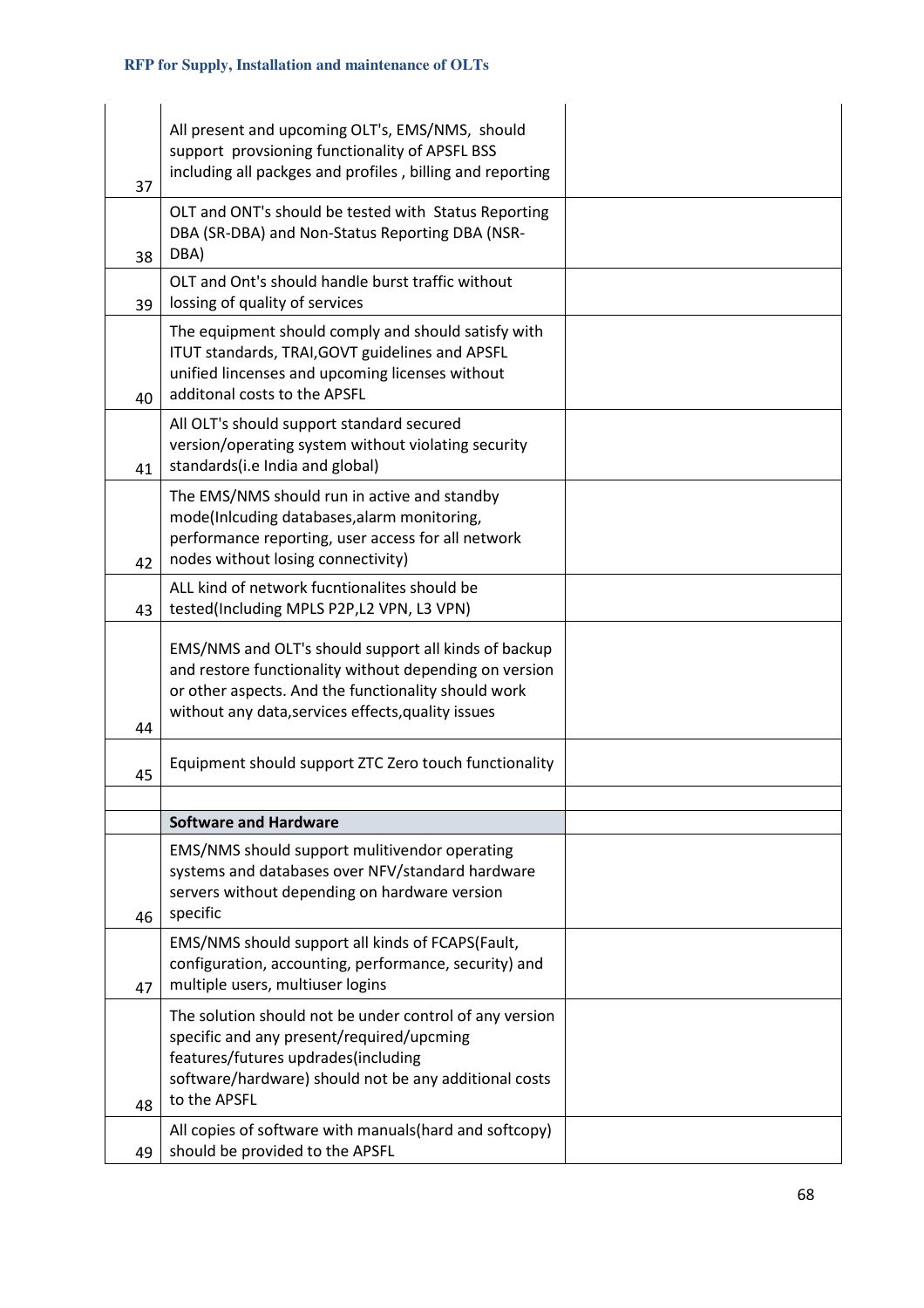## **RFP for Supply, Installation and maintenance of OLTs**

| 50 | All softwares/hardware should be licensed(i.e should<br>not be any Freeware/community license)                                                                                                                        |  |
|----|-----------------------------------------------------------------------------------------------------------------------------------------------------------------------------------------------------------------------|--|
| 51 | Licensed(Lifetime-corprate version) Antivirus need to<br>be installed, tested and should be regular updates<br>should be happend without additional costs to APSFL                                                    |  |
| 52 | All the OLT's should be displayed in the EMS/NMS in<br>the topology view for each specific district and all<br>togther as per User rights                                                                             |  |
| 53 | The solution should not be under control of any version<br>specific and any present/required/upcming<br>features/futures updrades(including<br>software/hardware) should not be any additional costs<br>to the APSFL. |  |
| 54 | The EMS/NMS should support and SMS and email<br>alerts for all kinds events(APSFL)                                                                                                                                    |  |
| 55 | Mobile Application Lo New CAF Loading & CAF<br><b>Suspension &amp; Resume</b>                                                                                                                                         |  |
|    |                                                                                                                                                                                                                       |  |
|    | <b>DASH board</b>                                                                                                                                                                                                     |  |
| 56 | EMS/NMS and all the OLT's need to be ingrated with<br>BSS dashboard and APSFL central NOC dashboard as<br>per APSFL standards                                                                                         |  |
| 57 | All the events need to be updated in BSS dashboard<br>and APSFL central NOC dashboard                                                                                                                                 |  |
| 58 | There should not be any delays while any event<br>updation in the dashboard                                                                                                                                           |  |
| 59 | The future updates/migrations need to be done<br>without any additonal costs to the APSFL.                                                                                                                            |  |
|    |                                                                                                                                                                                                                       |  |
|    | <b>APSFL packages and profiles testing</b>                                                                                                                                                                            |  |
| 59 | ILL services also need be supported from OLT 1G/10G<br>port directly to the customer                                                                                                                                  |  |
| 60 | APSFL Services: Mentioned in APSFL services tab                                                                                                                                                                       |  |
| 61 | APSFL Uplinnk and downling: Mentioned in APSFL<br>download speeds and uplink speeds                                                                                                                                   |  |
| 62 | Addons services: Box PON change, Box exchange,<br>Box/service terminate, Bulk suspention, Package plan<br>chnage, IPTV packages and channels<br>add/modify/delete, VOD, fax                                           |  |
|    |                                                                                                                                                                                                                       |  |
|    | <b>Negative Test Cases</b>                                                                                                                                                                                            |  |
|    | <b>Test cases Services Restore time</b>                                                                                                                                                                               |  |
| 63 | OLT Uplink Down (Services restored after 5 sec)                                                                                                                                                                       |  |
| 64 | MPLS Router UpLink (Services restored after 6 sec)                                                                                                                                                                    |  |
|    |                                                                                                                                                                                                                       |  |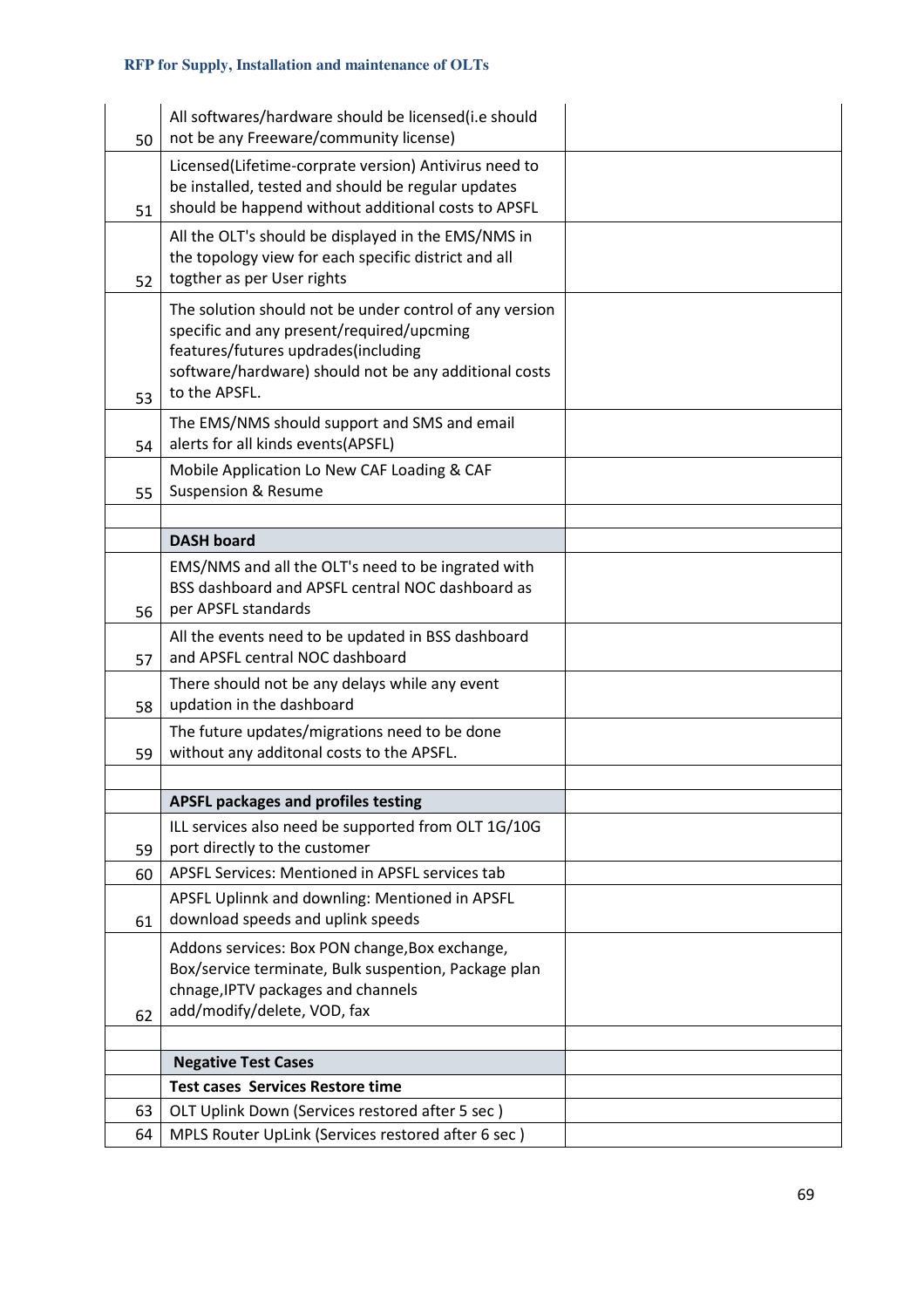## **RFP for Supply, Installation and maintenance of OLTs**

| 65 | OLT PON link removed physically (Services restored<br>after 15 sec) |  |
|----|---------------------------------------------------------------------|--|
| 66 | OLT PON Link through EMS (Services restorted after 28<br>sec)       |  |
| 67 | OLT Reboot time (2min 37sec)                                        |  |
| 68 | Fiber Twist (Services restored after 6 sec)                         |  |
| 69 | Optical power -28db (Services are running)                          |  |
| 70 | Power cords(2) (working)                                            |  |
| 71 | OLT cold restart (2min 21sec)                                       |  |
| 72 | Optical power -31db (Services are running)                          |  |
| 73 | ONU patch cord (Services restored after 40 sec)                     |  |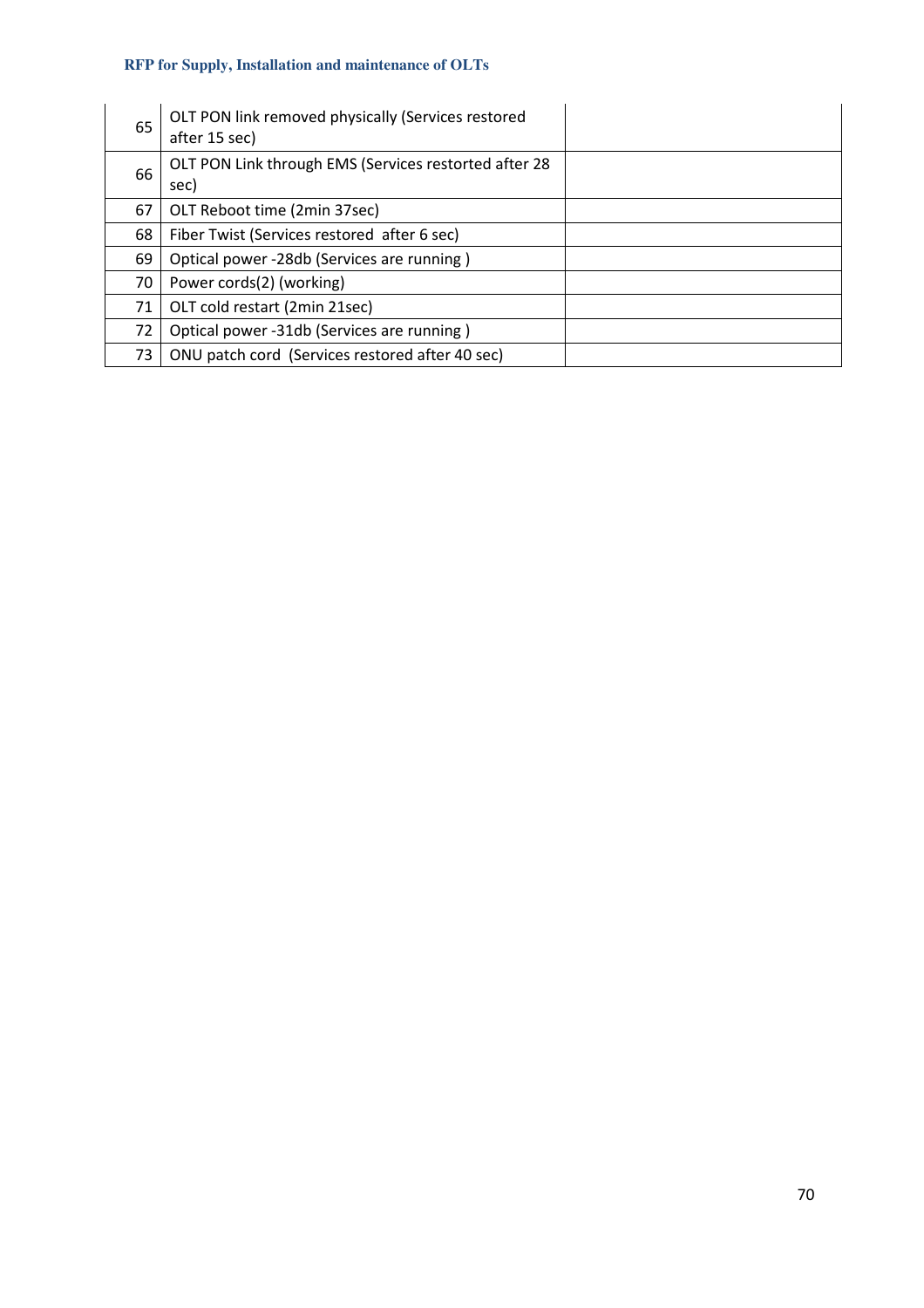### **7.2 Other Forms andFormats**

### **Annexure P – Performance Bank Guarantee Format**

### (To be submitted by the successful bidder on Rs.100/- stamp paper)

In consideration of APSFL ("Authority"), having agreed to accept from \_\_\_\_\_\_\_\_\_\_\_\_\_\_\_\_\_\_\_\_\_\_\_\_\_\_\_\_\_\_\_\_\_\_\_\_\_\_\_ "successful bidder", a Performance Bank Guarantee as maybe modified from time to time wherever necessary under the terms and conditions of the Agreement entered into by the said successful bidder in respect of work for execution of Underground Optical Fiber at Selected Locations of Government Offices / Institutions / Organizations on Rate Contract, RFP No. ---------------------------------under APSFL for the due fulfilment of the terms and conditions of the said Agreement under APSFL, on production of a Bank Guarantee for Rs.\_\_\_(Rupees \_\_\_\_\_only),we\_\_\_\_\_\_\_\_\_\_\_\_\_\_\_\_\_\_\_\_\_\_\_\_\_\_\_\_"Bank" branch, hereby undertake the guarantee to pay immediately to APSFL, on demand in writing by APSFL, an amount of Rs. \_\_\_\_\_\_\_\_\_ (Rupees\_\_\_\_\_\_\_\_\_\_\_\_\_\_\_\_\_\_\_\_\_\_\_\_\_\_\_\_\_\_\_\_\_\_\_\_\_\_\_\_\_\_\_\_\_\_\_\_\_) without any reservation and recourse against any loss or damage caused to or suffered by APSFL by reason of any breach by the successful bidder of any of the terms and conditions of the said agreement under the said Authority. We are all the set of the set of the set of the Bank, further agree that the set of the set of the set of the set of the set of the set of the set of the set of the set of the set of the set of the set of the set of the se guarantee hereby contained shall remain in full force and effect during the period that will be taken for the performance of the said Agreement under the APSFL and that it shall be in enforcement until all the dues of APSFL under or by virtue of the said Agreement under the APSFL have been fully paid and their claims satisfied or discharged or until the said Authority certifies that the terms and conditions of the said Agreement under the APSFL have been fully and properly carried out by the successful bidder and accordingly discharges the guarantee subject. This bank guarantee is valid until \_\_\_\_\_\_\_\_\_\_\_\_\_\_\_\_\_\_\_ (date) and APSFL shall have no rights under this guarantee after \_\_\_\_\_\_\_\_\_ (date).

We **Example 20 All 20 All 20 All 20 All 20 All 20 All 20 All 20 All 20 All 20 All 20 All 20 All 20 All 20 All 20 All 20 All 20 All 20 All 20 All 20 All 20 All 20 All 20 All 20 All 20 All 20 All 20 All 20 All 20 All 20 All** during its currency except with the previous consent of the APSFL in writing.

Dated \_\_\_\_\_\_\_\_\_\_\_\_\_\_\_\_\_\_\_\_\_\_ day of \_\_\_\_\_\_\_\_\_\_\_\_\_\_\_\_ 2022.

Place:

Date: Signature and seal of Guarantors (Bank)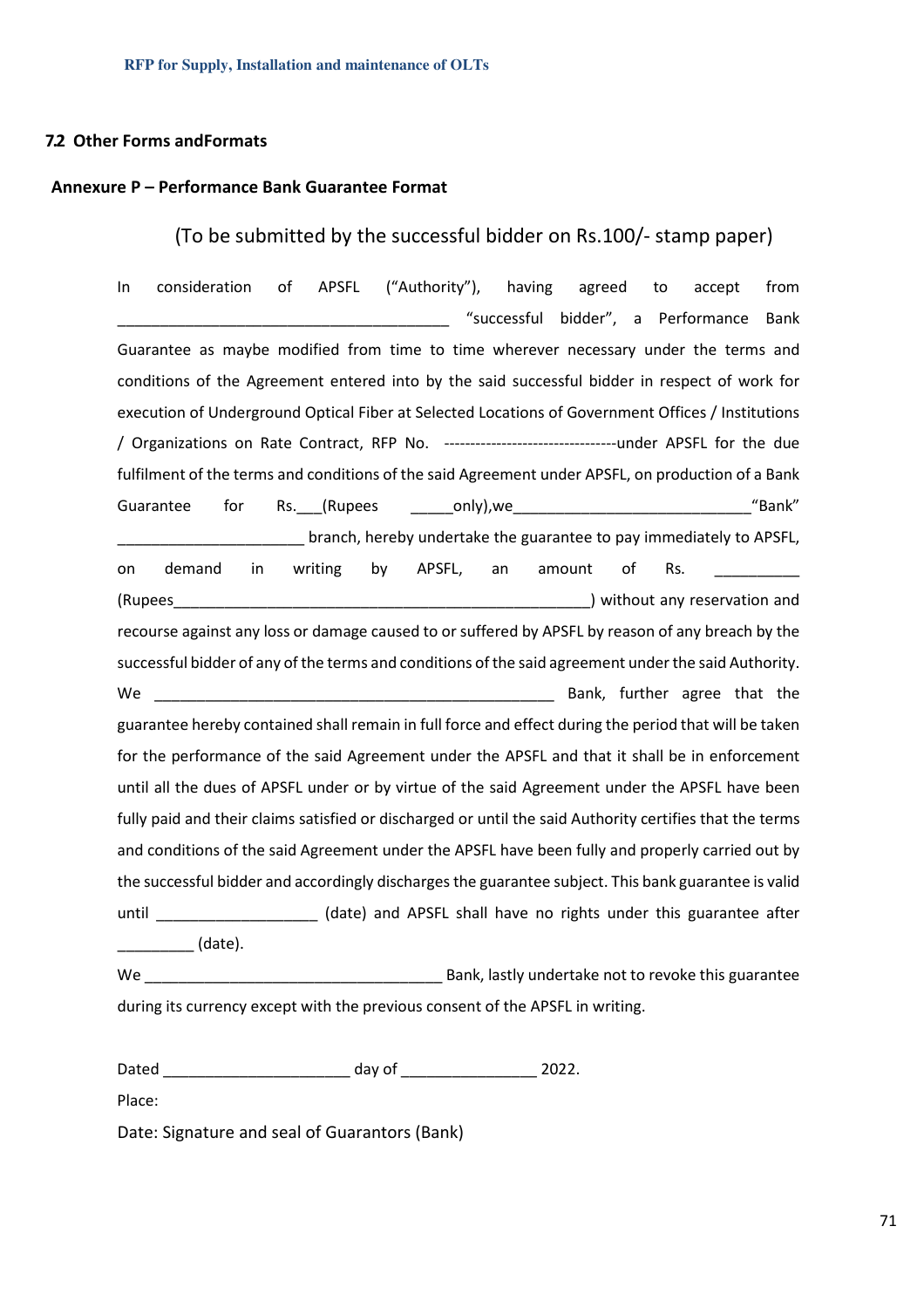#### **Annexure Q – Draft Contract Format**

THIS AGREEMENT made the \_\_\_\_\_\_\_\_\_ day of \_\_\_\_\_\_\_\_\_\_20XX

### BETWEEN

The **APSFL** (hereinafter referred to as "the Purchaser") which expression shall unless repugnant to the context or meaning thereof mean and be deemed to include its authorized agents, representatives and permitted assigns of the First Part.

AND

The Party \_\_\_\_\_\_\_\_\_\_\_ (hereinafter referred to as "the SUPPLIER") which expression shall unless repugnant to the context or meaning thereof mean and be deemed to include their successors and permitted assigns having its registered office at \_\_\_\_\_\_\_\_\_\_ of the Second Part.

#### WHEREAS

The Purchaser had invited Bids vide their Tender (hereinafter referred to as "RFP') for "Selection of agency for execution of Underground Optical Fiber at Selected Locations of Government Offices / Institutions / Organizations on Rate Contract".

- (a) The SUPPLIER had submitted its proposal dated \_\_\_\_\_\_\_\_ (hereinafter referred to as the 'Bid') for the provision of such services in accordance with its proposal as set out in its Bid and in accordance with the terms &conditions of the RFP and this Contract.
- (b) The Purchaser has agreed to select the SUPPLIER for the provision of such services and the SUPPLIER has agreed to provide services as are represented in the RFP, including the terms & conditions of this Contract, the Schedules and Annexure attached hereto and in accordance with the terms & conditions of the RFP and in terms of the discussions, negotiations and clarifications in relation to the implementation of the scope of work
- (c) In consideration of the foregoing and the mutual covenants and promises contained herein and other good and valuable consideration the receipt and adequacy of which is hereby acknowledged, the parties intending to be bound legally.

#### **NOW THIS AGREEMENT WITNESSETH AS FOLLOWS:**

- (d) In this Agreement, words and expressions shall have the same meanings as are respectively assigned to them in the General Conditions of the Contract referred to.
- (e) The following documents shall be deemed to form and be read and construed as part of this Agreement viz:
	- i. the Scope of Work
	- ii. the General Conditions of the Contract
	- iii. Approach Paper on methodology and work plan for performing the assignment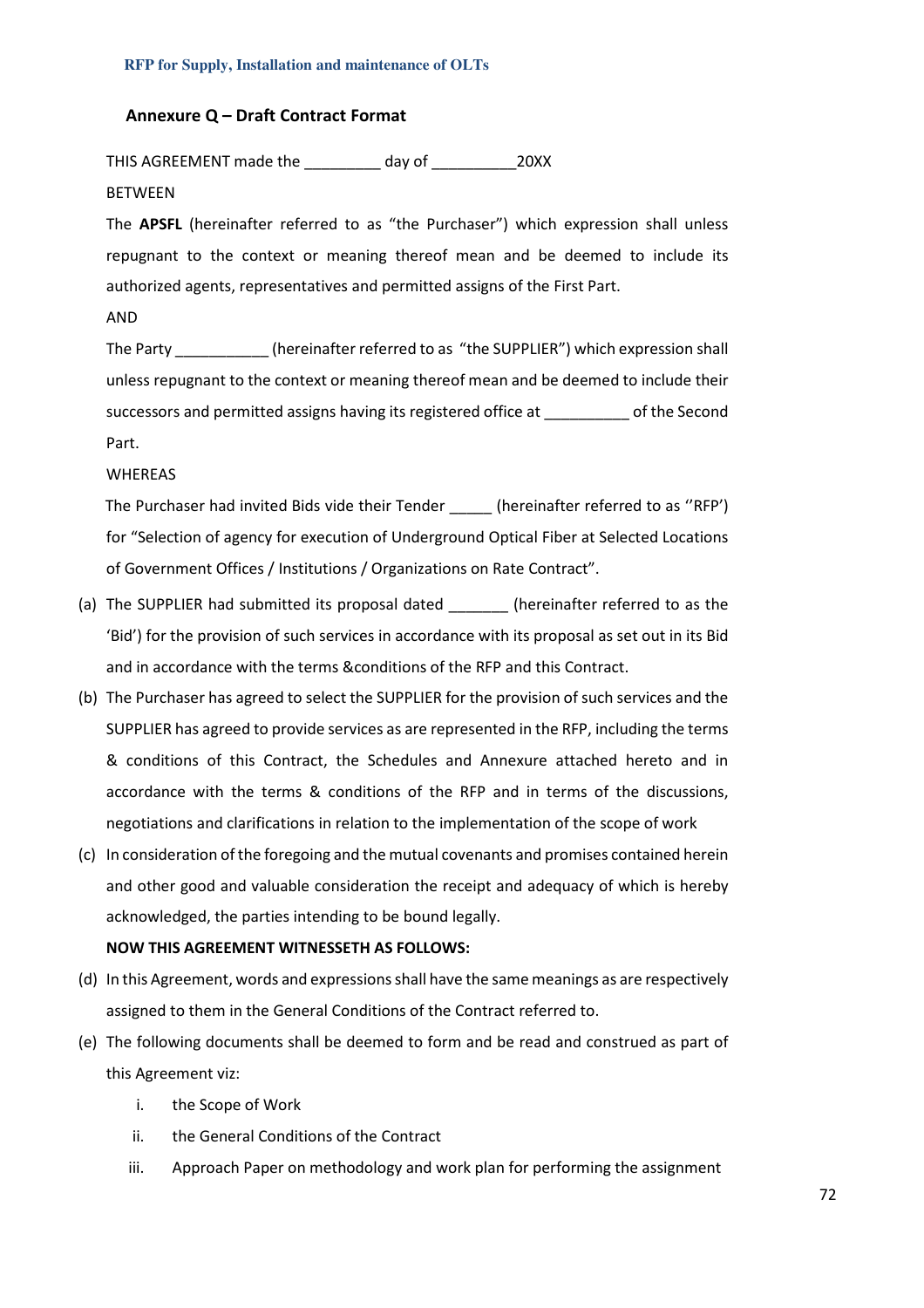#### **RFP for Supply, Installation and maintenance of OLTs**

- iv. Copy of RFP, financial proposal as submitted by the SUPPLIER and as amended pursuant to the post bid negotiations
- v. Format of bank guarantee for Performance Security.
- vi. the Service Level Agreement (SLA)
- vii. the Purchaser's Notification of Award.
- (f) In consideration of the payments to be made by the Purchaser to the SUPPLIER as hereinafter mentioned, the SUPPLIER hereby covenants with the Purchaser to provide the Services and to remedy defects therein in conformity in all respects with the provisions of the Contract.
- (g) The Purchaser hereby covenants to pay the SUPPLIER in consideration of the provision of the Services and the remedying of defects therein, the Contract Price or such other sum as may become payable under the provisions of the Contract at the times and in the manner prescribed by the Contract.

IN WITNESS whereof the parties hereto have caused this Agreement to be executed in accordance with their respective laws the day and year first above written

| Signed, Sealed and Delivered by the said |           | (For the Purchaser in the |
|------------------------------------------|-----------|---------------------------|
| presence of:                             | (WITNESS) |                           |

Signed, Sealed and Delivered by the said \_\_\_\_\_\_\_\_\_\_\_\_\_\_\_\_\_\_\_\_\_\_\_\_\_\_\_\_ (For the Bidder) in the presence of: \_\_\_\_\_\_\_\_\_\_\_\_\_\_\_\_\_\_\_\_\_ (WITNESS)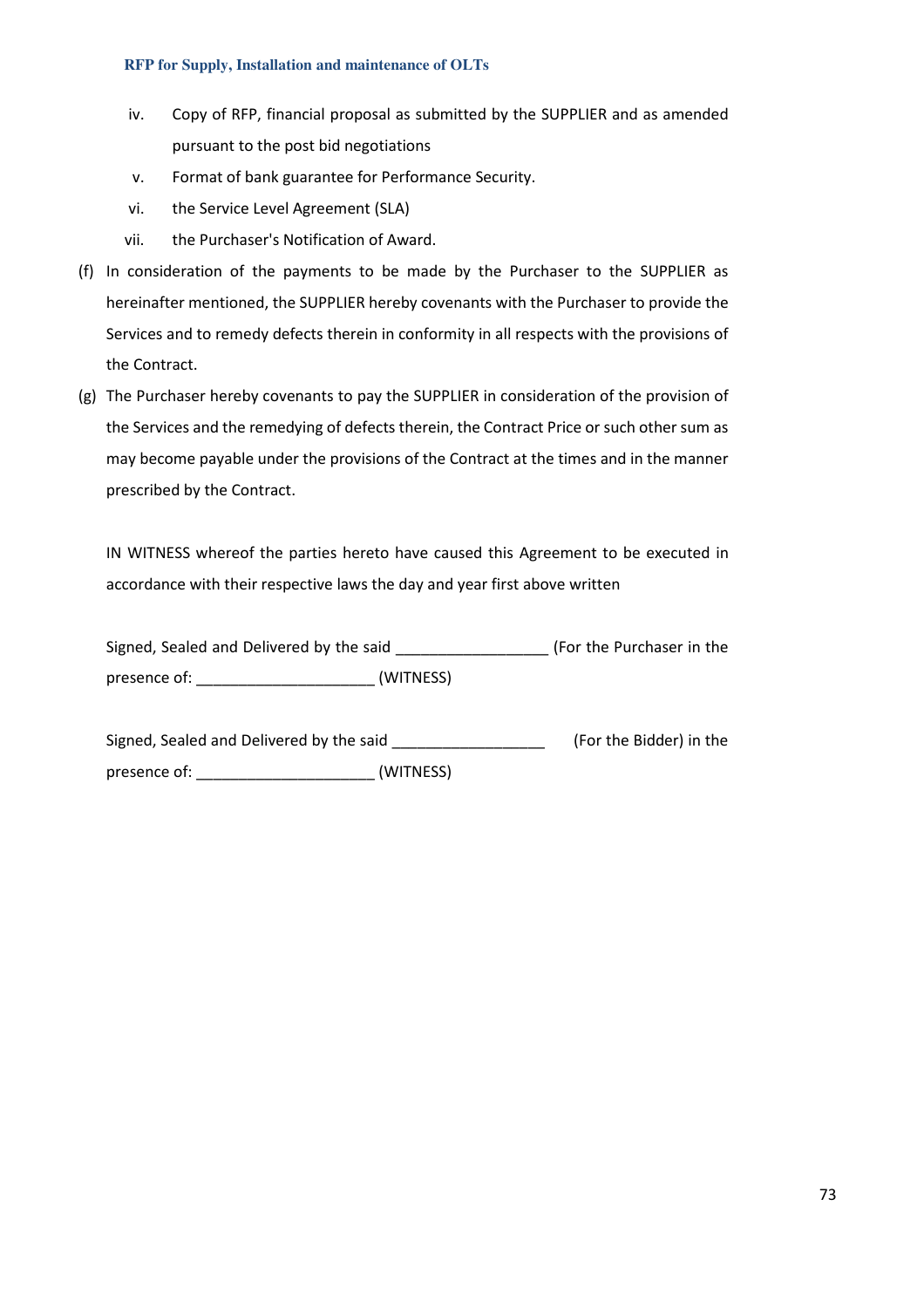#### **Annexure R: Manufacturer Authorization Form**

To

The Managing Director, Andhra Pradesh State FiberNet Limited, 3rd Floor, NTR Administrative Block, Pandit Nehru Bus Station, NH – 65, Vijayawada – 520013 Sir,

We hereby authorizeM /s to undertake to submit a Bid, and subsequently negotiate & sign the contract with APSFL for the TenderNo: for product manufactured by us. We hereby extend our full warranty for the goods offered for supply by the above firm against this tender.

We also undertake to provide timely supplies as per terms of tender and as agreed mutually and also to provide a trouble free and continuous support either directly or through our authorized distributors/dealers under our supervision during the said support period.

(Signature of authorized Personnel)

Note: Competent authority of the Manufacturer should issue the letter of authority individually

for each bidder separately.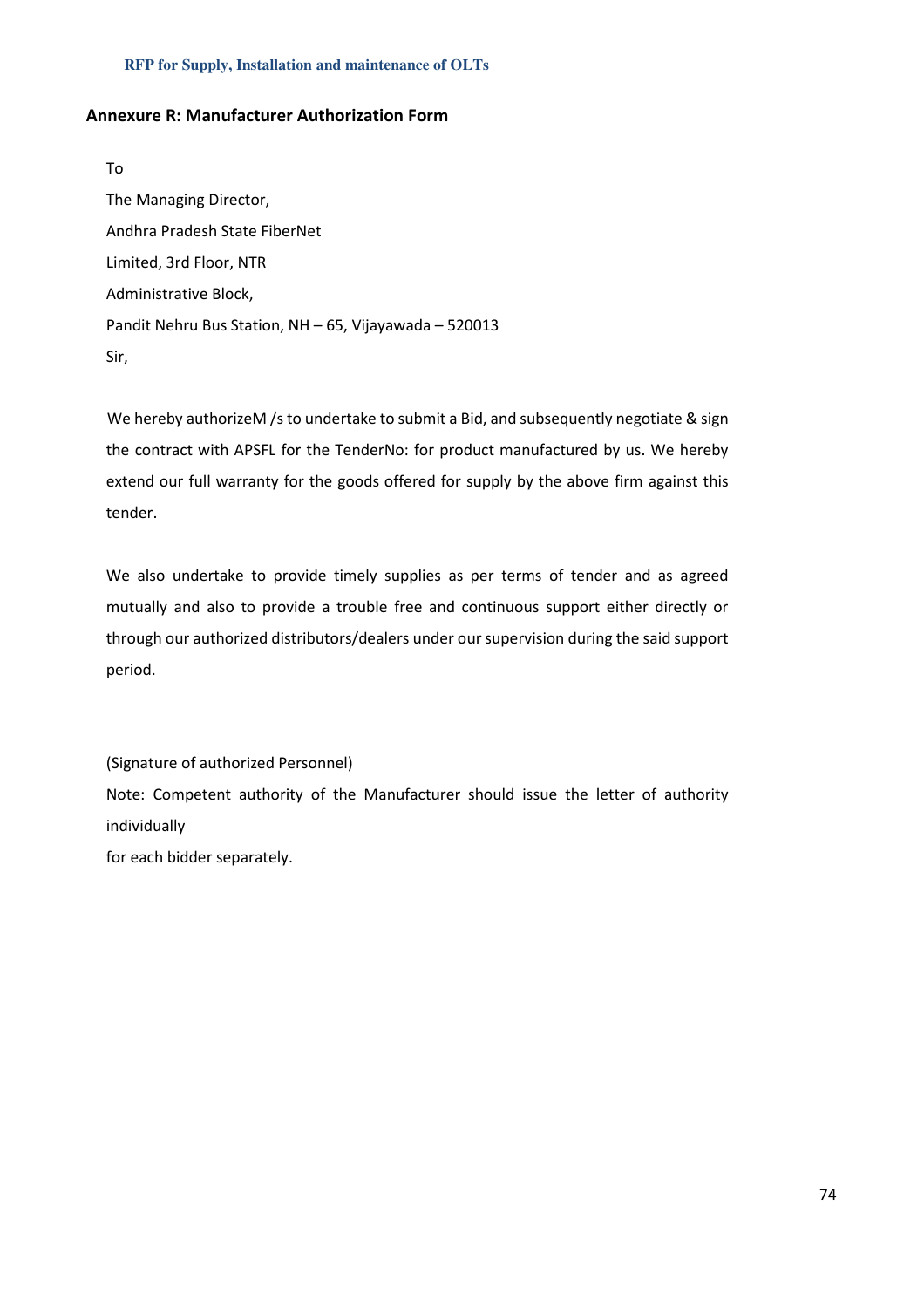### **Annexure S – Pre-Bid Queries Format**

All enquiries from the Bidders relating to this RFP must be submitted to the Managing Director, APSFL. These queries should be e-mailed to apsfl@ap.gov.in. The queries should necessarily be submitted in the following Format:

| S. No. | Sectio | Page | Content of the RFP | <b>Clarification Sought</b> |
|--------|--------|------|--------------------|-----------------------------|
|        |        | no.  | requiring          |                             |
|        | No.    |      | clarification      |                             |
|        |        |      |                    |                             |
|        |        |      |                    |                             |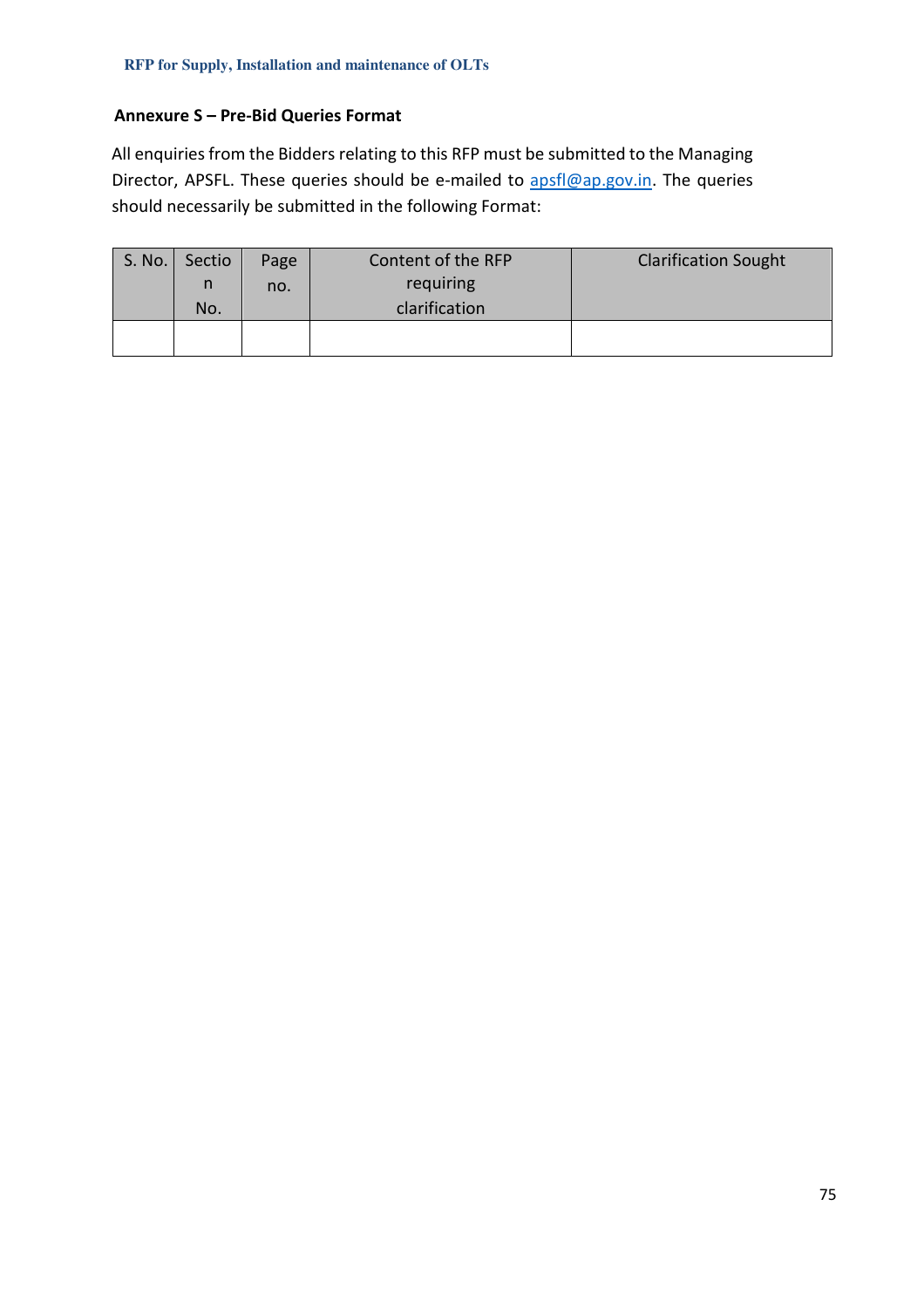#### **9. Penalties and Payment Schedule**

### **9.1 Service Level Agreements**

# **Service Level Agreement (SLA)**

The selected vendor (s) has to maintain the equipment that are commissioned and provide warranty period of five (5) years from the date of commissioning as per the terms & conditions in the tender and to meet the SLA as stated below: The SLA will be calculated on quarterly basis and the SLA parameters are as given below:

Specification of Severity Levels and Penalties during the business hours (08:00 hrs to 17:00 hrs). The time will be calculated from the time the problem is reported by the helpdesk of NOC of AP Fiber grid /from the time Equipment are handed over at the service centre.

- i. The average downtime (fault restoration time) of faulty Equipment will be taken as reference for define the severity level and the penalty.
- ii. The Equipment failures, which results in non-availability of services/interruption of services/performance issues, will be treated as down time and the same will be calculated for all the faulty Equipment and if the downtime is within 6 Hours, the failures shall be treated as Severity Level 1.
- iii. The Equipment failures, which results in non-availability of services/interruption of services/performance issues, will be treated as down time and the same will be calculated for all the faulty Equipment and if the average down is beyond 6 Hours and within 12 hours, the failures shall be treated as Severity Level 2
- iv. The Equipment failures, which results in non-availability of services/interruption of services/performance issues, will be treated as down time and the same will be calculated for all the faulty Equipment and if the average down is beyond 12 hours and within 24 hours, the failures shall be treated as Severity Level 3
- v. The Equipment failures, which results in non-availability of services/interruption of services/performance issues, will be treated as downtime and the same will be calculated for all the faulty Equipment and if the average down is beyond 24 hours, the failures shall be treated as Severity Level 4.
- vi. Partial restoration of failures resulting in deteriorated functioning of the system shall not be treated as rectification, under any circumstances and the down time till the proper restoration of failure shall be counted in full.
- vii. The SLA will be calculated on quarterly basis and the SLA parameters are as given below: The penalties to be imposed for the restoration of different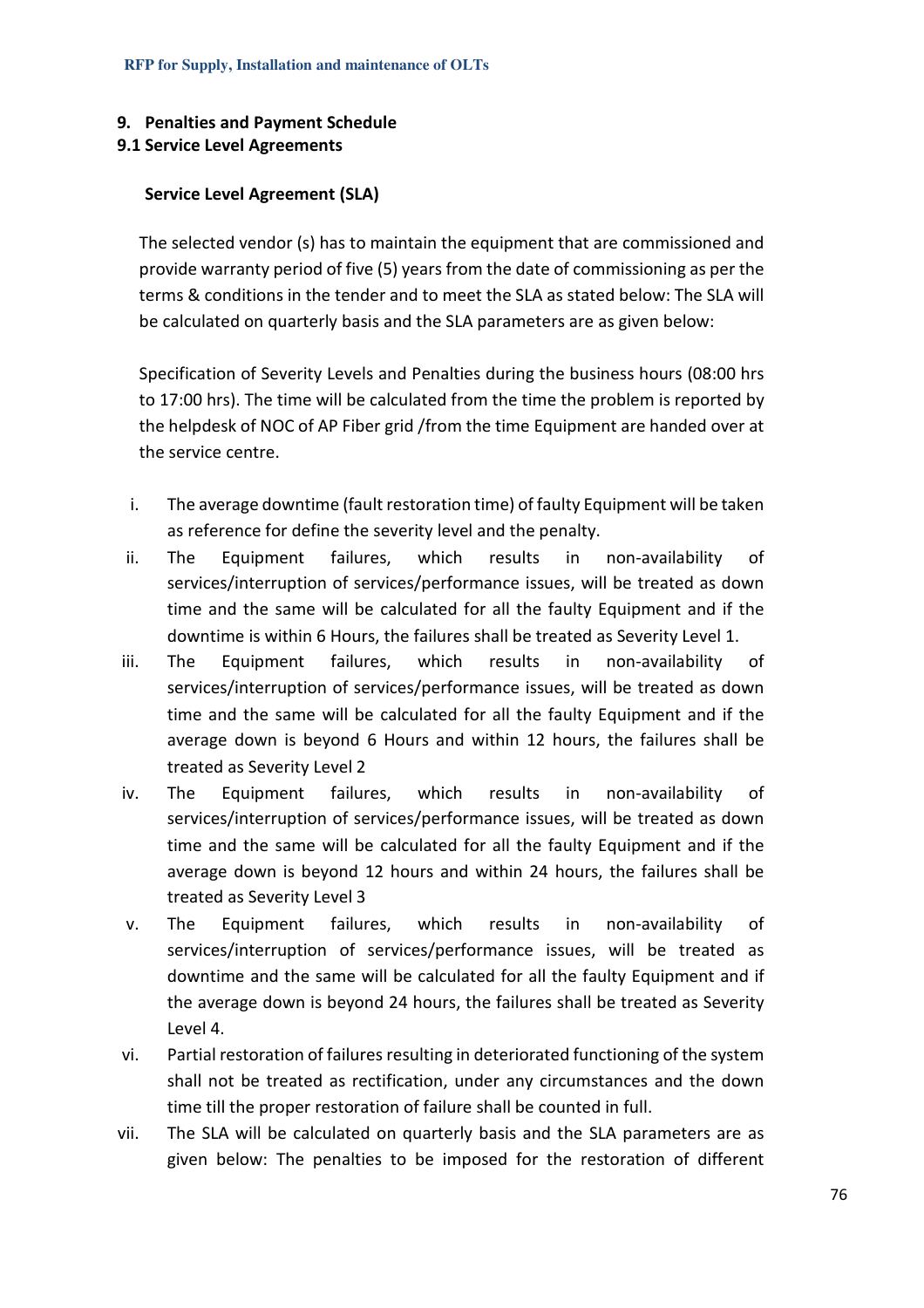severity levels of faults are defined below.

| <b>Severity</b><br><b>Level</b> | <b>MTTR</b>                                                       | <b>Calls closure</b><br><b>Target</b><br>(measured<br>quarterly) | <b>Penalty</b>                                                                                                       |
|---------------------------------|-------------------------------------------------------------------|------------------------------------------------------------------|----------------------------------------------------------------------------------------------------------------------|
| Level 1                         | Up to 6 Hours                                                     | >95%                                                             | 1 % of cost of Equipment<br>(number of unresolved tickets<br>-5% of total tickets reported<br>in the time period)    |
| Level 2                         | Beyond 6 hours & Up<br>to 12 hours (98% of<br>the tickets raised) | >98%                                                             | 1.5% of cost of Equipment<br>(number of unresolved tickets<br>-2 % of total tickets reported<br>in the time period)  |
| Level 3                         | Beyond 12 hours and<br>up to 24 hours                             | >99.99%                                                          | 2 % of cost of Equipment<br>(number of unresolved tickets<br>$-1$ % of total tickets reported<br>in the time period) |
| Level 4                         | Beyond 24 hours                                                   |                                                                  | Replacement of the<br>equipment                                                                                      |

For the purpose of calculating SLA, the following faults or outage hours shall be excluded:

- i. Periods where the APSFL/customer is inaccessible to confirm the status of the system after fault clearance by the vendor.
- ii. Periods where the failure of any components or equipment belonging to APSFL/Customer.
- iii. The time lost in attending to a complaint due to delay in entering APSFL's/customer's premises shall not be considered as a down time The SLA document will be reviewed for any changes/amendments that are deemed necessary by APSFL during the warranty period.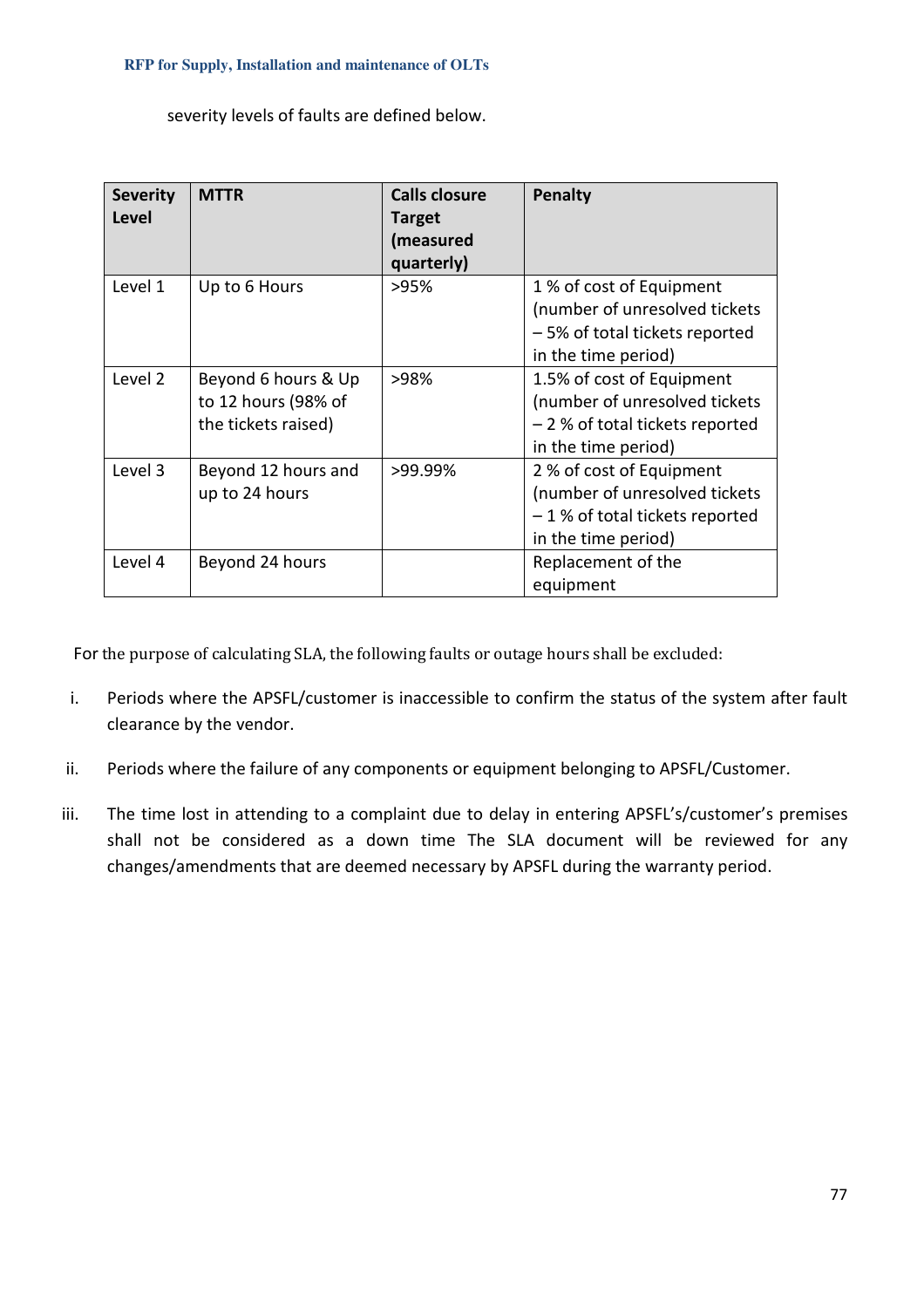# **9.2 Project Milestone**

| <b>Milestone</b> | <b>Activity Description</b>                | <b>Timelines</b> |
|------------------|--------------------------------------------|------------------|
|                  | <b>Signing of Contract</b>                 |                  |
|                  | Milestone - $1$   Supply of 166Nos of OLTs | T+20 Days        |
|                  | Milestone - 2   Supply of 166Nos of OLTs   | T+40Days         |
|                  | Milestone - 3   Supply of 168Nos of OLTs   | T+60Days         |

# **9.3 Payment Terms**

- The successful bidder shall be entitled to raise invoices (along with all supporting documents), as per below stated milestones. APSFL shall release payments against all valid invoices, subject however to satisfactory acceptance of the deliverables as per the scope ofwork.
- APSFL shall release 80% payment against each milestone after successful delivery, submission of Acceptance test report, Handedover certrificate, certification from Authority and all related documents.
- APSFL shall release remaining 20% payment after the completion of warranty period or on submission of equalant amount of Bank garuantees valid for the entite warranty peiod.

# **Note:**

- a. All payments shall be released after certification of delivery, installation and acceptance testas per the Deliveables
- b. All payments shall be made in Indian rupees only(INR).
- c. Payment shall be released against the invoices raised by supplier on providing all relevant documents timely, including acceptance testing report duly signed and approved by APSFL / APSFL authorized agency / or its nominated representativeand are complete in all respect and subsequentapproval.
- d. Payment shall be subject to deductions of any amount for which the supplier is liable under the RFP conditions. Further, all payments shall be made subject to deduction of applicable taxes and other Government levies likeTDS (Tax Deduction at Source)and etc., as per the current Income-TaxAct.
- e. All payments shall be released only after deducting the all SLA Penalties as applicable.